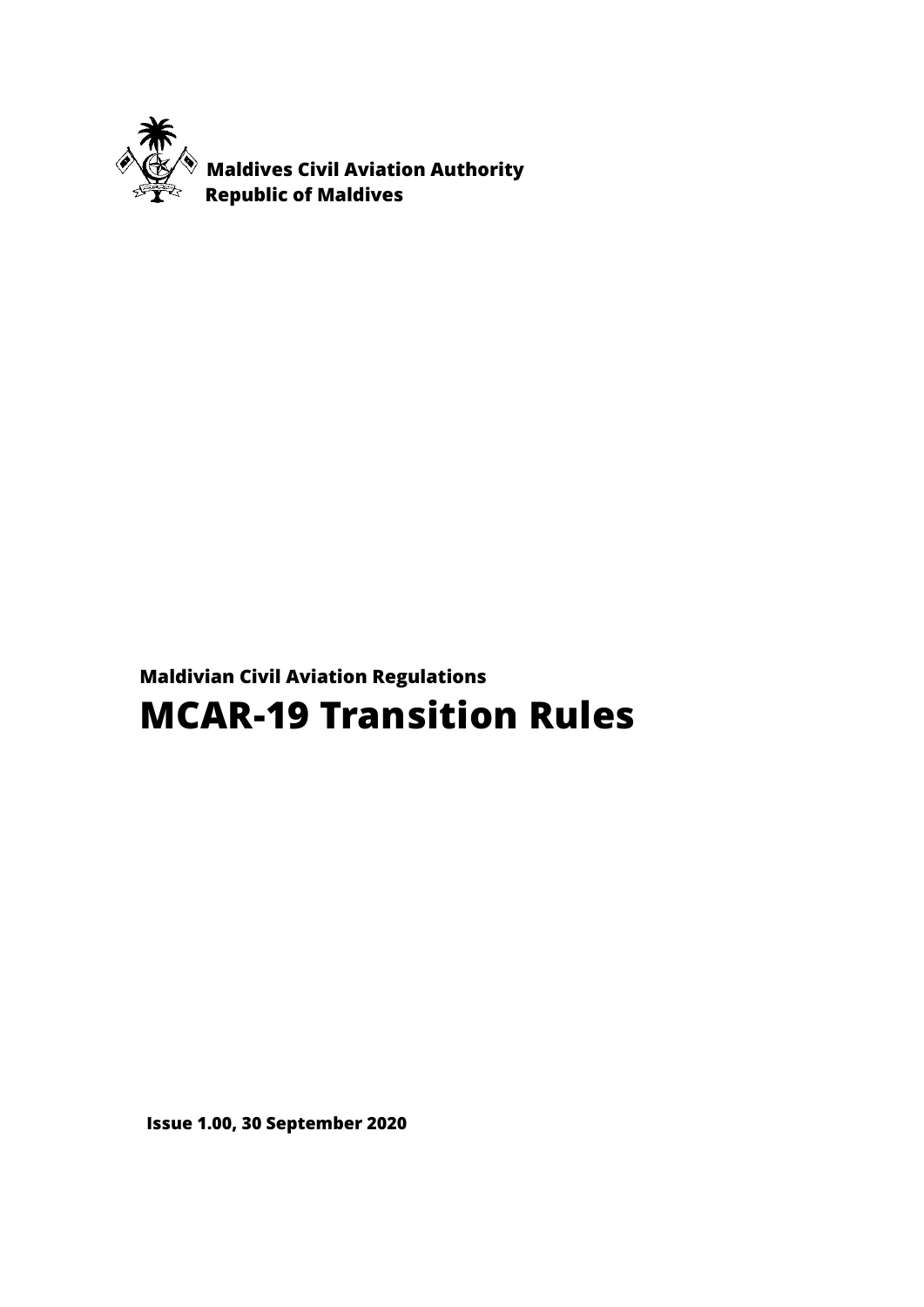#### Foreword

Maldives Civil Aviation Authority, in exercise of the powers conferred on it under Articles 5 and 6 of the Maldives Civil Aviation Authority Act 2/2012 has adopted this Regulation.

This Regulation shall be cited as "MCAR-19 Transition Rules" and shall come in to force on 30 September 202Q,

Existing aviation requirements as listed in section 19.1.1 will be repealed as from 30 September 2020.

Definitions of the terms and abbreviations used in this regulation, unless the context requires otherwise, are in MCAR-1 Definitions and Abbreviations.

For the Civil Aviation Authority Hussain Jaleel Chief Executive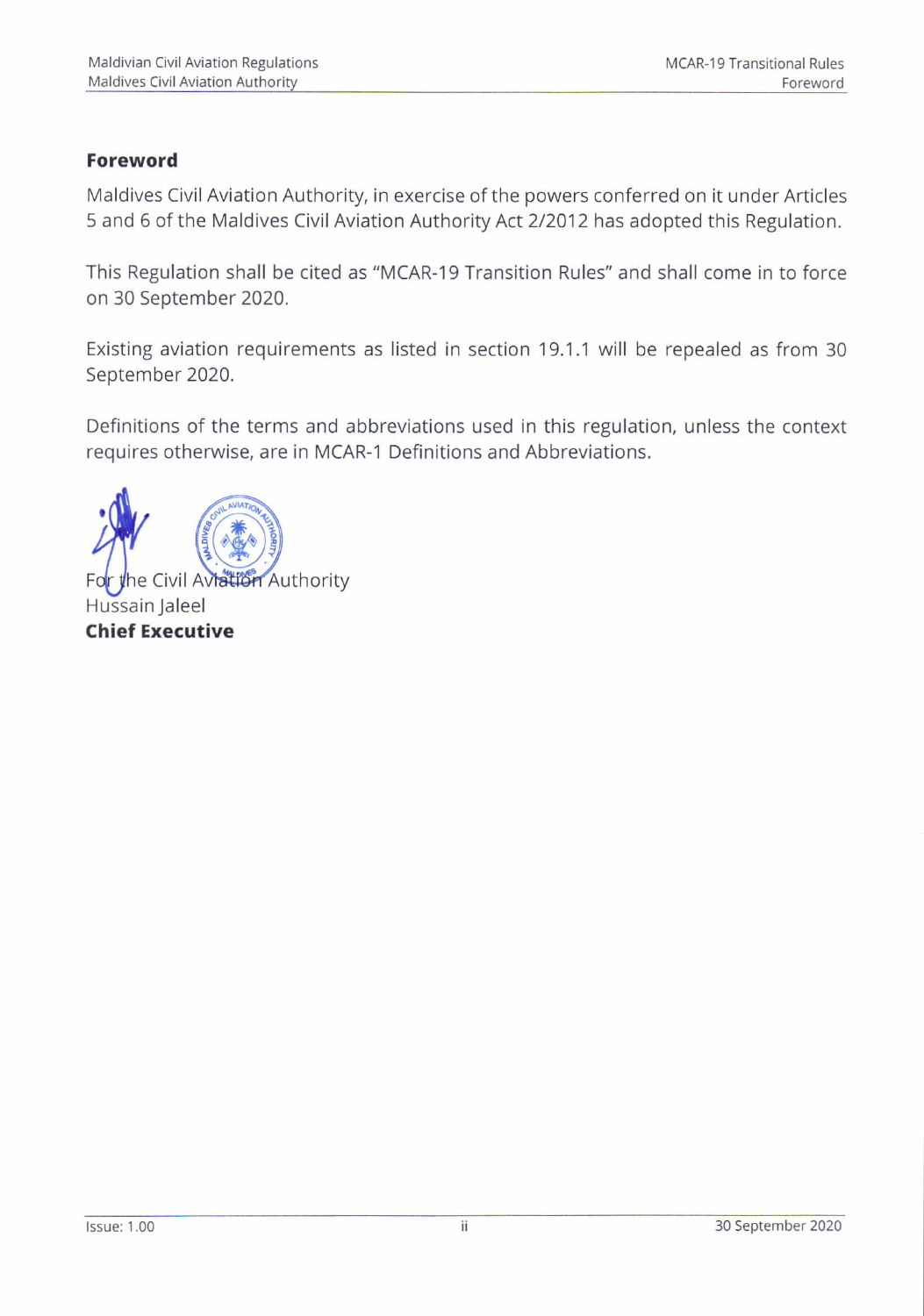## **List of Amendments**

| Rev #      | Date       | Remarks       |
|------------|------------|---------------|
| Issue 1.00 | 2020-09-30 | Initial issue |
|            |            |               |
|            |            |               |
|            |            |               |
|            |            |               |
|            |            |               |
|            |            |               |
|            |            |               |
|            |            |               |
|            |            |               |
|            |            |               |
|            |            |               |
|            |            |               |
|            |            |               |
|            |            |               |
|            |            |               |
|            |            |               |
|            |            |               |
|            |            |               |
|            |            |               |
|            |            |               |
|            |            |               |
|            |            |               |
|            |            |               |
|            |            |               |
|            |            |               |
|            |            |               |
|            |            |               |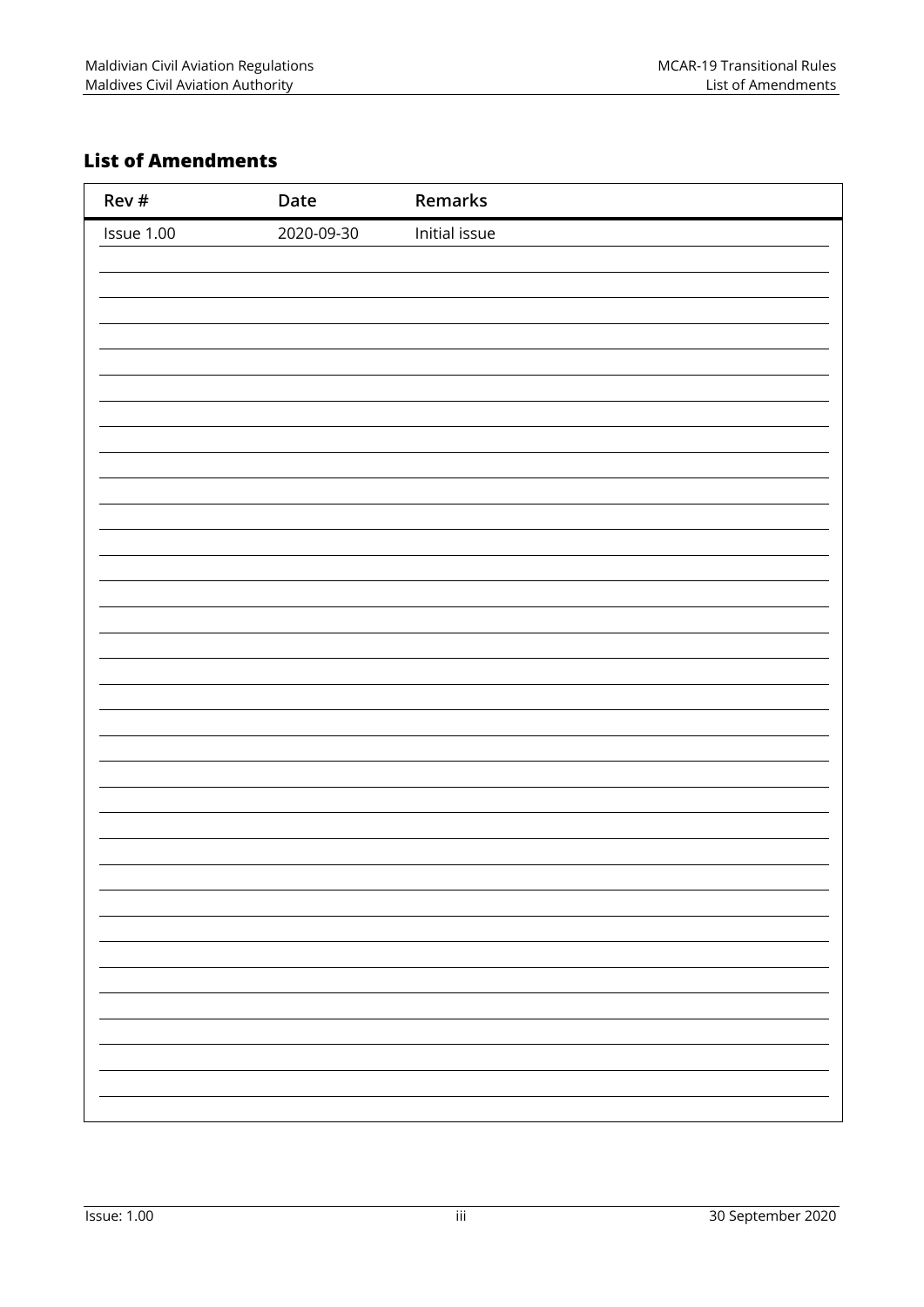## **List of Effective Pages**

| <b>Section</b> | Part                          | Page      | Amendment          | Date        |
|----------------|-------------------------------|-----------|--------------------|-------------|
|                | List of Amendments            | ii.       | <b>Issue: 1.00</b> | 30 Sep 2020 |
|                | List of Effective Pages       | iii-iv    | <b>Issue: 1.00</b> | 30 Sep 2020 |
|                |                               |           |                    |             |
|                | Table of Contents             | v-viii    | <b>Issue: 1.00</b> | 30 Sep 2020 |
|                |                               |           |                    |             |
| A              | <b>Technical Requirements</b> | 1         | <b>Issue: 1.00</b> | 30 Sep 2020 |
|                |                               |           |                    |             |
|                | Subpart 1                     | $2 - 4$   | <b>Issue: 1.00</b> | 30 Sep 2020 |
|                | Subpart 2                     | $5 - 7$   | <b>Issue: 1.00</b> | 30 Sep 2020 |
|                | Subpart 3A                    | $8 - 9$   | <b>Issue: 1.00</b> | 30 Sep 2020 |
|                | Subpart 3B                    | $10 - 16$ | <b>Issue: 1.00</b> | 30 Sep 2020 |
|                | Subpart 3C                    | $17 - 18$ | <b>Issue: 1.00</b> | 30 Sep 2020 |
|                | Subpart 3D                    | 19        | <b>Issue: 1.00</b> | 30 Sep 2020 |
|                | Subpart 4                     | 20        | <b>Issue: 1.00</b> | 30 Sep 2020 |
|                | Subpart 5                     | 21        | <b>Issue: 1.00</b> | 30 Sep 2020 |
|                | Subparts 6 - 9                | 22        | <b>Issue: 1.00</b> | 30 Sep 2020 |
|                | Subpart 10A                   | 23        | <b>Issue: 1.00</b> | 30 Sep 2020 |
|                | Subpart 10B                   | 28-29     | <b>Issue: 1.00</b> | 30 Sep 2020 |
|                | Subpart 11                    | 30        | <b>Issue: 1.00</b> | 30 Sep 2020 |
|                | Subpart 12                    | 31-32     | <b>Issue: 1.00</b> | 30 Sep 2020 |
|                | Subparts 13 - 14              | 33        | <b>Issue: 1.00</b> | 30 Sep 2020 |
|                | Subpart 15A                   | 34-36     | <b>Issue: 1.00</b> | 30 Sep 2020 |
|                | Subpart 15B                   | 37-41     | <b>Issue: 1.00</b> | 30 Sep 2020 |
|                | Subpart 16                    | 42        | <b>Issue: 1.00</b> | 30 Sep 2020 |
|                | Subpart 17                    | 44-46     | <b>Issue: 1.00</b> | 30 Sep 2020 |
|                |                               |           |                    |             |
| B              | <b>Enforcement Actions</b>    | 47        | <b>Issue: 1.00</b> | 30 Sep 2020 |
|                | Subpart 18                    | 48-52     | <b>Issue: 1.00</b> | 30 Sep 2020 |
|                |                               |           |                    |             |
|                |                               |           |                    |             |
|                |                               |           |                    |             |
|                |                               |           |                    |             |
|                |                               |           |                    |             |
|                |                               |           |                    |             |
|                |                               |           |                    |             |
|                |                               |           |                    |             |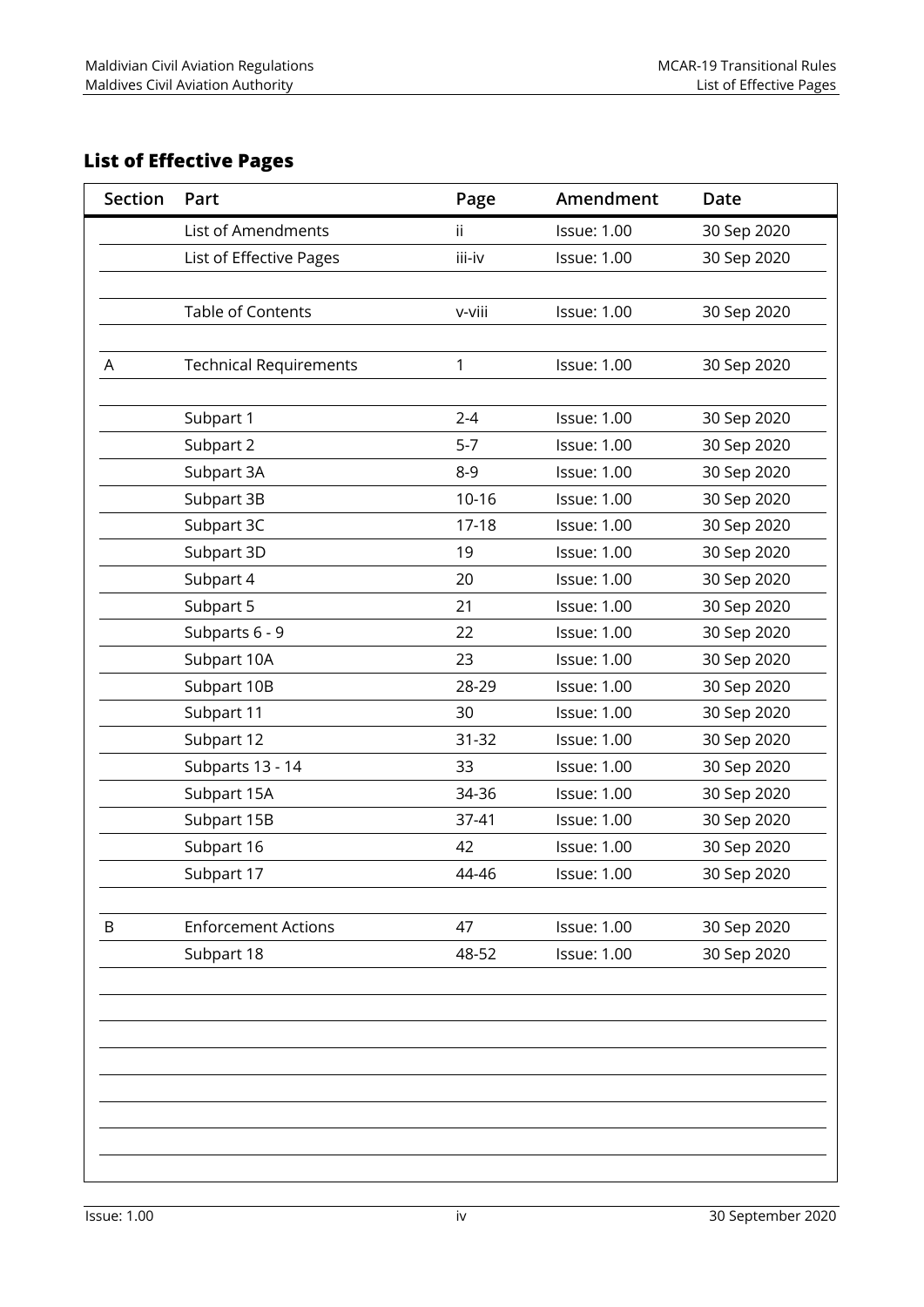| Section Part | Page | Amendment | Date                     |
|--------------|------|-----------|--------------------------|
|              |      |           |                          |
|              |      |           |                          |
|              |      |           |                          |
|              |      |           |                          |
|              |      |           |                          |
|              |      |           |                          |
|              |      |           |                          |
|              |      |           |                          |
|              |      |           |                          |
|              |      |           |                          |
|              |      |           |                          |
|              |      |           |                          |
|              |      |           |                          |
|              |      |           |                          |
|              |      |           |                          |
|              |      |           |                          |
|              |      |           |                          |
|              |      |           |                          |
|              |      |           |                          |
|              |      |           |                          |
|              |      |           |                          |
|              |      |           |                          |
|              |      |           |                          |
|              |      |           |                          |
|              |      |           |                          |
|              |      |           |                          |
|              |      |           | $\overline{\phantom{0}}$ |
|              |      |           |                          |
|              |      |           |                          |
|              |      |           | $\overline{\phantom{0}}$ |
|              |      |           |                          |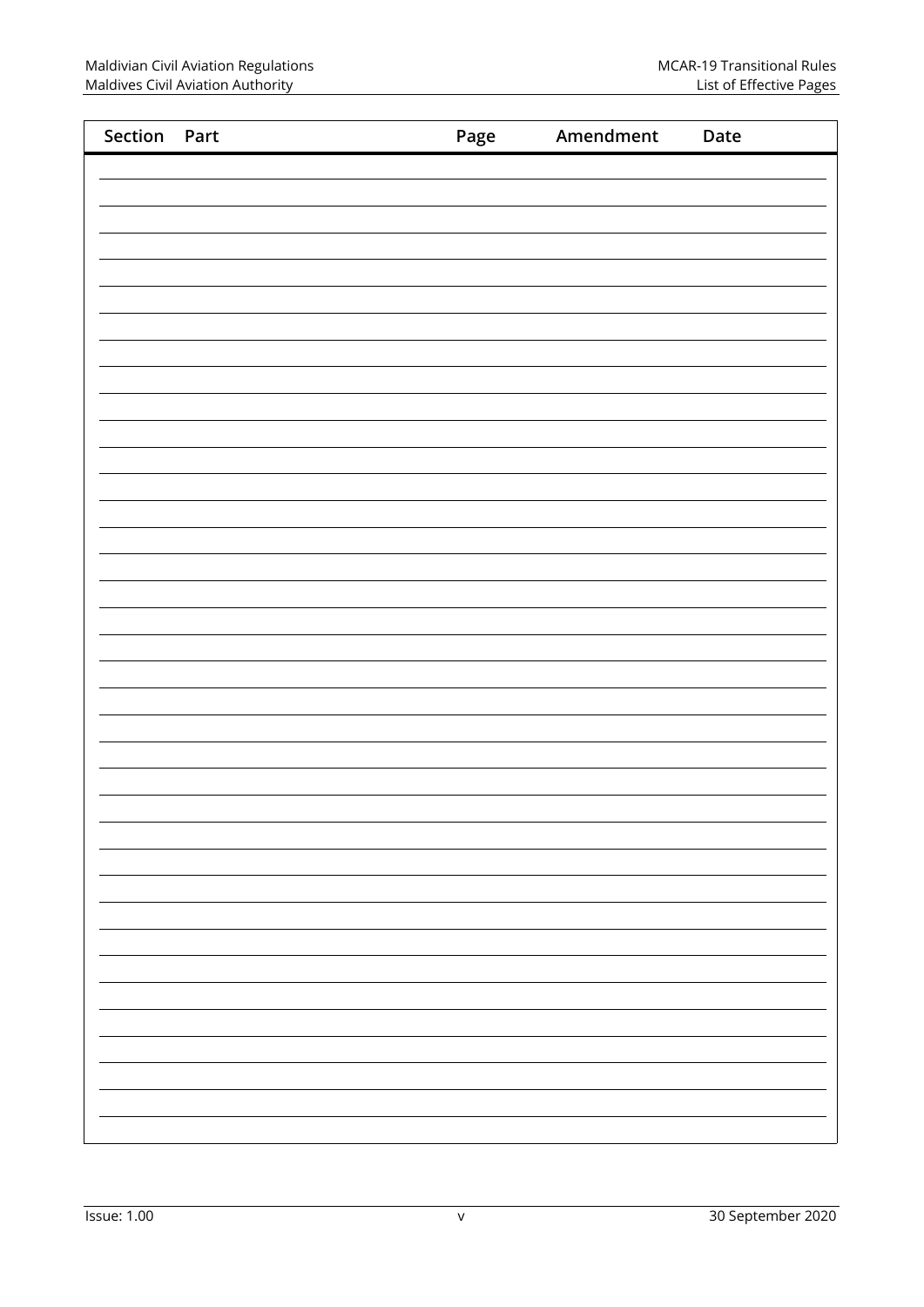## **Table of Contents**

| Foreword           |                                           |   |
|--------------------|-------------------------------------------|---|
| List of Amendments |                                           |   |
|                    |                                           |   |
| Table of Contents  |                                           |   |
|                    | <b>Section A - TECHNICAL REQUIREMENTS</b> | 1 |
|                    |                                           |   |
| 19.1.1             |                                           |   |
| 19.1.2             |                                           |   |
| 19.1.3             |                                           |   |
| 19.1.3             |                                           |   |
|                    |                                           |   |
| 19.2.1             |                                           |   |
| 19.2.2             |                                           |   |
| 19.2.4             |                                           |   |
| 19.2.5             |                                           |   |
| 19.2.6             |                                           |   |
| 19.2.7             |                                           |   |
| 19.2.8             |                                           |   |
| 19.2.9             |                                           |   |
| 19.2.1             |                                           |   |
|                    |                                           |   |
| 19.3A.1            |                                           |   |
| 19.3A.2            |                                           |   |
| 19.3A.3            |                                           |   |
| 19.3A.4            |                                           |   |
| 19.3A.5            |                                           |   |
| 19.3A.6            |                                           |   |
|                    |                                           |   |
| 19.3B.1            |                                           |   |
| 19.3B.2            |                                           |   |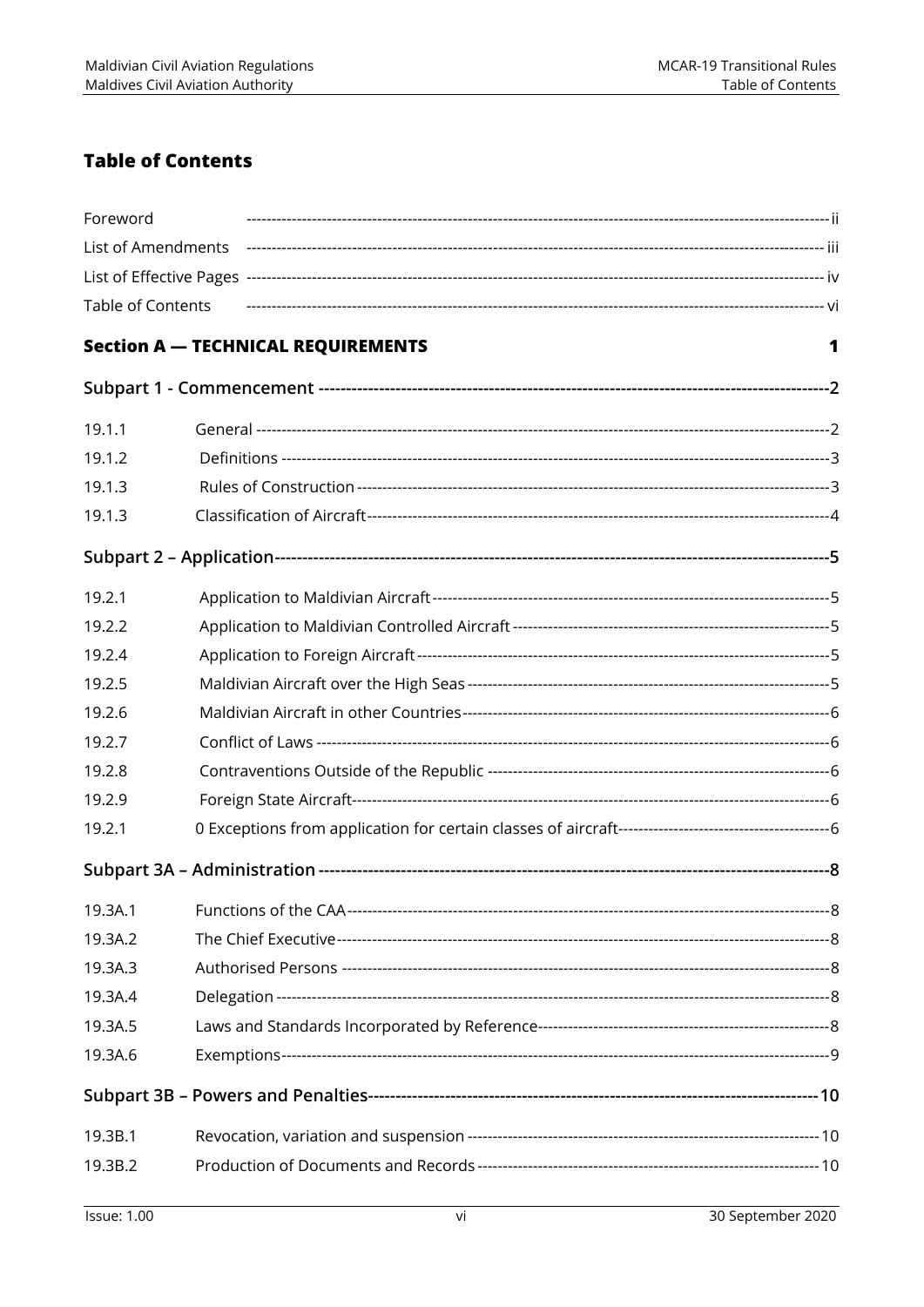| 19.3B.3  |                                                                                                        |  |
|----------|--------------------------------------------------------------------------------------------------------|--|
| 19.3B.4  |                                                                                                        |  |
| 19.3B.5  |                                                                                                        |  |
| 19.3B.6  |                                                                                                        |  |
| 19.3B.7  |                                                                                                        |  |
| 19.3B.8  |                                                                                                        |  |
|          |                                                                                                        |  |
| 19.3C.1  |                                                                                                        |  |
| 19.3C.2  |                                                                                                        |  |
| 19.3C.3  |                                                                                                        |  |
| 19.3C.4  |                                                                                                        |  |
| 19.3C.5  |                                                                                                        |  |
| 19.3C.6  |                                                                                                        |  |
| 19.3C.7  |                                                                                                        |  |
|          |                                                                                                        |  |
| 19.3D.1  |                                                                                                        |  |
|          |                                                                                                        |  |
|          |                                                                                                        |  |
| 19.5.1   |                                                                                                        |  |
|          |                                                                                                        |  |
|          |                                                                                                        |  |
| 19.10A.1 |                                                                                                        |  |
| 19.10A.2 |                                                                                                        |  |
| 19.10A.3 |                                                                                                        |  |
| 19.10A.4 |                                                                                                        |  |
| 19.10A.5 |                                                                                                        |  |
| 19.10A.6 |                                                                                                        |  |
| 19.10A.7 |                                                                                                        |  |
| 19.10A.8 |                                                                                                        |  |
|          |                                                                                                        |  |
| 19.10B.1 |                                                                                                        |  |
| 19.10B.2 | International aircraft to take off and land at designated airports--------------------------------- 28 |  |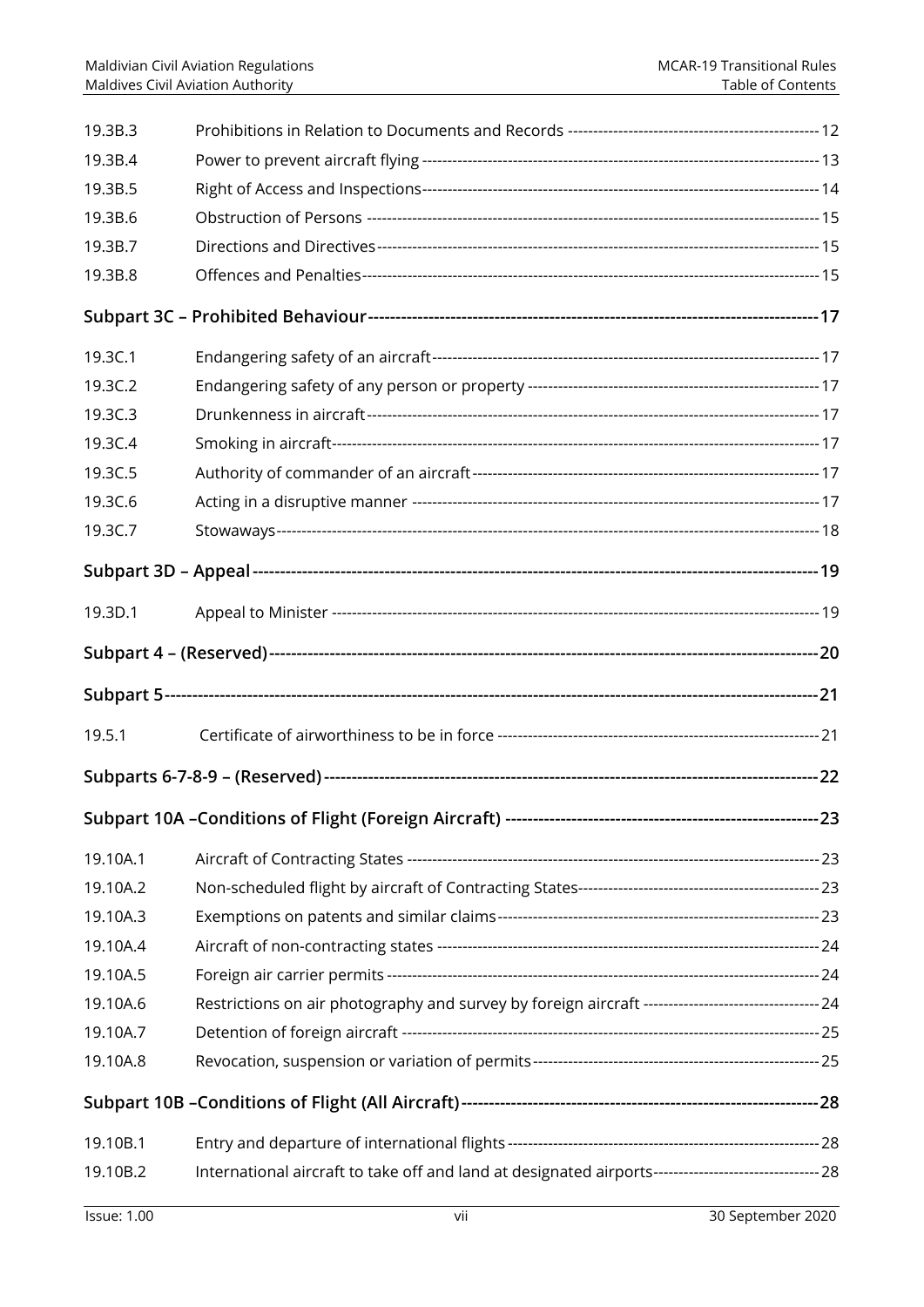| 19.10B.3<br>19.10B.4 |                                         |       |
|----------------------|-----------------------------------------|-------|
|                      |                                         |       |
|                      |                                         |       |
| 19.12.1              |                                         |       |
|                      |                                         |       |
|                      |                                         |       |
| 19.15A.1             |                                         |       |
| 19.15A.2             |                                         |       |
| 19.15A.3             |                                         |       |
| 19.15A.4             |                                         |       |
| 19.15A.5             |                                         |       |
| 19.15A.6             |                                         |       |
|                      |                                         |       |
| 19.15B.1             |                                         |       |
| 19.15B.2             |                                         |       |
| 19.15B.3             |                                         |       |
| 19.15B.4             |                                         |       |
| 19.15B.5             |                                         |       |
| 19.15B.6             |                                         |       |
| 19.15B.7             | Small unmanned aircraft --------------- | -- 40 |
| 19.15B.8             |                                         |       |
|                      |                                         |       |
| 19.16.1              |                                         |       |
| 19.16.2              |                                         |       |
| 19.16.3              |                                         |       |
|                      |                                         |       |
| 19.17.1              | Scope 44                                |       |
| 19.17.2              |                                         |       |
| 19.17.3              |                                         |       |
| 19.17.4              |                                         |       |
| 19.17.5              |                                         |       |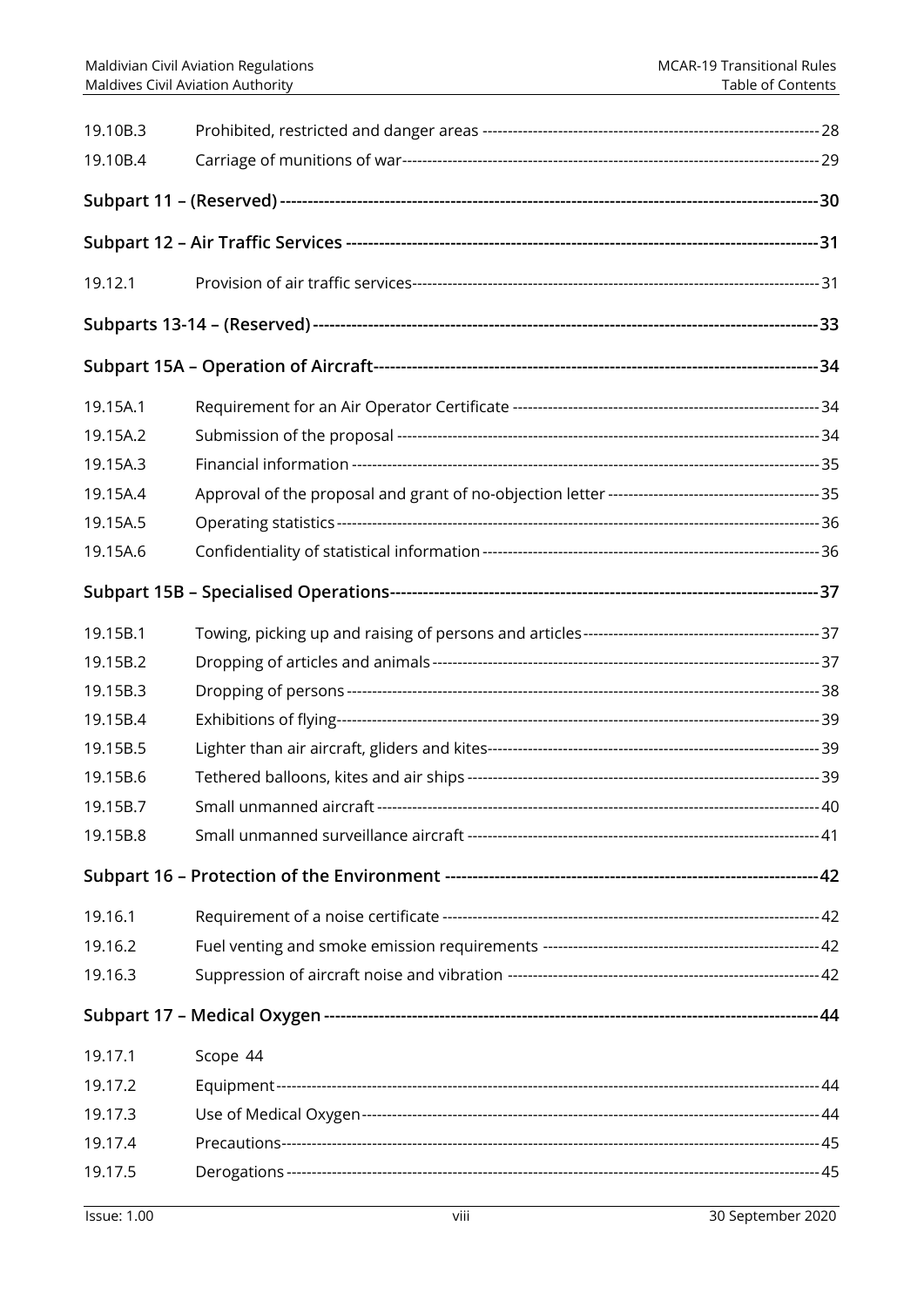#### **Section B — ENFORCEMENT ACTIONS** 47

| 19.18.1 |  |  |
|---------|--|--|
| 19.18.2 |  |  |
| 19.18.3 |  |  |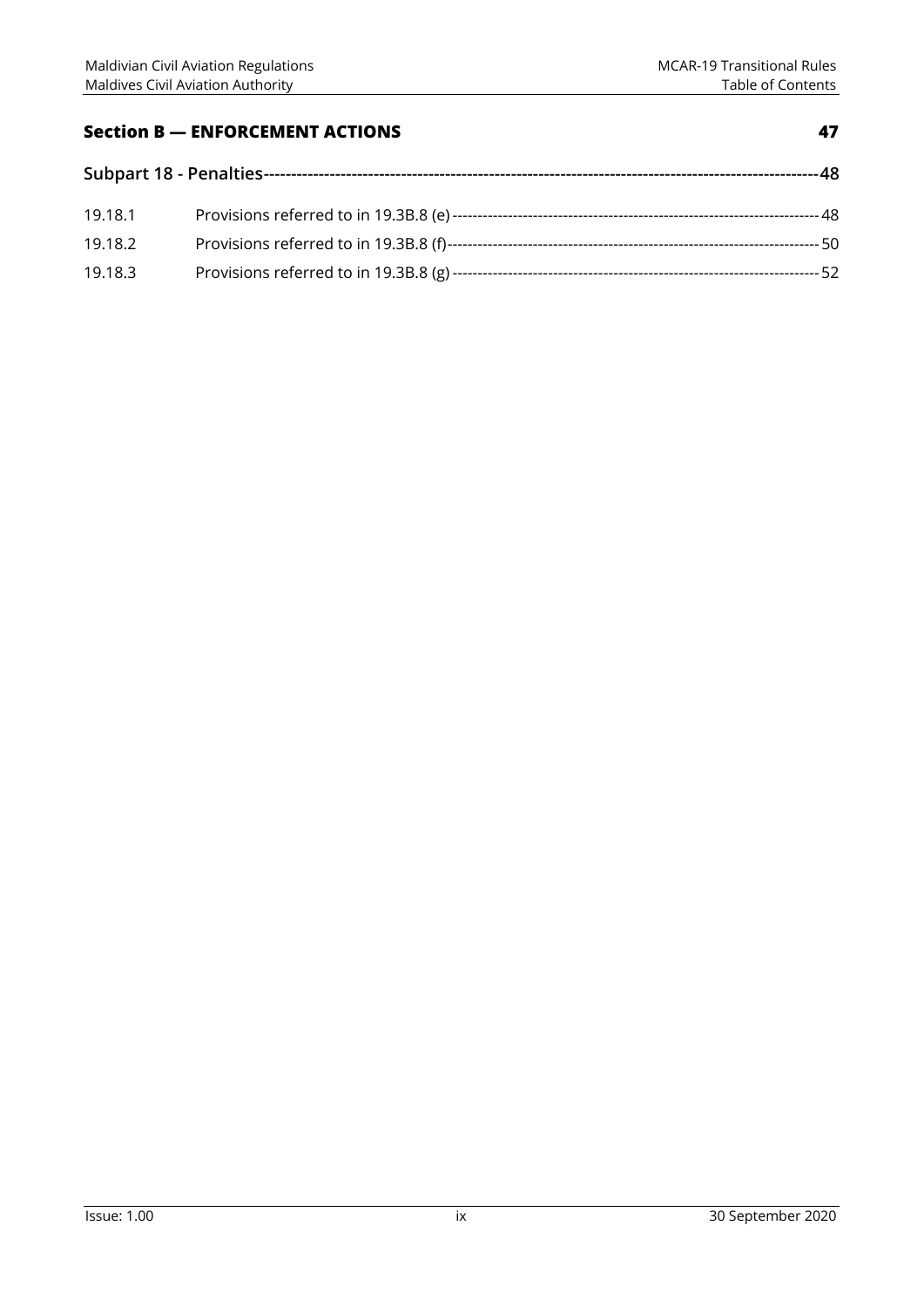# Section A — TECHNICAL REQUIREMENTS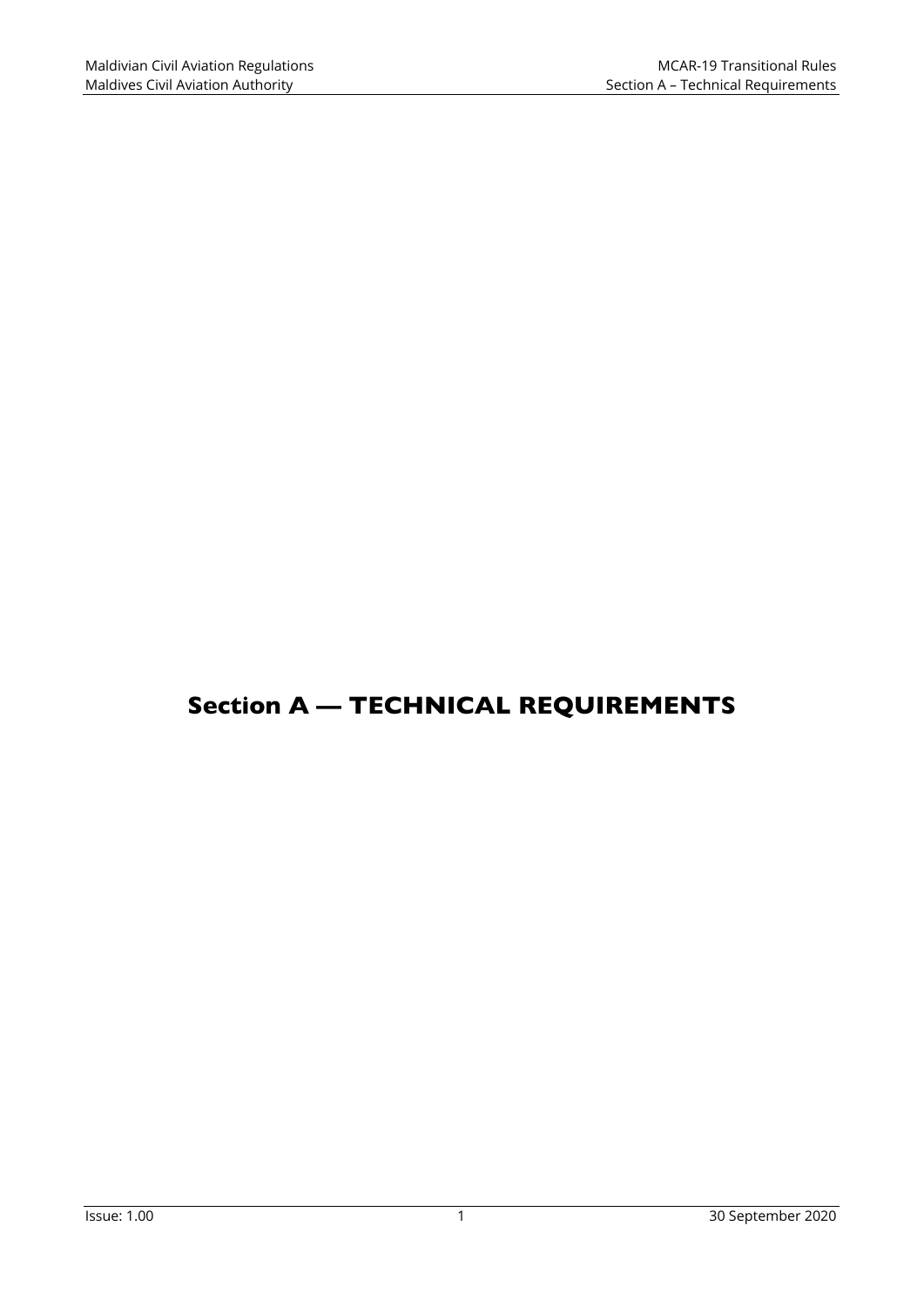#### **Subpart 1 - Commencement**

#### **19.1.1 General**

This issue of MCAR-19 becomes effective on 30 September 2020. The existing aviation requirements listed below will be repealed as from 30 September 2020.

| <b>Number</b>           | <b>Title</b>                                        | <b>Amendment</b><br><b>Date</b> |
|-------------------------|-----------------------------------------------------|---------------------------------|
| CAR Part 01             | Commencement and Interpretation                     | 2012-05-01                      |
| CAR Part 02             | Application                                         | 2002-06-01                      |
| CAR Part 03             | Administration and Enforcement                      | 2002-06-01                      |
| CAR Part 04             | Registration and Marking of Aircraft                | 2007-12-01                      |
| CAR Part 05             | Airworthiness of Aircraft                           | 2009-01-01                      |
| CAR Part 06             | Maintenance, Repair, Modification and Overhaul etc. | 2009-01-01                      |
| CAR Part 09             | Licensing of Flight Crew                            | 2007-05-01                      |
| CAR Part 10             | Conditions of Flight                                | 2002-06-01                      |
| CAR Part 11             | Rules of Air                                        | 2002-06-01                      |
| CAR Part 12             | Air Traffic Control                                 | 2010-10-01                      |
| CAR Part 13             | Replaced by MCAR-139                                | 2012-06-01                      |
| CAR Part 14             | <b>Other Services for Civil Aviation</b>            | 2002-06-01                      |
| CAR Part 15             | <b>Operation of Aircraft</b>                        | 2008-03-01                      |
| CAR Part 16             | Protection of the Environment                       | 2002-06-01                      |
| CAR Part 17             | Accident Investigation                              | 2009-05-01                      |
| CAR Part 20             | Fees for Licenses etc. and Charges for ANS          | 2008-03-01                      |
| MARA01                  | Issue of Maldivian Airworthiness Requirements       | 2006-04-12                      |
| <b>MAR C 06</b>         | Minimum Equipment                                   | 1991-11-02                      |
| <b>MAR C 09</b>         | <b>Mandatory Aircraft Equipment</b>                 | 2004-07-04                      |
| <b>MAR C 15</b>         | Carriage of Oxygen for Medical use by Passengers    | 2002-03-04                      |
| Chapter 9 of<br>MCAR-12 | <b>Operating Data and Statistics</b>                | 2009-05-26                      |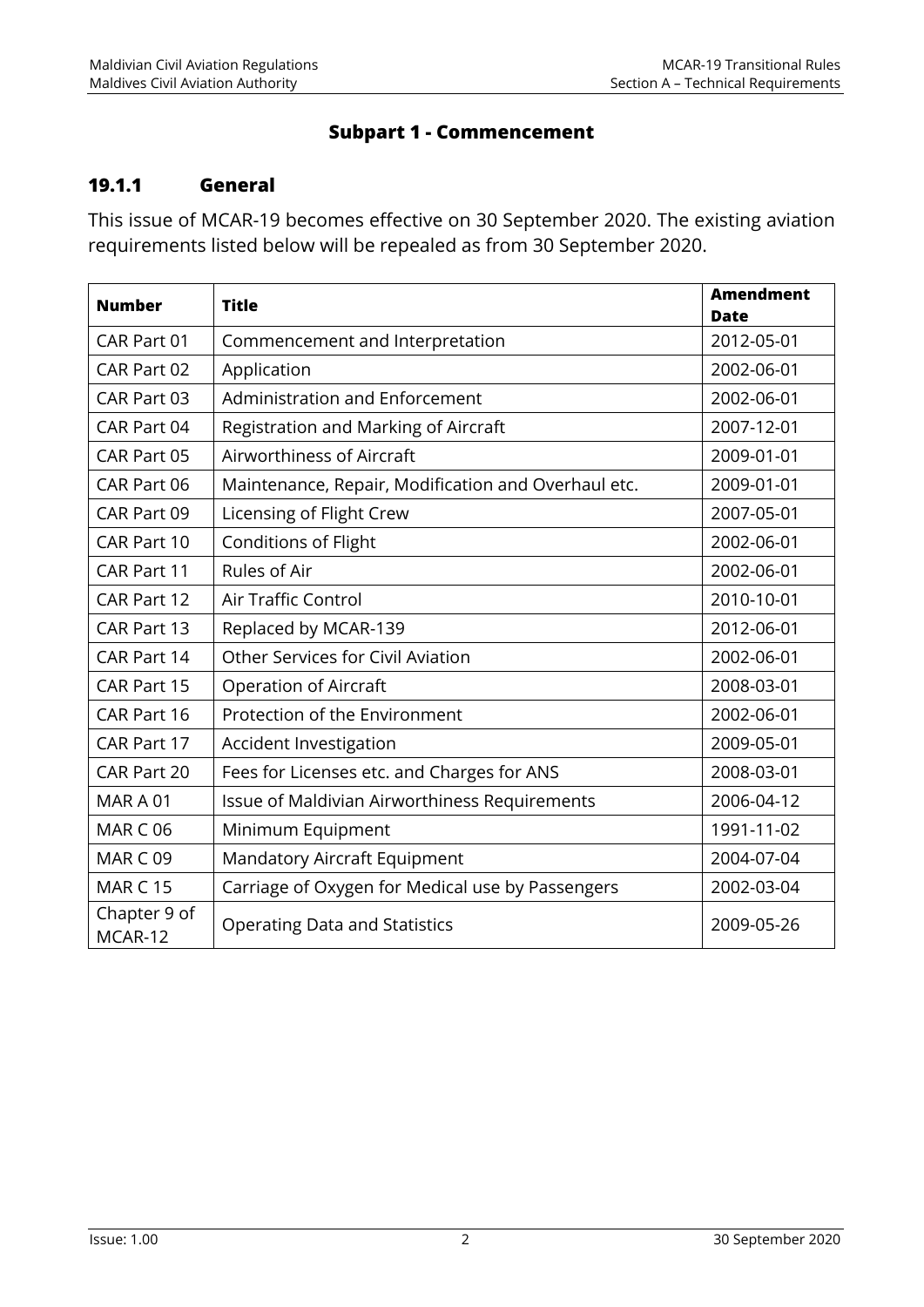#### **19.1.2 Definitions**

**Maldivian aircraft** an aircraft registered under MCAR-47 Nationality and Registration marks.

**Foreign aircraft** an aircraft registered elsewhere than in the Maldives.

**Contracting State** a State which has adhered to the Chicago Convention on International Civil Aviation, whether or not it is a member of the United Nations (UN) and/or any of its other Agencies.

**Small unmanned aircraft**  means any unmanned aircraft, other than a balloon or a kite, having a mass of not more than 20kg without its fuel but including any articles or equipment installed in or attached to the aircraft at the commencement of its flight;

#### **19.1.3 Rules of Construction**

- (a) In these Regulations unless the context otherwise requires:-
	- 1. the masculine gender imports the feminine gender;
	- 2. words used in the singular import the plural and words used in the plural import the singular;
	- 3. references to "by the regulations" or "under these Regulations" are references to "by or under these Regulations"
	- 4. 'Shall' is used to indicate a mandatory requirement.
	- 5. 'Should' is used to indicate a recommendation.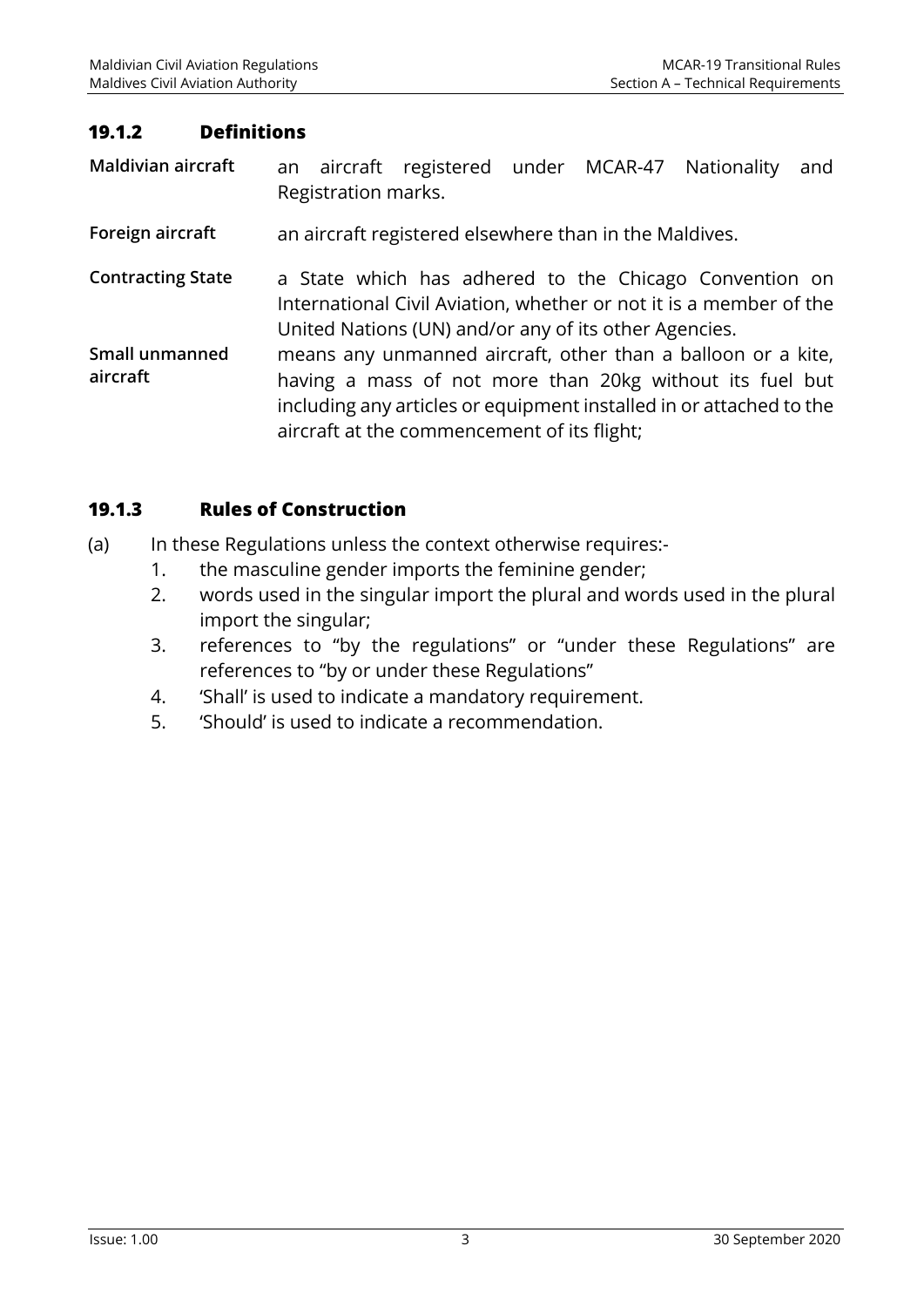#### **19.1.3 Classification of Aircraft**

- (a) Aircraft eligible for registration in the Maldives shall be classified in accordance with the Table 1.
- (b) Aircraft which are intended to be operated with no pilot on board shall be further classified as unmanned.
- (c) Unmanned aircraft shall include unmanned free balloons and remotely piloted aircraft



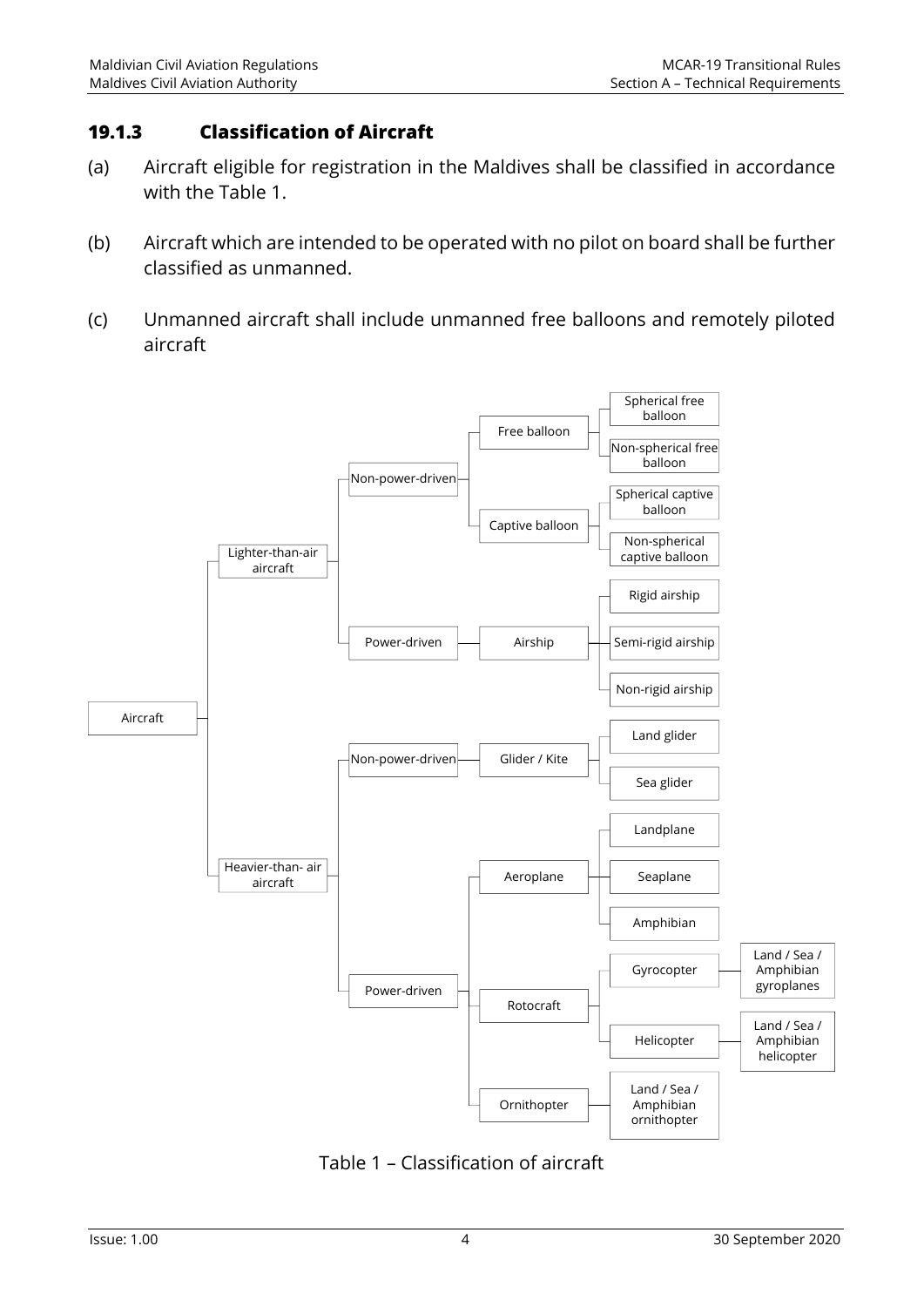### **Subpart 2 – Application**

#### **19.2.1 Application to Maldivian Aircraft**

- (a) Subject to the provisions of the Regulations, the Maldivian Civil Aviation Regulations shall apply:
	- 1. to Maldivian aircraft whether within or outside the Maldives;
	- 2. in so far as they prohibit, require or regulate the doing of anything by persons in, or by any of the crew of, any Maldivian aircraft, to such persons and crew whether within the Maldives or outside the Maldives;
	- 3. to any person who holds a Maldivian aviation document whether within the Maldives or outside of the Maldives; and
	- 4. to any person or aircraft to whom any Regulation is expressed to apply.

#### **19.2.2 Application to Maldivian Controlled Aircraft**

The Chief Executive may, by order, apply such provisions of these Regulations as may be specified in the order to any foreign aircraft which is for the time being under the management of a person or persons who would be entitled to register the aircraft in the Maldives, and the order shall have effect as if reference in the provisions specified in it to Maldivian aircraft include references to that aircraft.

#### **19.2.4 Application to Foreign Aircraft**

- (a) Subject to the provisions of these Regulations, and in particular to 19.2.2 and Subpart 10A, these regulations shall apply:
	- 1. to foreign aircraft within the Maldives; and
	- 2. in so far as they prohibit, require or regulate the doing of anything by persons on, or by any of the crew of any foreign aircraft to such persons while in the Maldives.

#### **19.2.5 Maldivian Aircraft over the High Seas**

Whenever a Maldivian aircraft flies over the High Seas it shall comply with the Rules relating to Flight and Manoeuvre of Aircraft for the time being in force, specified in Annex 2 to the Chicago Convention.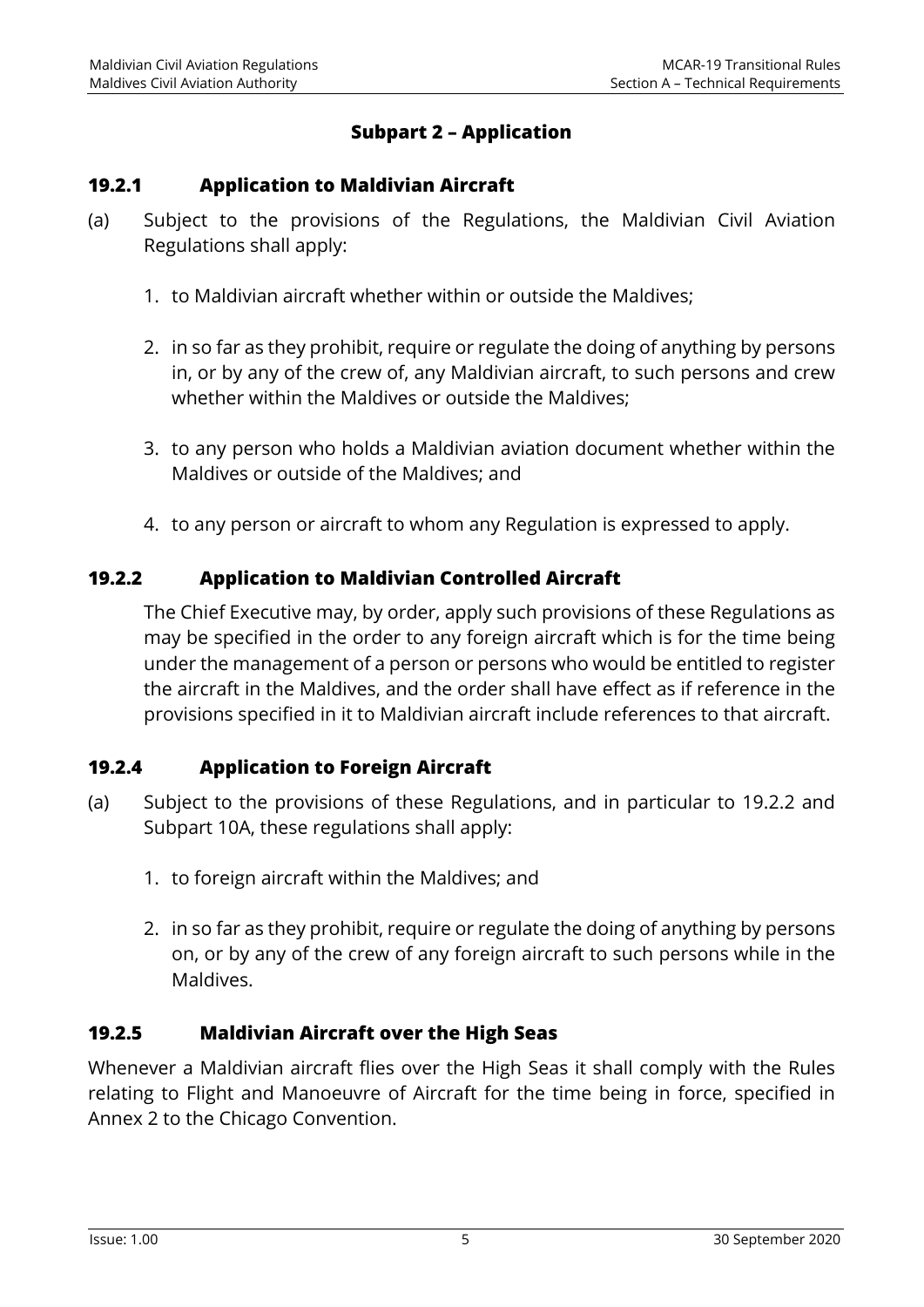#### **19.2.6 Maldivian Aircraft in other Countries**

Every person exercising the privileges of a Maldivian aviation document, and every Maldivian aircraft operating, in another country shall comply with the laws relating to civil aviation of that country.

#### **19.2.7 Conflict of Laws**

Nothing in these regulations shall be construed as requiring a Maldivian aircraft or a person in or acting as member of the crew of a Maldivian aircraft or the holder of a Maldivian aviation document to contravene the law of another country where the aircraft or person is.

#### **19.2.8 Contraventions Outside of the Maldives**

The holder of a Maldivian aviation document who, while exercising the privileges granted by the document, commits an act or omission outside the Maldives which if committed in the Maldives would be a contravention of a provision of these Regulations shall be deemed to have committed a contravention of the provision and may be prosecuted in the Maldives.

#### **19.2.9 Foreign State Aircraft**

- (a) The provisions of these Regulations shall apply to foreign state aircraft save and to the extent that such aircraft may be exempt by this Regulation from the provisions of these Regulations.
- (b) No foreign state aircraft may fly in the Maldives except with the permission of the Chief Executive and in accordance with the conditions of the permit which conditions may include a condition exempting the aircraft from complying with any provision of these Regulations.

## **19.2.1 0 Exceptions from application for certain classes of aircraft**

- (a) This article applies to:
	- 1. any balloon of not more than two metres in any linear dimension at any stage of its flight, including any basket or other equipment attached to the balloon;
	- 2. any kite weighing no more than two kg;
	- 3. any small unmanned aircraft; and
	- 4. any parachute including a parascending parachute.
- (b) Subject to point (c) nothing in the Maldivian Civil Aviation Regulations applies to or in relation an aircraft to which this paragraph applies.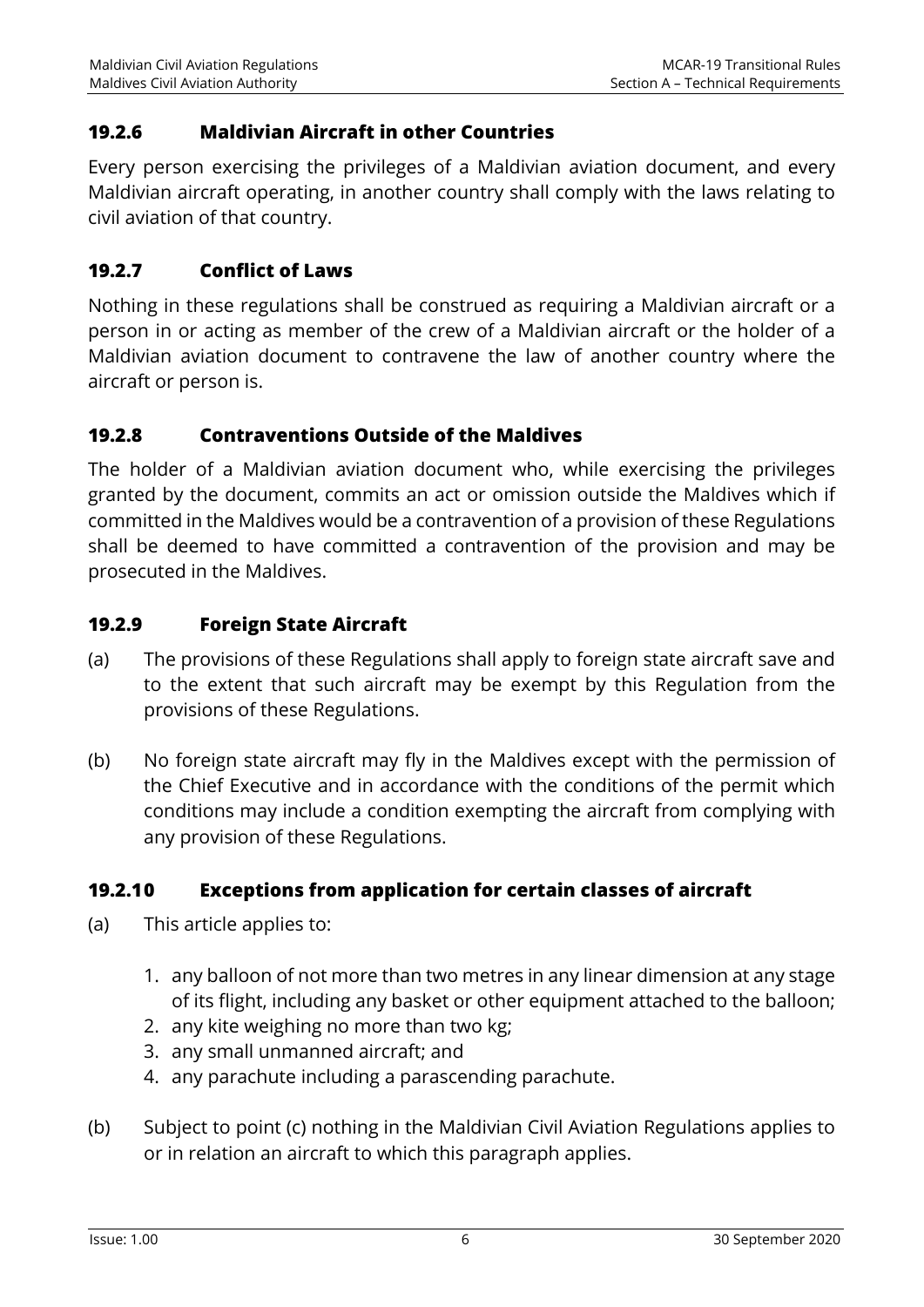(c) The provisions of MCAR-2 paragraph 3.1.1, MCAR-2 paragraph 3.1.9, 19.1.1, 19.3B.4, 19.3C.2, 19.15B.2, 19.15B.5, 19.15B.6, 19.15B.7 and 19.15B.8 apply to or in relation to an aircraft to which this Article applies.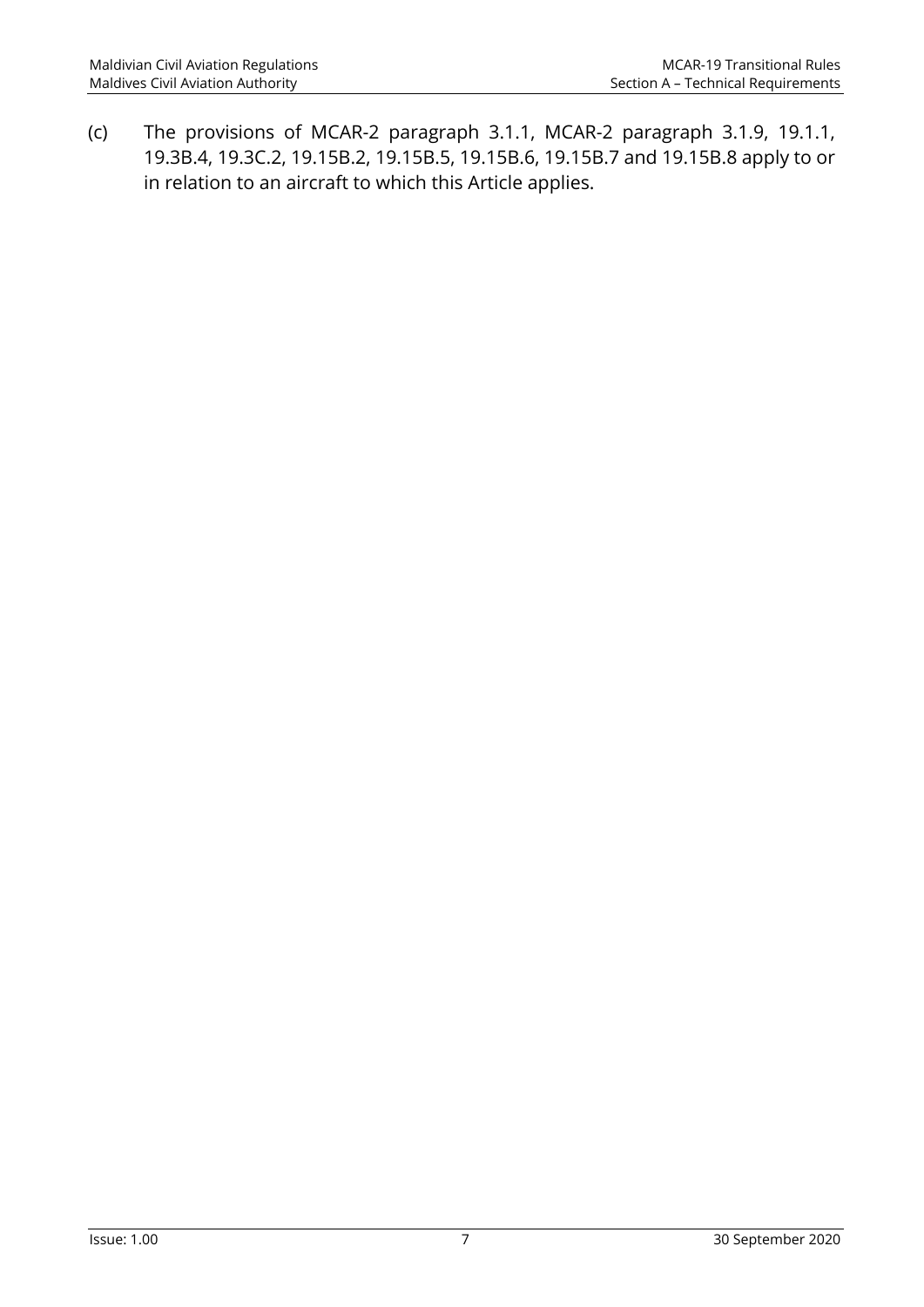#### **Subpart 3A – Administration**

#### **19.3A.1 Functions of the CAA**

(a) The principal functions of the CAA are specified in section 5 of Act 2/2012 (the Maldives Civil Aviation Authority Act).

#### **19.3A.2 The Chief Executive**

- (a) The Chief Executive represents the Authority.
- (a) The Chief Executive is responsible for the administration and enforcement of Act 2/2012 (the Maldives Civil Aviation Authority Act) and these regulations.

#### **19.3A.3 Authorised Persons**

- (a) The Chief Executive may authorise a person (whether by name or by class or description), either generally or in relation to a particular case or class of cases, to perform an inspection or to carry out other surveillance measures.
- (b) It shall be the duty of an authorised person to perform such an inspection, to carry out such measures, or to do both, as requested or directed by the Chief Executive.

#### **19.3A.4 Delegation**

(a) The Chief Executive may delegate to an Authorised Person any of his powers and functions under these Regulations.

#### **19.3A.5 Laws and Standards Incorporated by Reference**

- (a) The Chief Executive may incorporate by reference the law of another country or a standard or recommended practice made under the Chicago Convention.
- (b) He may do so either by reference to or by publication of the text of, the law or standard or recommended practice, as the case may be and any law or standard or recommended practice so notified shall take effect as if it is a regulation.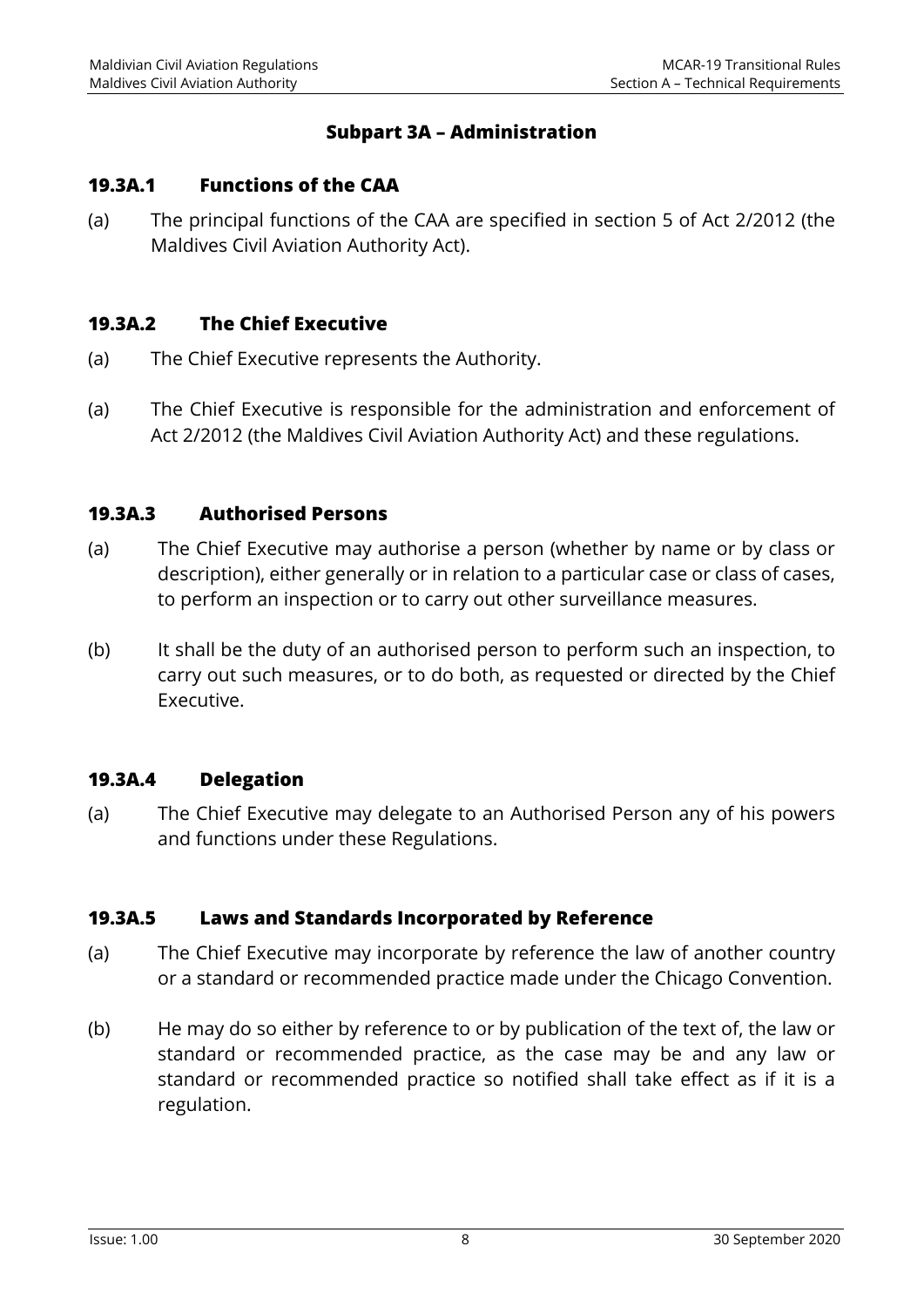#### **19.3A.6 Exemptions**

(a) The Chief Executive may exempt from any of the provisions of these regulations or any other regulation made under Act 2/2012 any aircraft or persons or classes of aircraft or persons, subject to conditions as he thinks fit.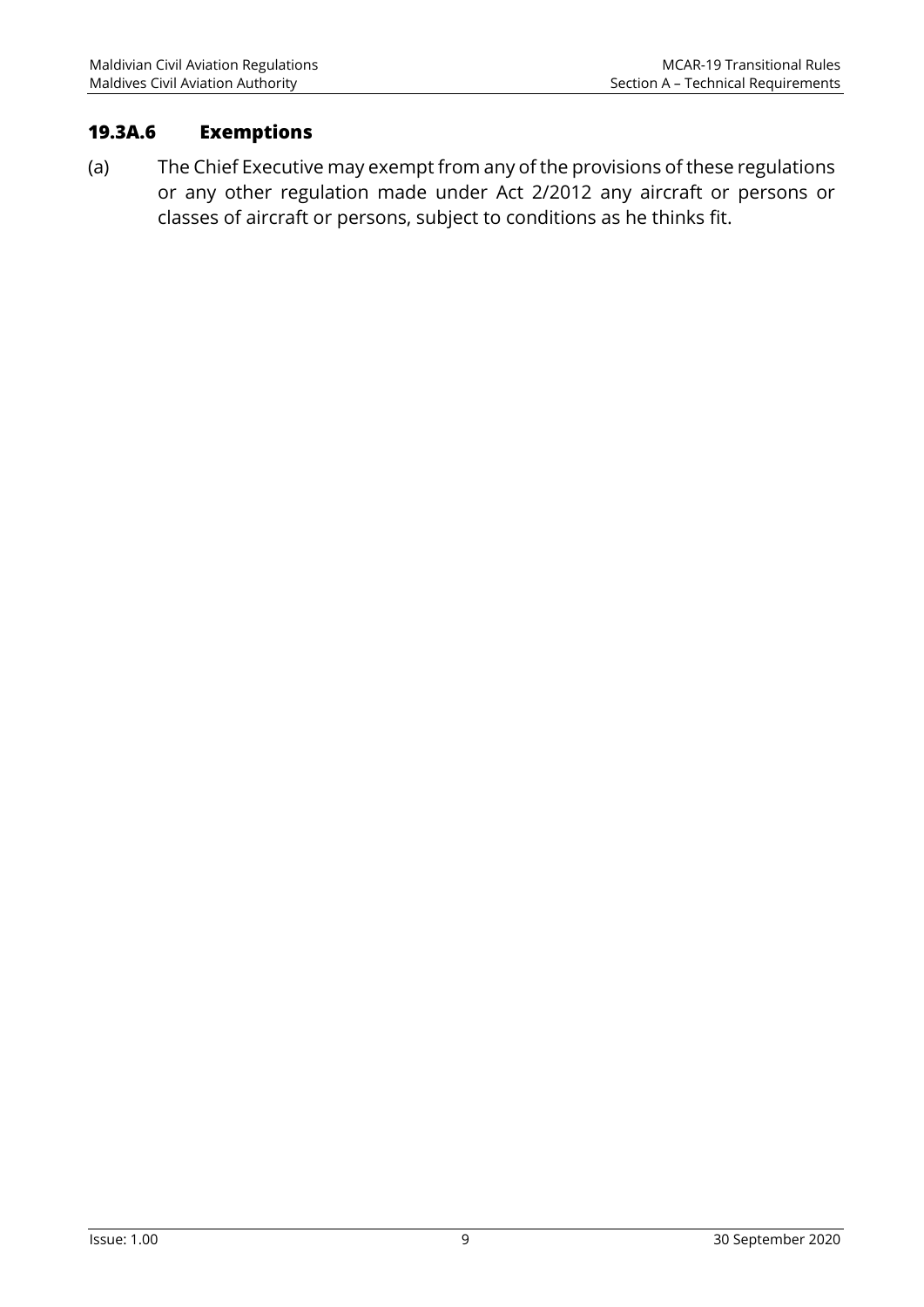#### **Subpart 3B – Powers and Penalties**

#### **19.3B.1 Revocation, variation and suspension**

- (a) Subject to paragraphs (e) and (f), the CAA may provisionally suspend or vary any certificate, licence, approval, permission, exemption, authorisation or other document issued, granted or having effect under any regulation issued by the CAA, pending inquiry into or consideration of the case.
- (b) The CAA may, on sufficient ground being shown to its satisfaction after due inquiry, revoke, suspend or vary any such certificate, licence, approval, permission, exemption, authorisation or other document.
- (c) The holder or any person having the possession or custody of any certificate, licence, approval, permission, exemption or other document which has been revoked, suspended or varied under this Regulation must surrender it to the CAA within a reasonable time after being required to do so by the CAA.
- (d) The breach of any condition subject to which any certificate, licence, approval, permission, exemption or other document, other than an aerodrome licence, has been granted or issued or which has effect under any regulation issued by the CAA, in the absence of provision to the contrary in the document, renders the document invalid during the continuance of the breach.
- (e) The provisions of this article do not apply in relation to any permission to which section MCAR-19.10A.8 applies.
- (f) A flight manual, performance schedule or other document incorporated by reference in a certificate of airworthiness may be varied on sufficient ground being shown to the satisfaction of the CAA, whether or not after due inquiry.

#### **19.3B.2 Production of Documents and Records**

- (a) The commander of an aircraft must, within a reasonable time after being requested to do so by an authorised person, cause to be produced to that person:
	- 1. the certificates of registration and airworthiness in force for the aircraft;
	- 2. the licences of its flight crew; and
	- 3. any other documents which the aircraft is required by article 29 of the Chicago Convention to carry when in flight.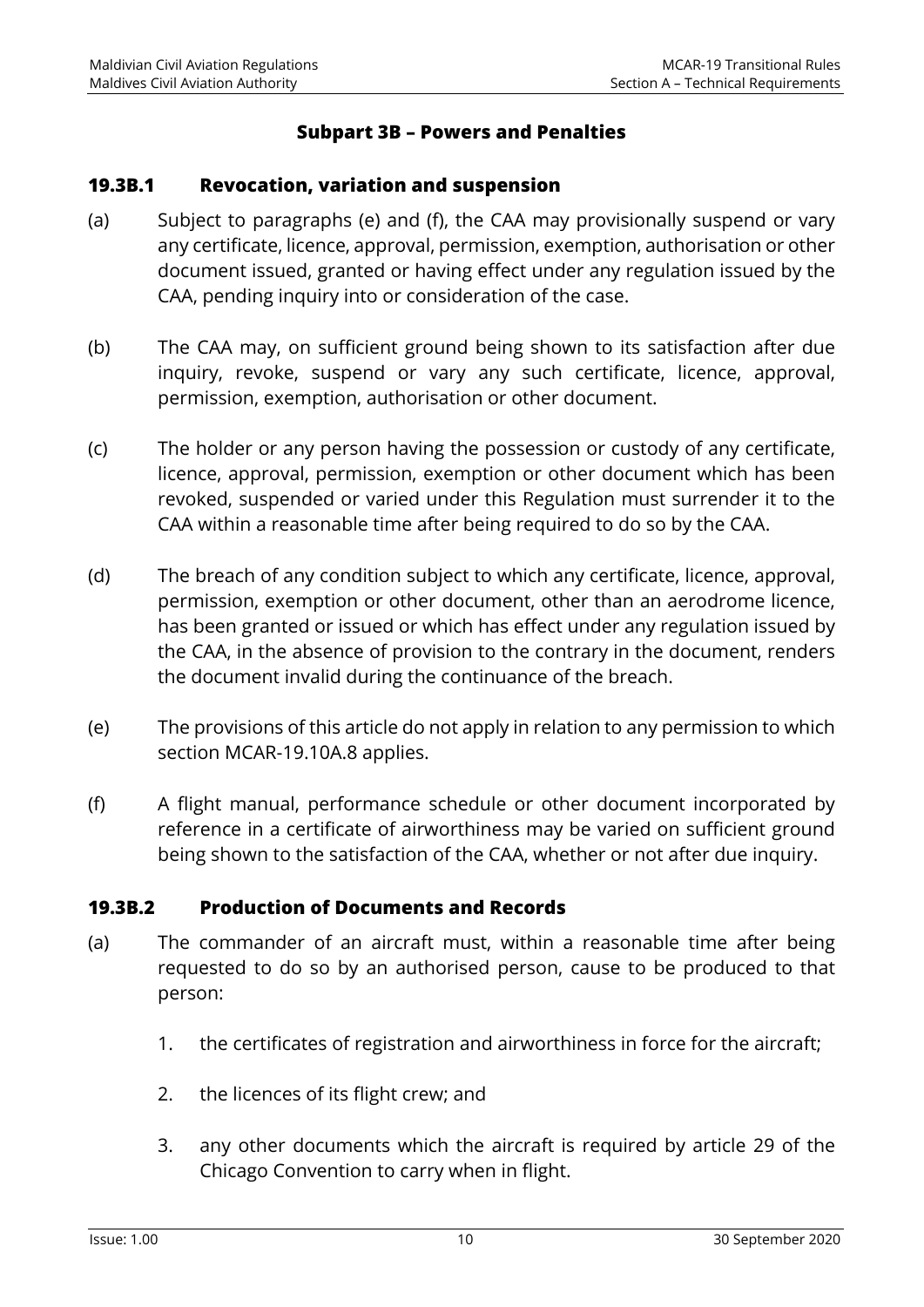- (b) The operator of an aircraft registered in the Maldives must, within a reasonable time after being requested to do so by an authorised person, cause to be produced to that person any of the documents or records specified in paragraph (c) which have been requested by that person.
- (c) The documents and records referred to in paragraph (b) are:
	- 1. the radio licence, the certificates of airworthiness, the certificate of registration;
	- 2. the aircraft log book, engine log books and propeller log books required under the Maldivian Civil Aviation Regulations to be kept;
	- 3. the weight schedule, if any;
	- 4. in the case of a commercial air transport aircraft or aerial work aircraft, load sheet, technical log and those parts of the operations manual, if any, required to be carried on the flight;
	- 5. the records of flight times, duty periods and rest periods which the operator is required to preserve, and such other documents and information in the possession or control of the operator, as the authorised person may require for the purpose of determining whether those records are complete and accurate;
	- 6. any operations manuals required to be made available under the Maldivian Civil Aviation Regulations;
	- 7. the record made by any flight data recorder required to be carried by or under the Maldivian Civil Aviation Regulations.
- (d) The holder of a licence granted or rendered valid or of a medical certificate required or of a medical declaration required under the Maldivian Civil Aviation Regulations must, within a reasonable time after being requested to do so by an authorised person, cause the licence, including any certificate of validation, the medical certificate or the medical declaration to be produced to that person.
- (e) During the period of two years beginning with the date of the last entry in it every person required to keep a personal flying log must cause it to be produced to an authorised person within a reasonable time after being requested to do so by that person.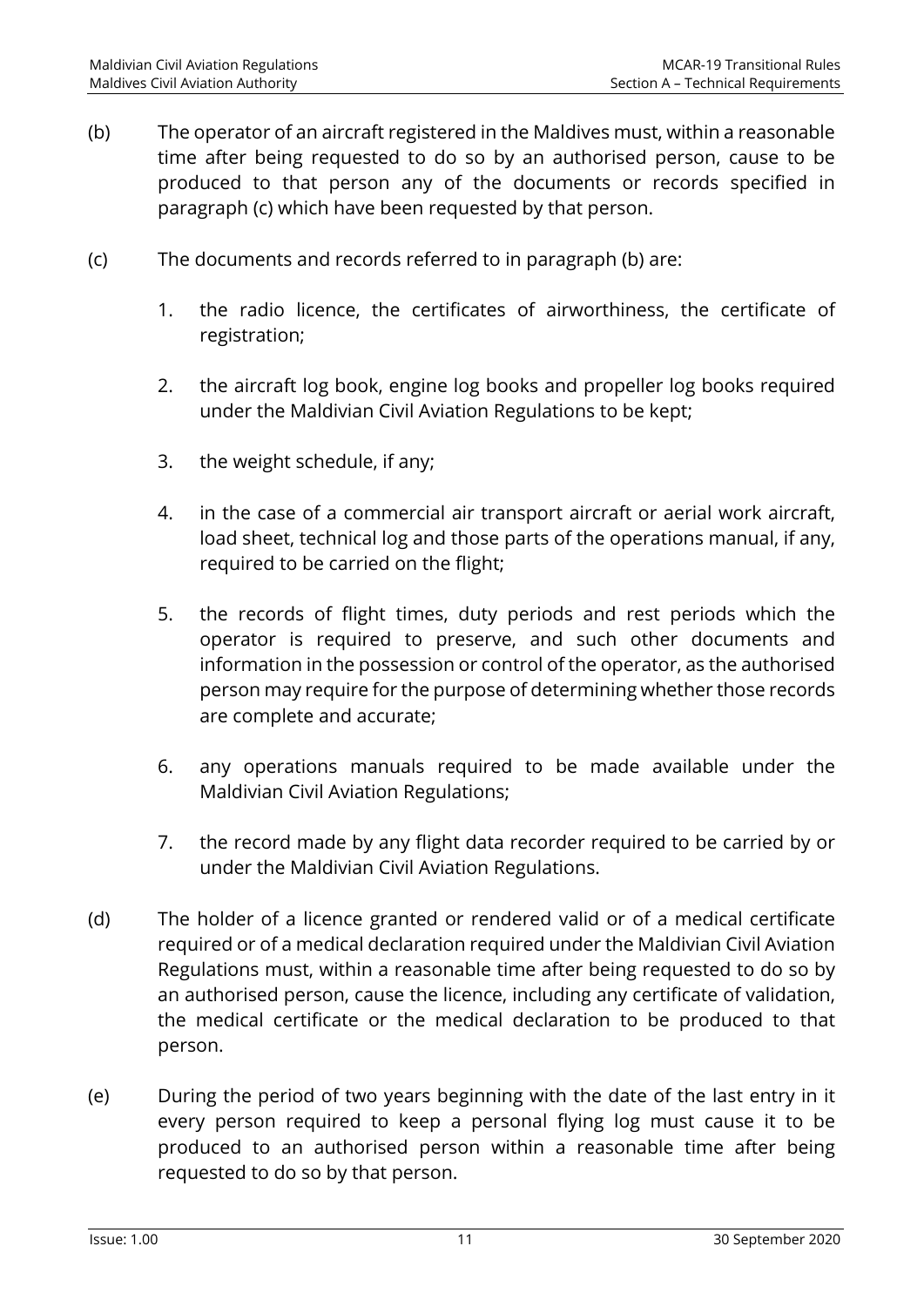(f) The holder of an approval granted under Maldivian Civil Aviation Regulations must, within a reasonable time after being requested to do so by an authorised person, cause to be produced to that person any documents and records relating to that approval.

#### **19.3B.3 Prohibitions in Relation to Documents and Records**

- (a) A person must not with intent to deceive:
	- 1. use any certificate, licence, approval, permission, exemption or other document issued or required by or under a Maldivian Civil Aviation Regulation which has been forged, altered, revoked or suspended, or to which the person is not entitled;
	- 2. lend any certificate, licence, approval, permission, exemption or any other document issued or having effect or required by or under a Maldivian Civil Aviation Regulation to, or allow it to be used by, any other person; or
	- 3. make any false representation for the purpose of procuring for any person the grant, issue, renewal or variation of any such certificate, licence, approval, permission, exemption or other document.
- (b) In paragraph (a), a reference to a certificate, licence, approval, permission, exemption or other document includes a copy or purported copy.
- (c) A person must not intentionally damage, alter or render illegible:
	- 1. any log book or other record required to be maintained by or a Maldivian Civil Aviation Regulation; or
	- 2. any entry made in such a log book or record.
- (d) A person must not:
	- 1. knowingly make, or procure or assist in the making of, any false entry in or material omission from any log book or record referred to in paragraph (c);or
	- 2. destroy any such log book or record during the period for which it is required under a Maldivian Civil Aviation Regulation to be preserved.
- (e) All entries made in writing in any log book or record referred to in paragraph (c) must be made in ink or indelible pencil.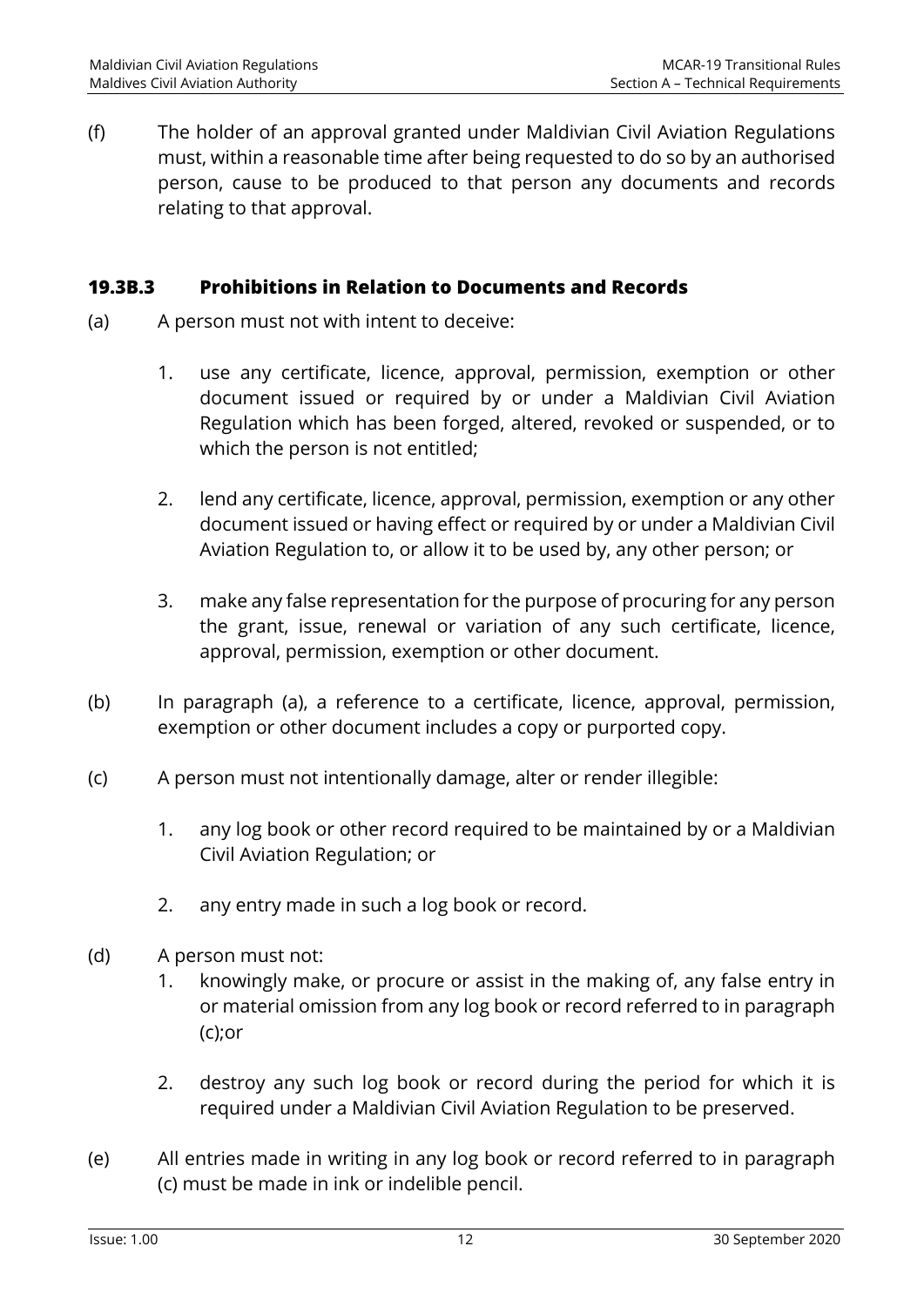- (f) A person must not knowingly make in a load sheet any entry which is incorrect in any material particular, or any material omission from such a load sheet.
- (g) A person must not purport to issue any certificate for the purposes of any regulations made under a Maldivian Civil Aviation Regulation unless authorised to do so by the relevant legislation.
- (h) A person must not issue any certificate referred to in paragraph (g) unless satisfied that all statements in the certificate are correct.

#### **19.3B.4 Power to prevent aircraft flying**

- (a) If it appears to the CAA or an authorised person that any aircraft is intended or likely to be flown in any of the circumstances specified in paragraph (b), the CAA or that authorised person may direct in accordance with paragraph (c).
- (b) The circumstances referred to in paragraph (a) are:
	- 1. where any provision related to registration of aircraft, nationality and registration marks, Air Operator Certificate, Certificate of Airworthiness, required flight crew, flight crew licencing, loading of aircraft, carriage of dangerous good, carriage of weapons and munitions of war, carriage of sporting weapons or drunkenness in aircraft would be contravened in relation to the flight;
	- 2. where the flight would be in contravention of any other provision of a regulation issued by the CAA and be a cause of danger to any person or property whether or not in the aircraft; or
	- 3. where the aircraft is in a condition unfit for the flight, whether or not the flight would otherwise be in contravention of any provision of any regulation issued by the CAA.
- (c) If paragraph (a) applies the CAA or that authorised person may direct the operator or the commander of the aircraft not to permit the aircraft to make the particular flight or any other flight of such description as may be specified in the direction, until the direction has been revoked by the CAA or by an authorised person.
- (d) If the CAA or an authorised person has directed under paragraph (c), the CAA or an authorised person may take such steps as are necessary to detain the aircraft.
- (e) For the purposes of this section the CAA or any authorised person may enter and inspect any aircraft.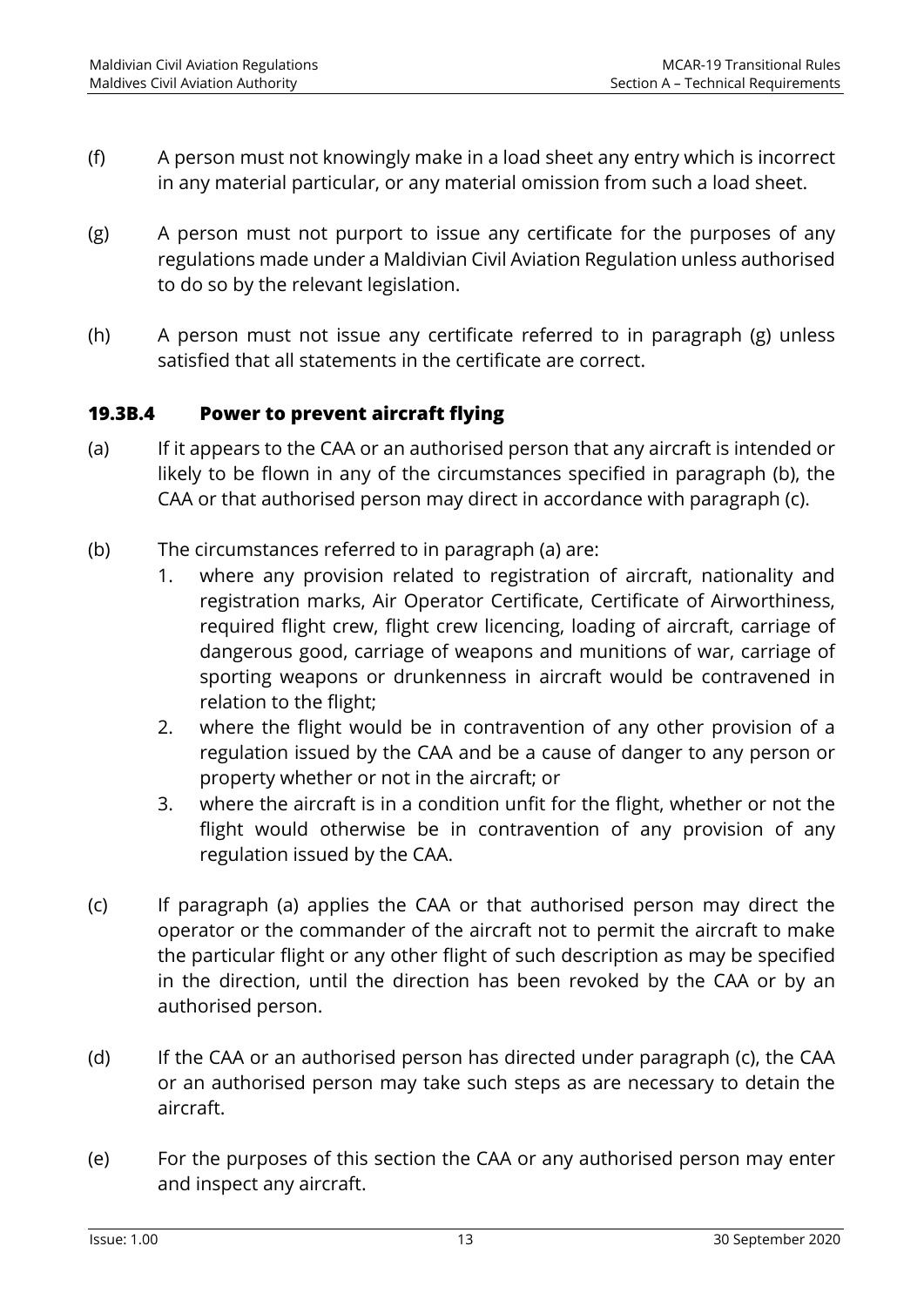(f) An aircraft which has been grounded in accordance with paragraph ARO.RAMP.140 of MCAR-Air Operations and which has not subsequently been permitted to fly must not be flown.

#### **19.3B.5 Right of Access and Inspections**

- (a) The CAA and any authorised person has the right of access at all reasonable times:
	- 1. to any aerodrome for the purpose of inspecting the aerodrome;
	- 2. to any aerodrome for the purpose of inspecting any aircraft on the aerodrome or any document which it or the authorised person has power to demand under the Maldivian Civil Aviation Regulations, or for the purpose of detaining any aircraft under the provisions of the Maldivian Civil Aviation Regulations;
	- 3. to any place where an aircraft has landed, for the purpose of inspecting the aircraft or any document which it or the authorised person has power to demand under the Maldivian Civil Aviation Regulations and for the purpose of detaining the aircraft under the provisions of the Maldivian Civil Aviation Regulations;
	- 4. to any building or place where aircraft or aircraft components are produced, maintained or held in storage, or any documents related to that activity;
	- 5. to any building or place from which an air traffic control service is being provided or where any air traffic service equipment requiring approval is situated for the purpose of inspecting:
		- i. any equipment used or intended to be used in connection with the provision of a service to an aircraft in flight or on the ground; or
		- ii. any document or record which it or the authorised person has power to demand under the Maldivian Civil Aviation regulations.
	- 6. to any building or place to which access is necessary for the purpose of carrying out his powers and duties under the Maldivian Civil Aviation Regulations.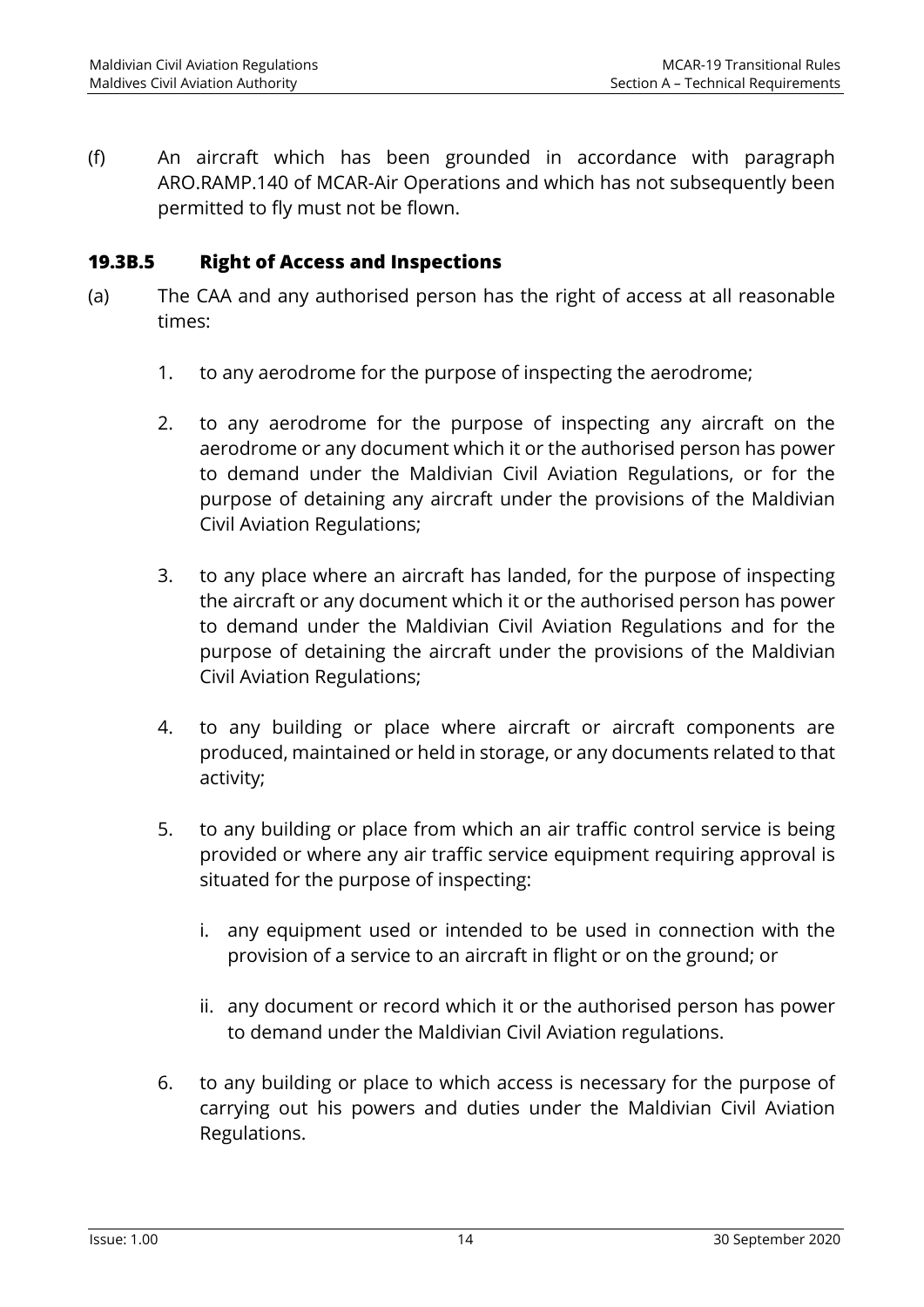- (b) The CAA may cause such inspections, investigations, tests, experiments and flight trials to be made as it deems necessary for the purposes of Maldivian Civil Aviation Regulations.
- (c) An authorised person has the power to inspect and copy any certificate, licence, log, declaration, document or record which the authorised person has the power under this regulation or any regulations made under Act 2/2012 to require to be produced.

#### **19.3B.6 Obstruction of Persons**

A person must not intentionally obstruct or impede any person who is exercising a power or performing a duty under a Maldivian Civil Aviation Regulation.

#### **19.3B.7 Directions and Directives**

- (a) Any person who without reasonable excuse fails to comply with any direction or directive given to that person under any provision of this regulation or any regulation made under Act 2/2012 is deemed for the purposes of section 19.3B.8 to have contravened that provision.
- (b) Where any provision of this regulation or any regulations made under Act 2/2012 gives to a person the power to direct, the person to whom such a power is given also has the power to revoke or vary any such direction or directive.

#### **19.3B.8 Offences and Penalties**

- (a) Subject to paragraph (b), if any provision of this regulation or any regulation made under Act 2/2012 is contravened in relation to an aircraft, the operator of that aircraft and the commander and, in the case of commercial operations by foreign registered aircraft, the charterer, is (without prejudice to the liability of any other person for that contravention) deemed for the purposes of the following provisions of this section to have contravened that provision.
- (b) A person will not be deemed to have contravened a provision specified in paragraph (a) if the person proves that the contravention occurred without that person's consent or connivance and that that person exercised all due diligence to prevent the contravention.
- (c) If it is proved that an act or omission of any person which would otherwise have been a contravention by that person of a provision of this regulation or any regulation made under Act 2/2012 was due to any cause not avoidable by the exercise of reasonable care by that person, the act or omission will be deemed not to be a contravention by that person of that provision.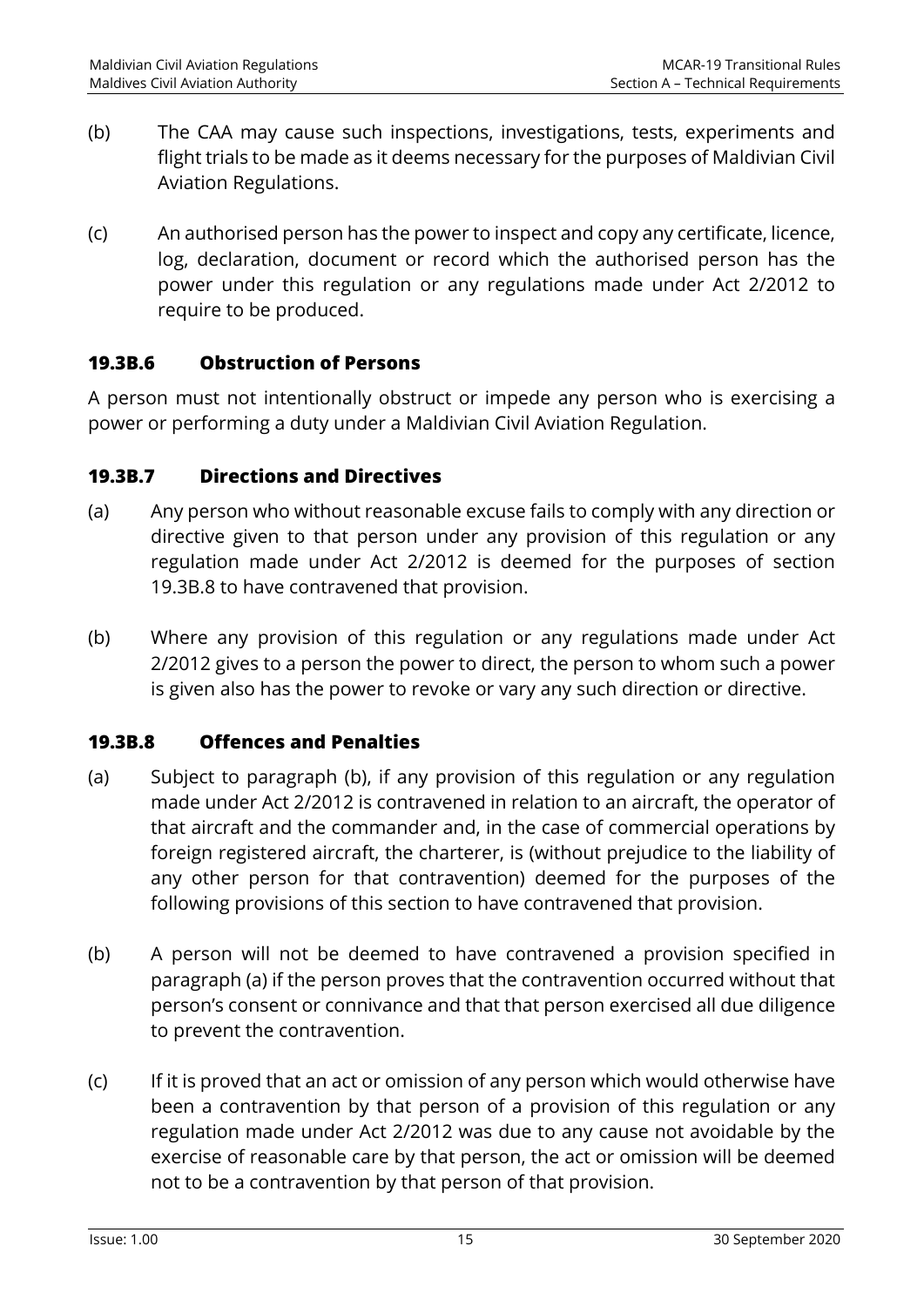- (d) If a person is charged with contravening a provision of this regulation or any regulation made under Act 2/2012 by reason of that person having been a member of the flight crew of an aircraft on a flight for the purpose of commercial air transport or aerial work, the flight is to be treated (without prejudice to the liability of any other person under this regulation) as not having been for that purpose if the person proves that they neither knew nor suspected that the flight was for that purpose.
- (e) Any person who contravenes any provision specified in 19.18.1 is liable to an administrative fine not exceeding MVR 20,000.00.
- (f) Any person who contravenes any provision specified in 19.18.2 is liable to an administrative fine not exceeding MVR 50,000.00.
- (g) Any person who contravenes any provision specified in 19.18.3 is liable to an administrative fine not exceeding MVR 100,000.00.
- (h) Any person who contravenes any provision of the Maldivian Civil Aviation Regulations not specified in Subpart 18 is liable to an administrative fine not exceeding MVR 5,000.00.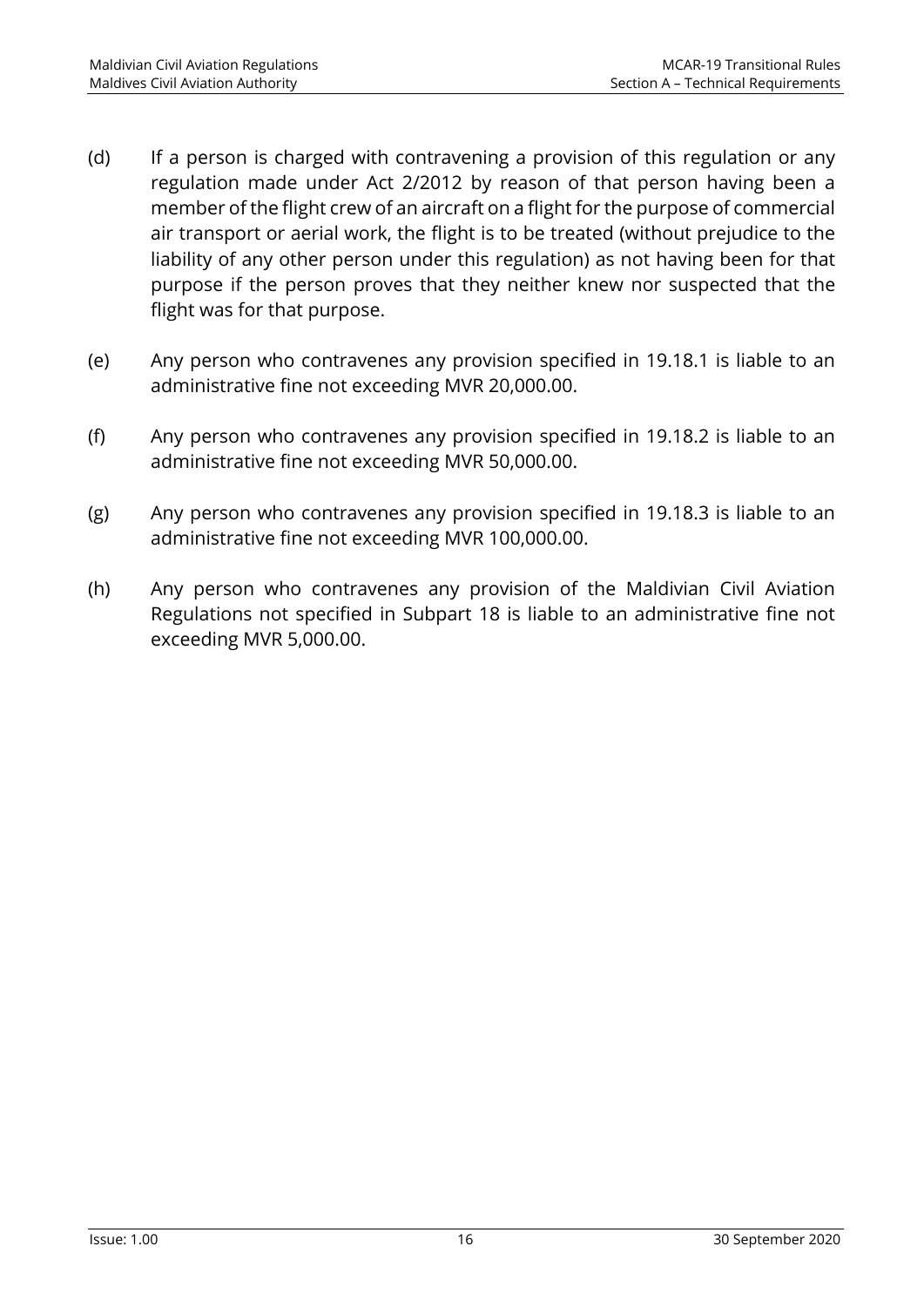#### **Subpart 3C – Prohibited Behaviour**

#### **19.3C.1 Endangering safety of an aircraft**

A person must not recklessly or negligently act in a manner likely to endanger an aircraft, or any person in an aircraft.

#### **19.3C.2 Endangering safety of any person or property**

A person must not recklessly or negligently cause or permit an aircraft to endanger any person or property.

#### **19.3C.3 Drunkenness in aircraft**

- (a) A person must not enter any aircraft when drunk, or be drunk in any aircraft.
- (b) A person must not, when acting as a member of the crew of any aircraft or being carried in any aircraft for the purpose of acting as a member of the crew, be under the influence of drink or a drug to such an extent as to impair their capacity so to act.

#### **19.3C.4 Smoking in aircraft**

- (a) Smoking shall not be permitted on any commercial flights undertaken by a Maldivian AOC holder.
- (b) Notices indicating smoking is prohibited must be exhibited so as to be visible from each passenger seat.
- (c) Announcements shall be made, both in Dhivehi and English, at the commencement of each flight stated in paragraph (a), informing all passengers that smoking is prohibited.

#### **19.3C.5 Authority of commander of an aircraft**

Every person in an aircraft must obey all lawful commands which the commander of that aircraft may give for the purpose of securing the safety of the aircraft and of persons or property carried in the aircraft, or the safety, efficiency or regularity of air navigation.

#### **19.3C.6 Acting in a disruptive manner**

A person must not while in an aircraft:

1. use any threatening, abusive or insulting words towards a member of the crew of the aircraft;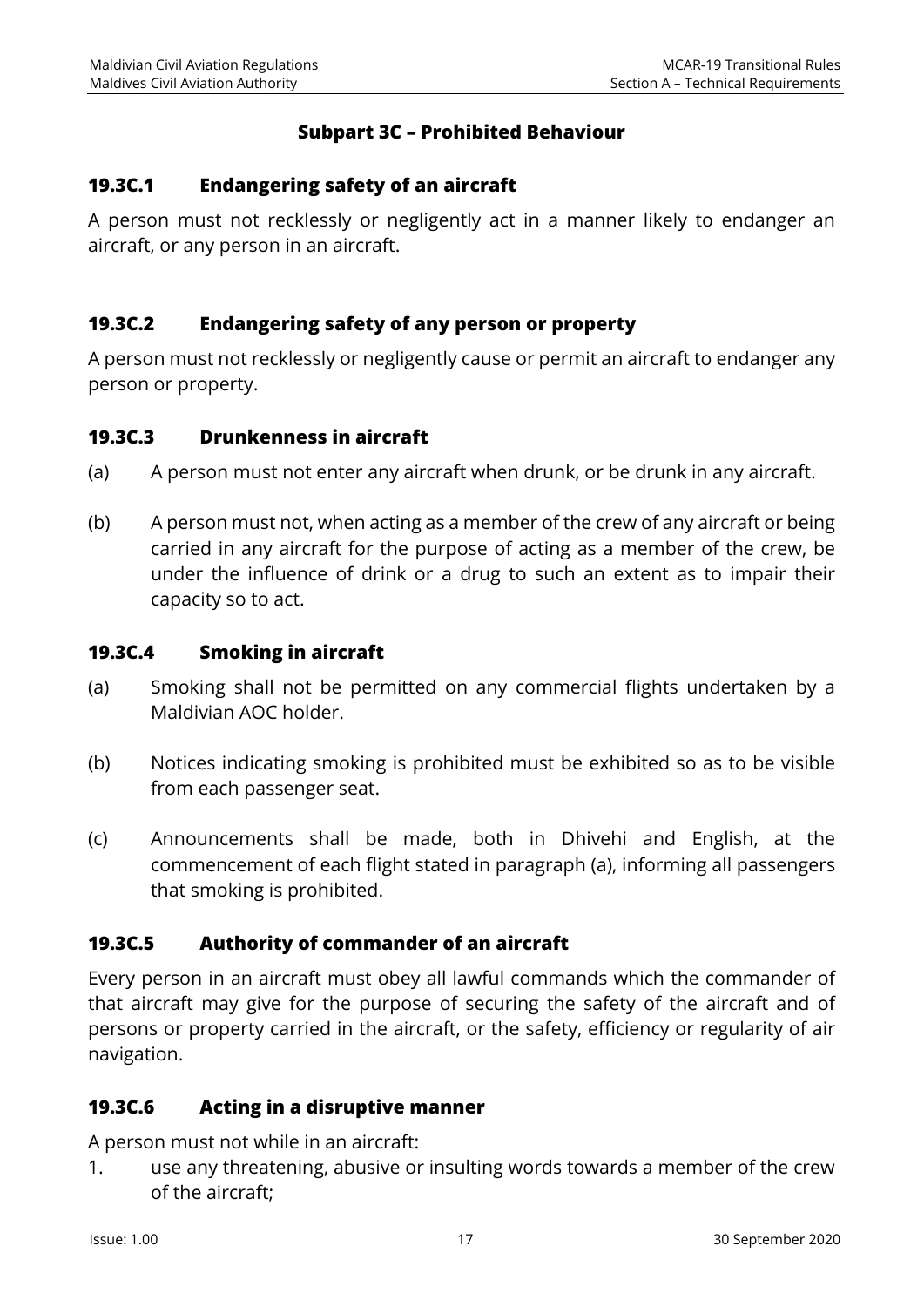- 2. behave in a threatening, abusive, insulting or disorderly manner towards a member of the crew of the aircraft; or
- 3. intentionally interfere with the performance by a member of the crew of the aircraft of the crew member's duties.

#### **19.3C.7 Stowaways**

A person must not secrete himself or herself for the purpose of being carried in an aircraft without the consent of either the operator or the commander or of any other person entitled to give consent to being carried in the aircraft.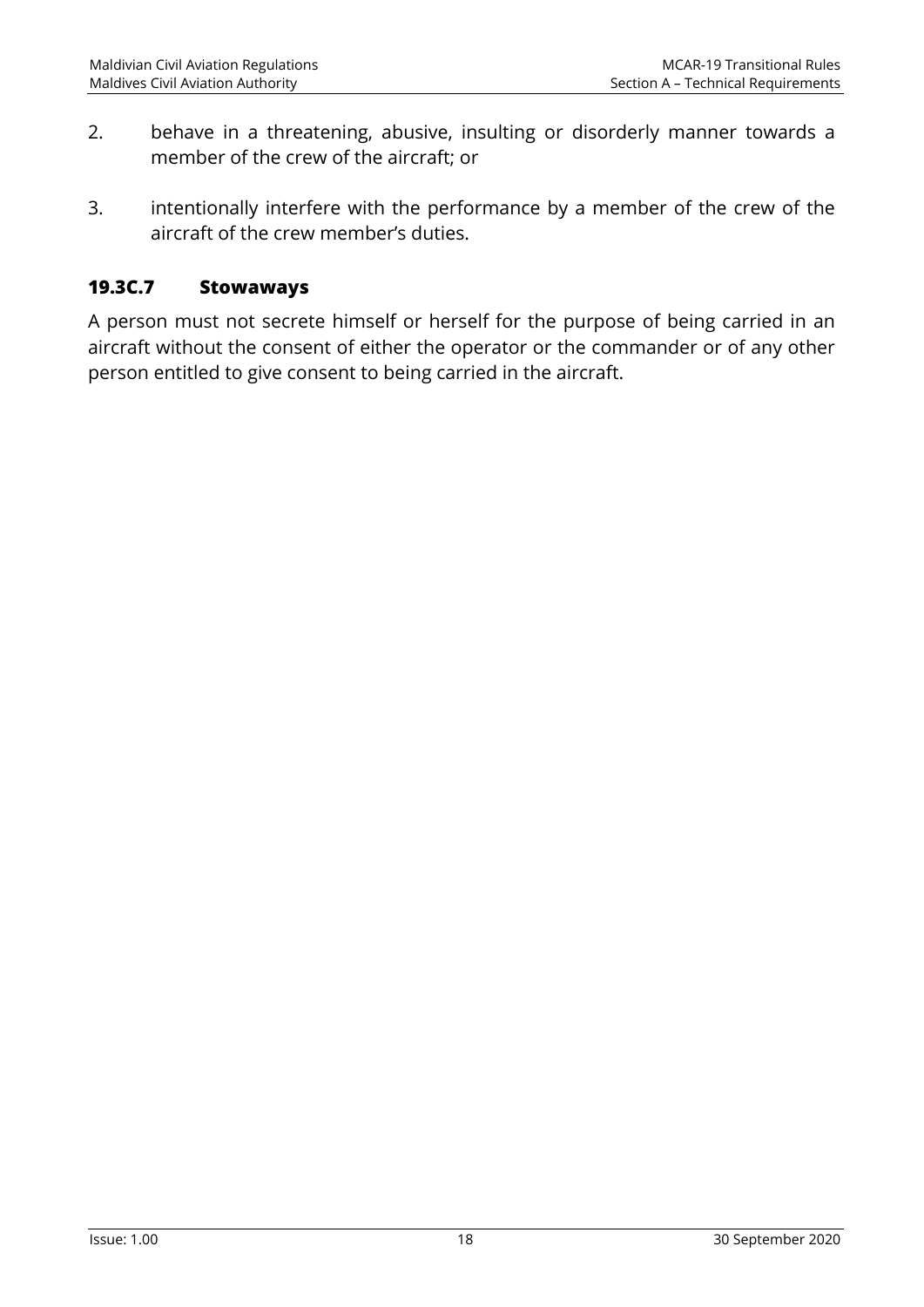#### **Subpart 3D – Appeal**

## **19.3D.1 Appeal to Minister**

Appeals shall be made in accordance with regulation 2015/R-169 "Appeal Committee of the Maldives Civil Aviation Authority".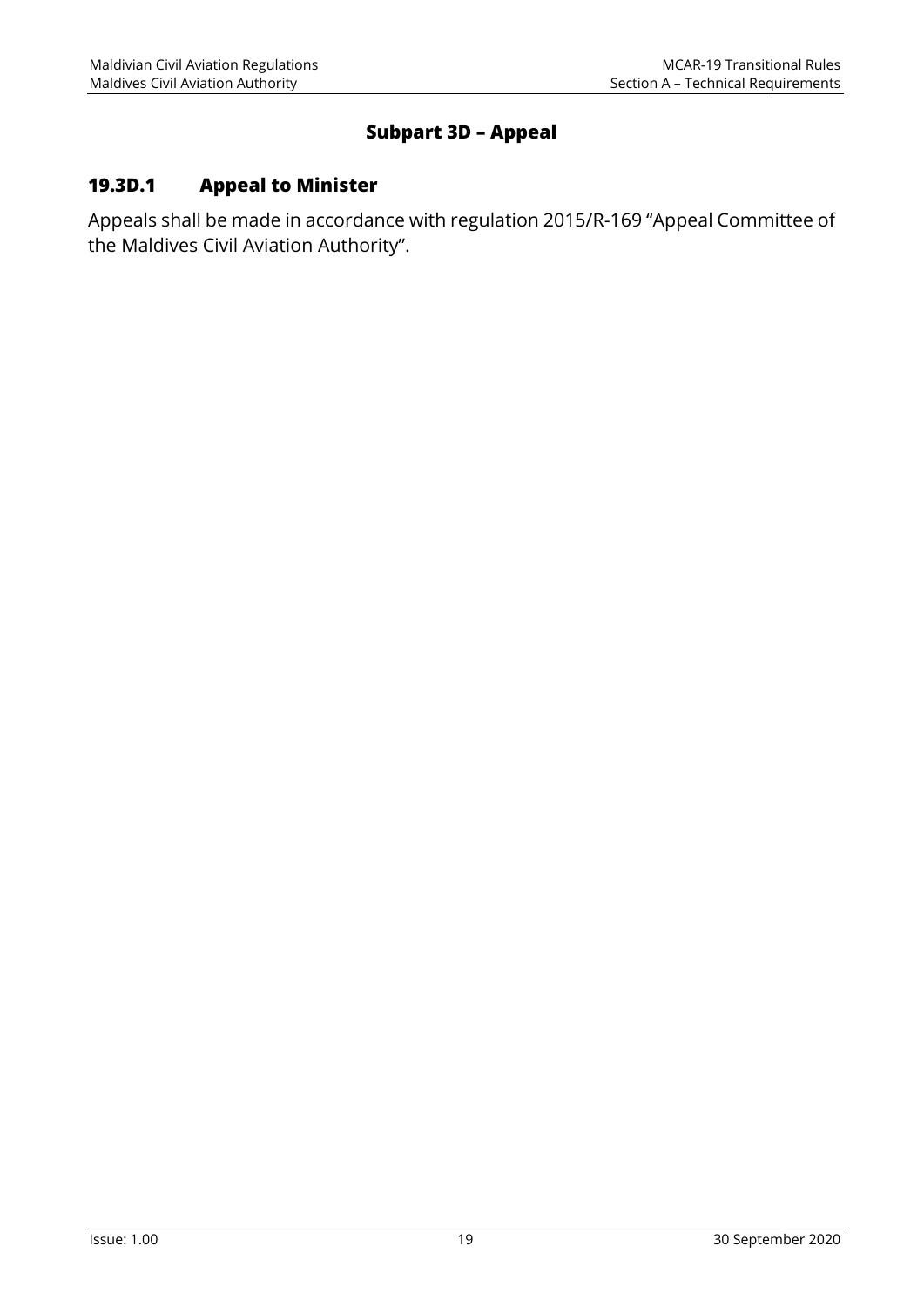## **Subpart 4 – (Reserved)**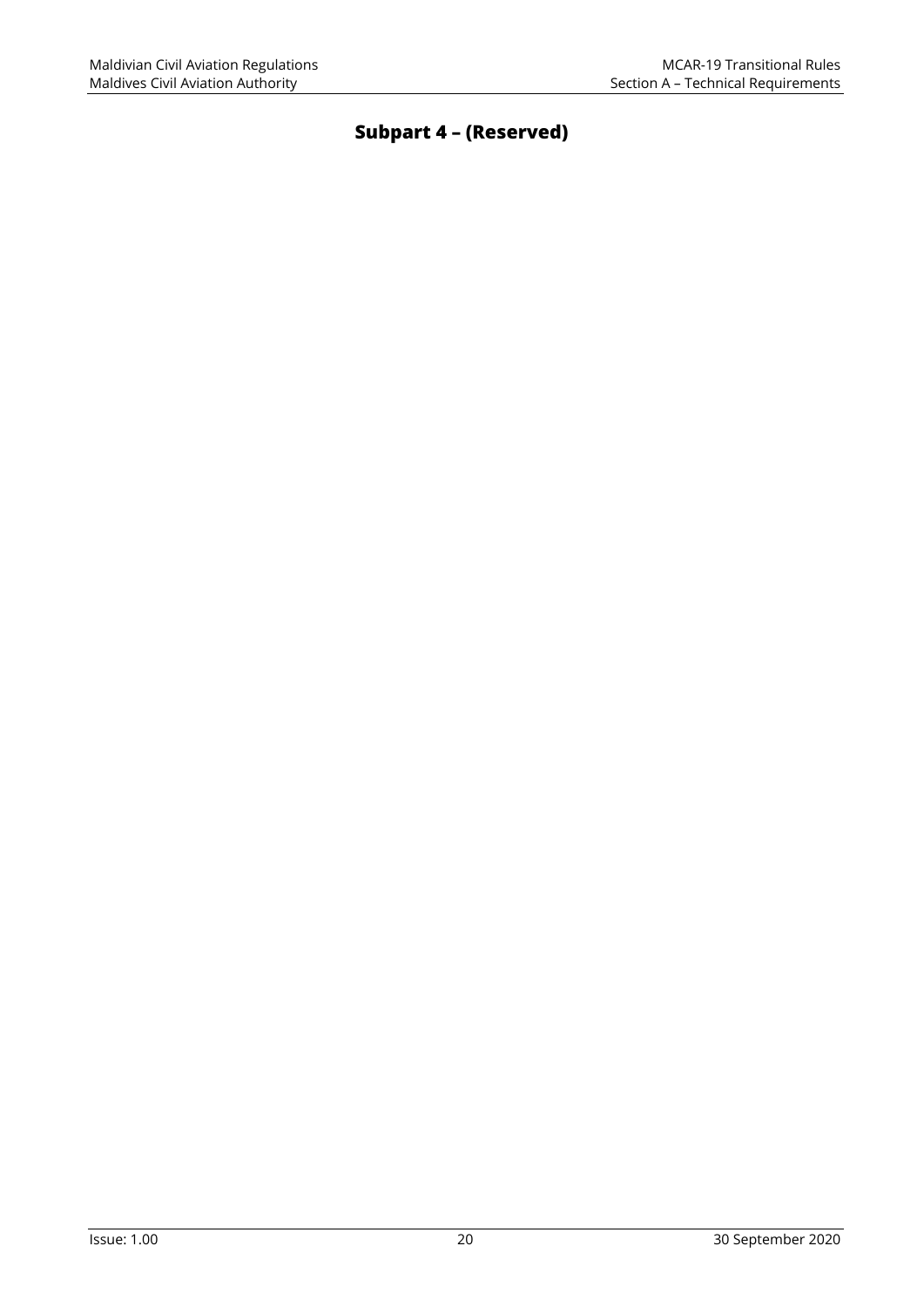#### **Subpart 5**

#### **19.5.1 Certificate of airworthiness to be in force**

- (a) Subject to paragraph (b), an aircraft must not fly unless there is in force for the aircraft a certificate of airworthiness issued or rendered valid under the law of the country in which the aircraft is registered or the State of the operator, and any conditions subject to which the certificate was issued or rendered valid are complied with.
- (b) The prohibition in paragraph (a) does not apply to an aircraft flying in accordance with a permit to fly issued in accordance with MCAR-21.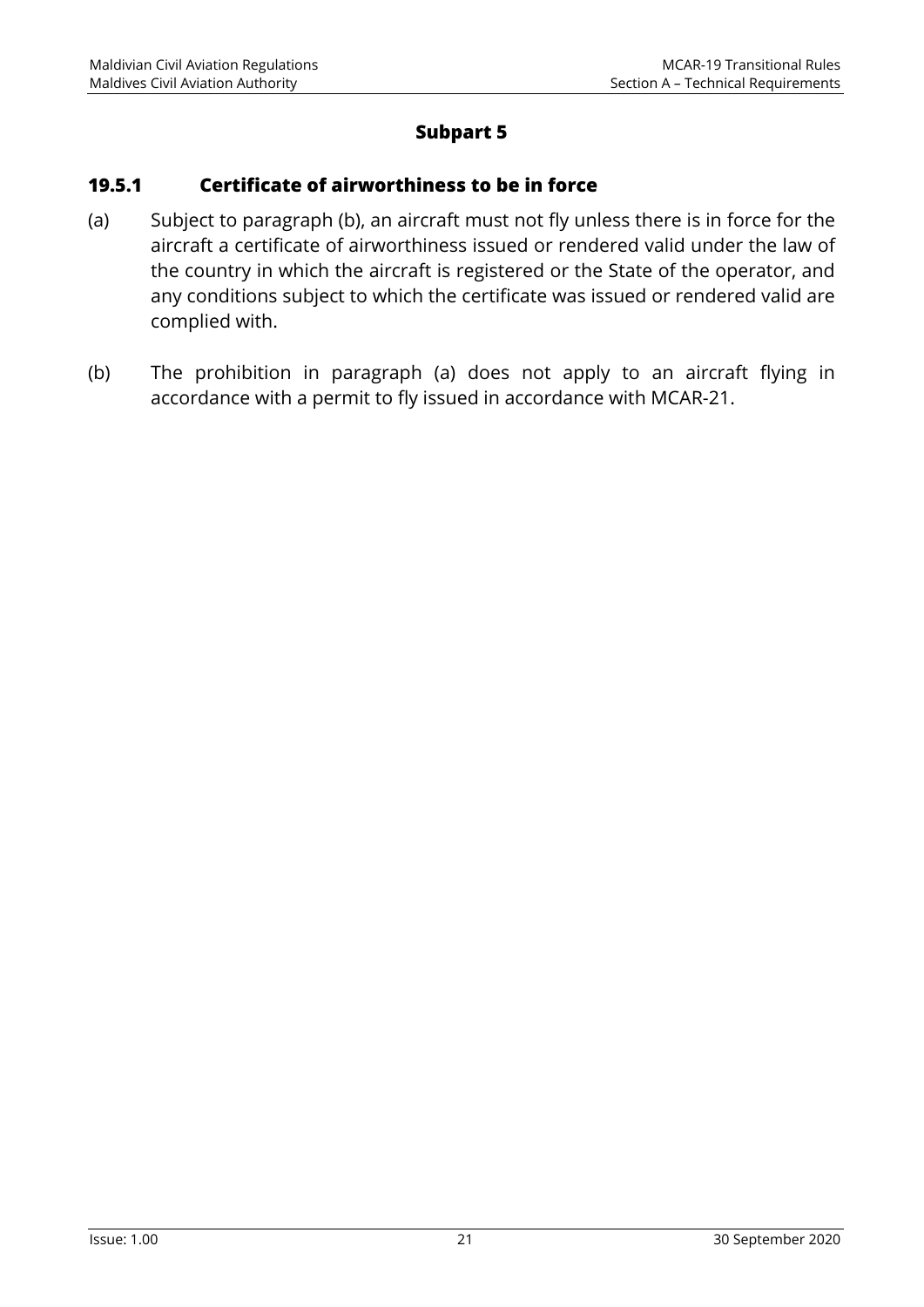**Subparts 6, 7, 8, 9 – (Reserved)**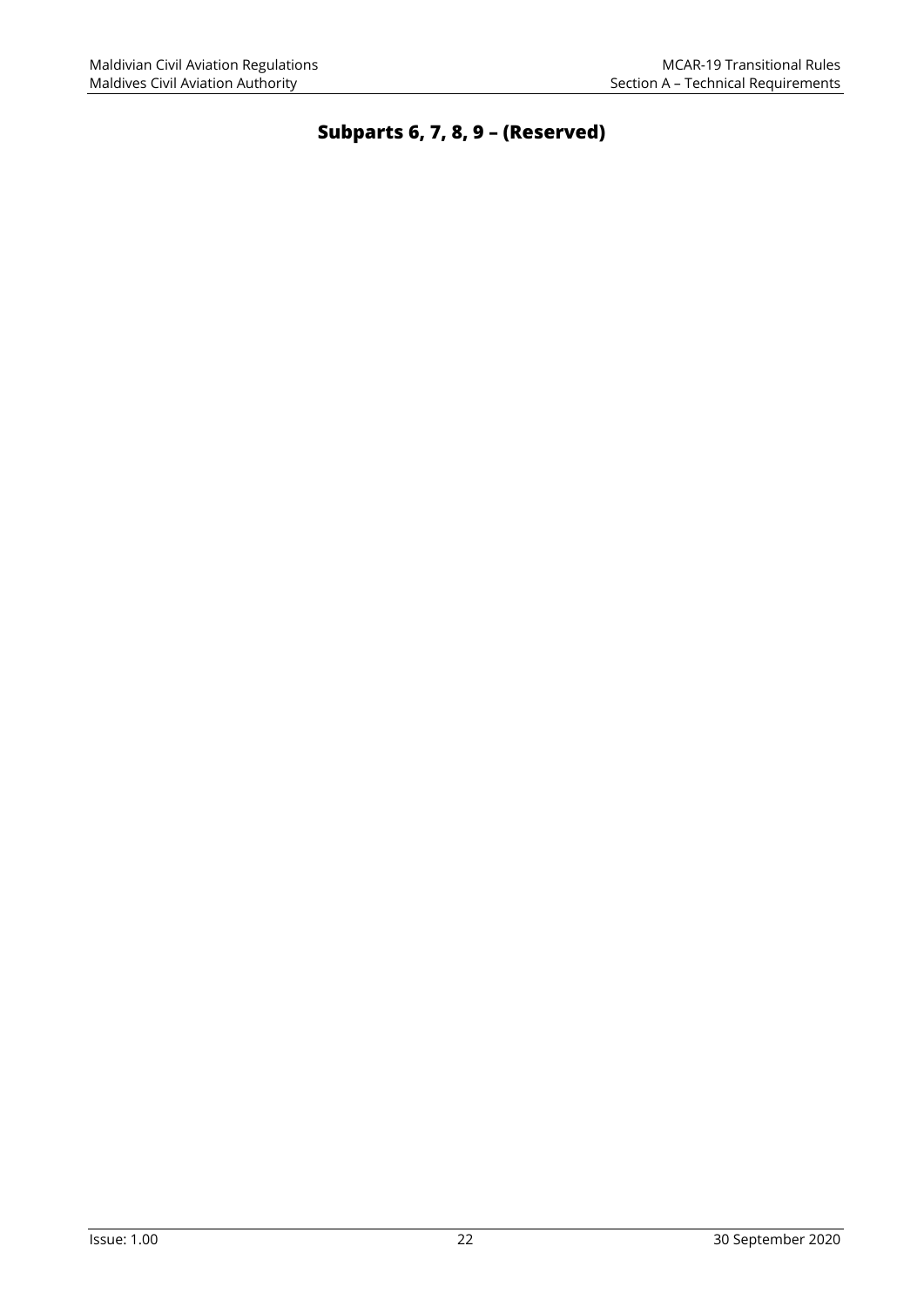## **Subpart 10A –Conditions of Flight (Foreign Aircraft)**

### **19.10A.1 Aircraft of Contracting States**

An aircraft which possesses the nationality of a Contracting State shall not fly within, or depart from the Maldives unless it complies with the provisions of these Regulations which are expressed to apply to such aircraft and with the relevant requirements of the Chicago Convention, in particular those with respect to the documents to be carried.

#### **19.10A.2 Non-scheduled flight by aircraft of Contracting States**

Subject to these Regulations, an aircraft that possesses the nationality of a Contracting State may, subject to the observance of the terms of the Chicago Convention and the provisions of these Regulations, fly in transit non-stop across the Maldives, or land in the Maldives for non-traffic purposes, in the course of an international non-scheduled flight, after obtaining permission at least 72 hours prior to operation of the flight.

#### **19.10A.3 Exemptions on patents and similar claims**

- (a) This section applies to any foreign aircraft possessing the nationality of a Contracting State and accordingly references in this section to foreign aircraft are references solely to the aforesaid aircraft.
- (b) The lawful entry into the Maldives, or the lawful transit across the Maldives, with or without landings, of a foreign aircraft shall not entail:-
	- 1. seizure or detention of the aircraft;
	- 2. the bringing of proceedings against the owner or operator of the aircraft; or
	- 3. any other interference with the aircraft,

by or on behalf of the Maldives or any person in the Maldives on the ground that the construction, mechanism, parts, accessories or operation of the aircraft is or are an infringement of any patent, design or model.

- (c) The importation into, and storage in, the Maldives of spare parts and spare equipment for any foreign aircraft and the use and installation of those spare parts and spare equipment shall not entail:-
	- 1. the seizure or detention of the aircraft or of the spare parts or spare equipment;
	- 2. the bringing of proceedings against the owner or operator of the aircraft or against the owner of the spare parts or spare equipment; or
	- 3. any other interference with the aircraft, or with the spare parts or spare equipment,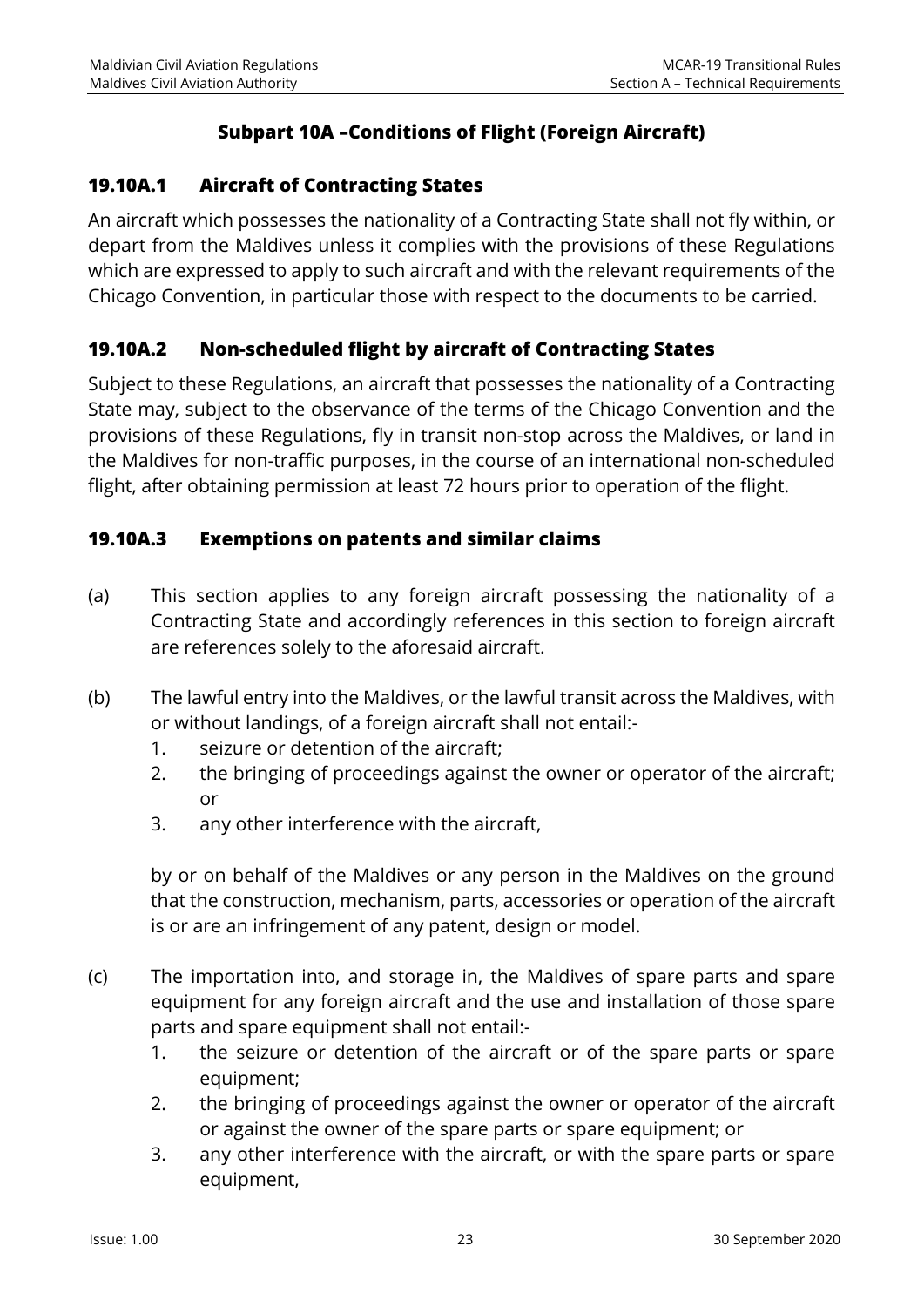by or on behalf of the Maldives or any person in the Maldives, on the ground that the spare parts or spare equipment or their installation are or is an infringement of any patent, design or model.

(d) Paragraph (c) does not apply in relation to spare parts or spare equipment which are sold or distributed within the Maldives or are exported from the Maldives for sale or distribution.

#### **19.10A.4 Aircraft of non-contracting states**

- (a) A foreign aircraft which does not possess the nationality of a Contracting State shall not make a flight into the Maldives unless the Chief Executive has approved the flight.
- (b) In giving an approval under paragraph (a), the Chief Executive may impose such conditions and requirements as to the flight as he thinks fit, including conditions and requirements as he considers necessary to ensure compliance with the general principles of the Chicago Convention.

#### **19.10A.5 Foreign air carrier permits**

- (a) A foreign aircraft shall not take on board or discharge any passengers or cargo in the Maldives, being passengers or cargo carried or to be carried for reward, except:-
	- 1. with the permission of the Chief Executive granted under this Regulation to the operator or the charterer of the aircraft or to the Government of the country the nationality of which the aircraft possesses; and
	- 2. in accordance with any conditions to which such permission may be subject to.
- (b) Any breach by a person to whom a permission has been granted under subparagraph (a)1 of any condition to which the permission was subject to shall constitute a contravention of this Regulation.
- (c) A permission granted under sub-paragraph (a)1 is referred to in these Regulations as a foreign air carrier permit.

#### **19.10A.6 Restrictions on air photography and survey by foreign aircraft**

(a) A foreign aircraft shall not fly in the Maldives for the purpose of air photography or air survey (whether or not reward is given or promised in respect of the flight) or for the purpose of any other form of aerial work except with the permission of the Chief Executive granted to the operator or charterer of the aircraft and in accordance with any conditions to which such permission may be subject to.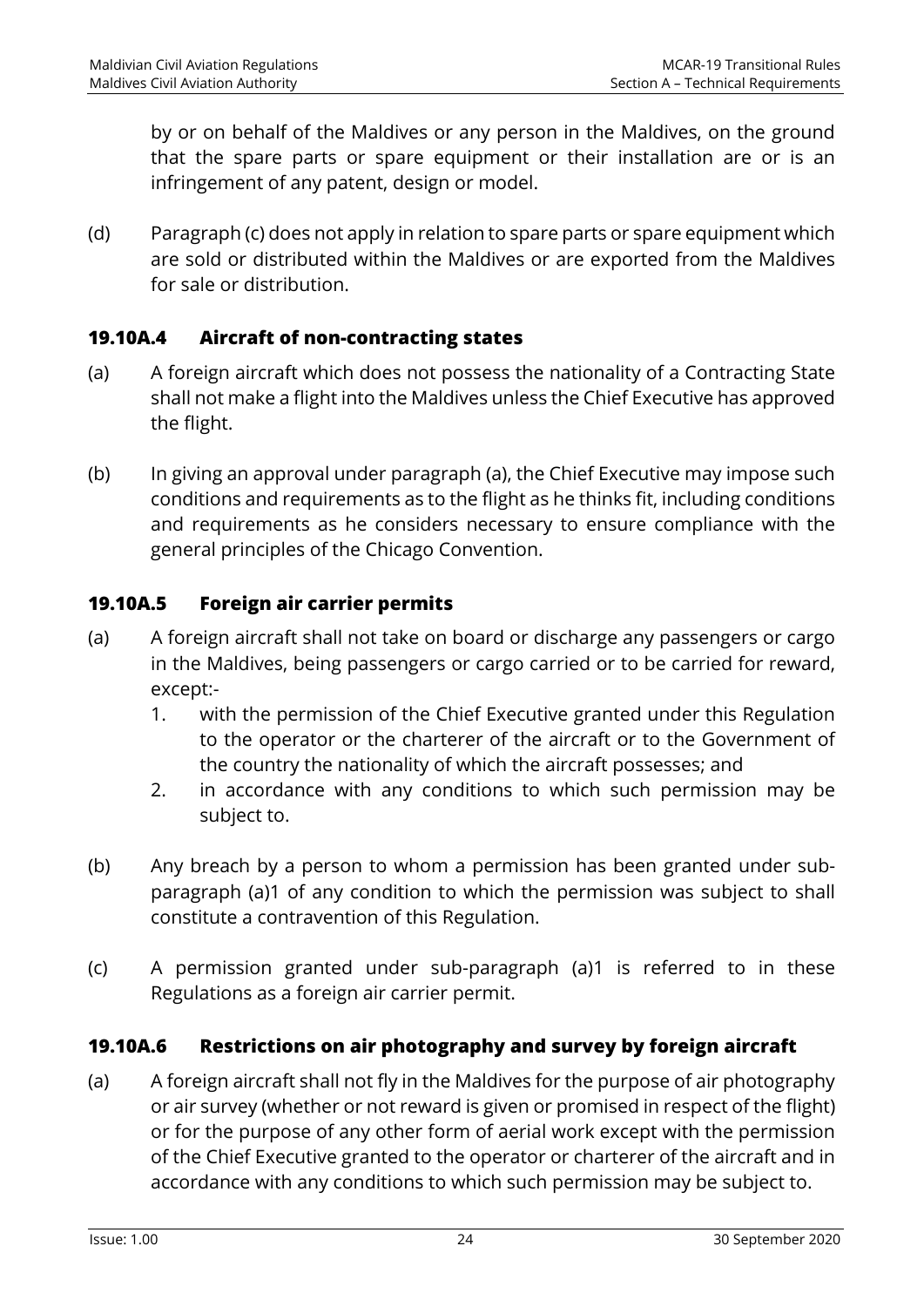- (b) Any breach by a person to whom permission has been granted under paragraph (a) of any condition to which that permission was subject to shall constitute a contravention of this Regulation.
- (c) A permission granted under paragraph (a) is referred as to a foreign air survey permit.

#### **19.10A.7 Detention of foreign aircraft**

- (a) If it appears to the Chief Executive or any authorized person that any aircraft is intended or likely to be flown in contravention of regulation 19.10A.3 or 19.10A.4, the Chief Executive or that authorized person may direct the operator or the pilot-in-command of the aircraft that he is not to permit the aircraft to make the particular flight or any other flight of such description as may be specified in the direction until the direction has been revoked by the Chief Executive or by an authorized person, and the Chief Executive or any authorized person may take such steps as are necessary to detain the aircraft.
- (b) For the purpose of this Regulation the Chief Executive or any authorized person may enter any aerodrome and may enter and inspect any aircraft.

#### **19.10A.8 Revocation, suspension or variation of permits**

- (a) The Chief Executive may revoke, suspend or vary any foreign air carrier or foreign air survey permit and any approvals, or authorizations of or consents to any matter which the Chief Executive has granted, or is deemed to have granted, in pursuance of a permit which he has so granted. Any such permit and approval, authorization or consent so granted is hereinafter referred to in this Regulation as a permit.
- (b) The Chief Executive may exercise his powers under paragraph (a) only after notifying the permit holder of his intention to do so. But if by reason of the urgency of the matter it appears necessary to him to do so the Chief Executive may provisionally suspend or vary a permit and thereafter give the notice and shall then either:
	- 1. revoke the provisional suspension or variation of the permit; or
	- 2. substitute a definitive revocation, suspension or variation which, if a definitive suspension, may be for the same or a different period as the provisional suspension (if any) or, if a definitive variation, may be in the same or different terms as the provisional variation (if any).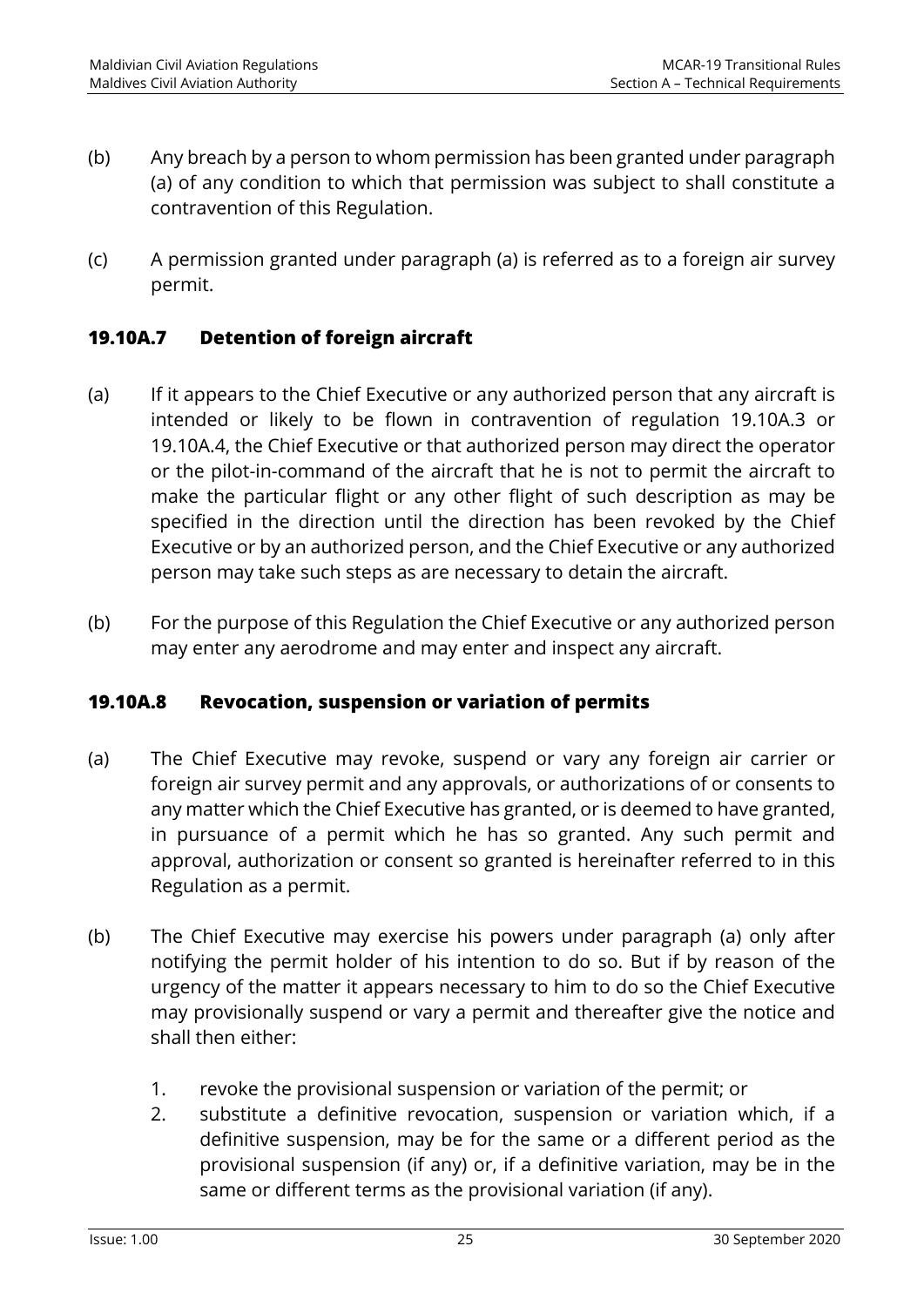- (c) The powers referred to in this subpart may be exercised by the Chief Executive whenever, in his judgment and whether or not by reason or anything done, or not done by, or otherwise connected with, the permit holder, it is expedient that the permit holder should not enjoy, or no longer enjoy, the rights conferred upon him by a permit or should enjoy them subject to such limitations and qualifications as the Chief Executive may determine, and without limiting the generality of the foregoing the powers may be exercised by the Chief Executive if it appears to him that:
	- 1. the permit holder has committed a breach of any condition to which the permit is subject;
	- 2. any agreement between the Government of Maldives and the Government of another country in pursuance of which or on reliance on which the permit was granted is no longer in force or that the other Government has committed a breach thereof;
	- 3. the permit holder, or the Government of the country with which the Government of Maldives has an agreement as aforesaid, or the aeronautical authorities of the country concerned:
		- i. have acted in a manner which is inconsistent with or prejudicial to the operation in good faith, according to its object and purpose, of any such agreement; or
		- ii. have engaged in unfair, discriminatory or restrictive practices to the prejudice of the holder of a permit granted under MCAR-Air Operations in his operation of air services to or from places in the country concerned;
	- 4. The permit holder (the permit having been granted to a person designated by the Government of a country other than the Maldives for the purposes of such an agreement) is no longer so designated or that person has so conducted himself, or that such circumstances have arisen in relation to him, as to make it expedient to disregard or qualify the consequences of his being so designated.
- (d) The permit holder or any person having the possession of any permit which has been revoked, suspended or varied shall surrender it to the Chief Executive upon being required to do so.
- (e) The breach of any condition subject to which a permit has been granted shall render the permit invalid during the continuance of the breach.
- (f) Reference in this Regulation to the permit holder is references to the person to whom a permit has been granted or is deemed to have been granted.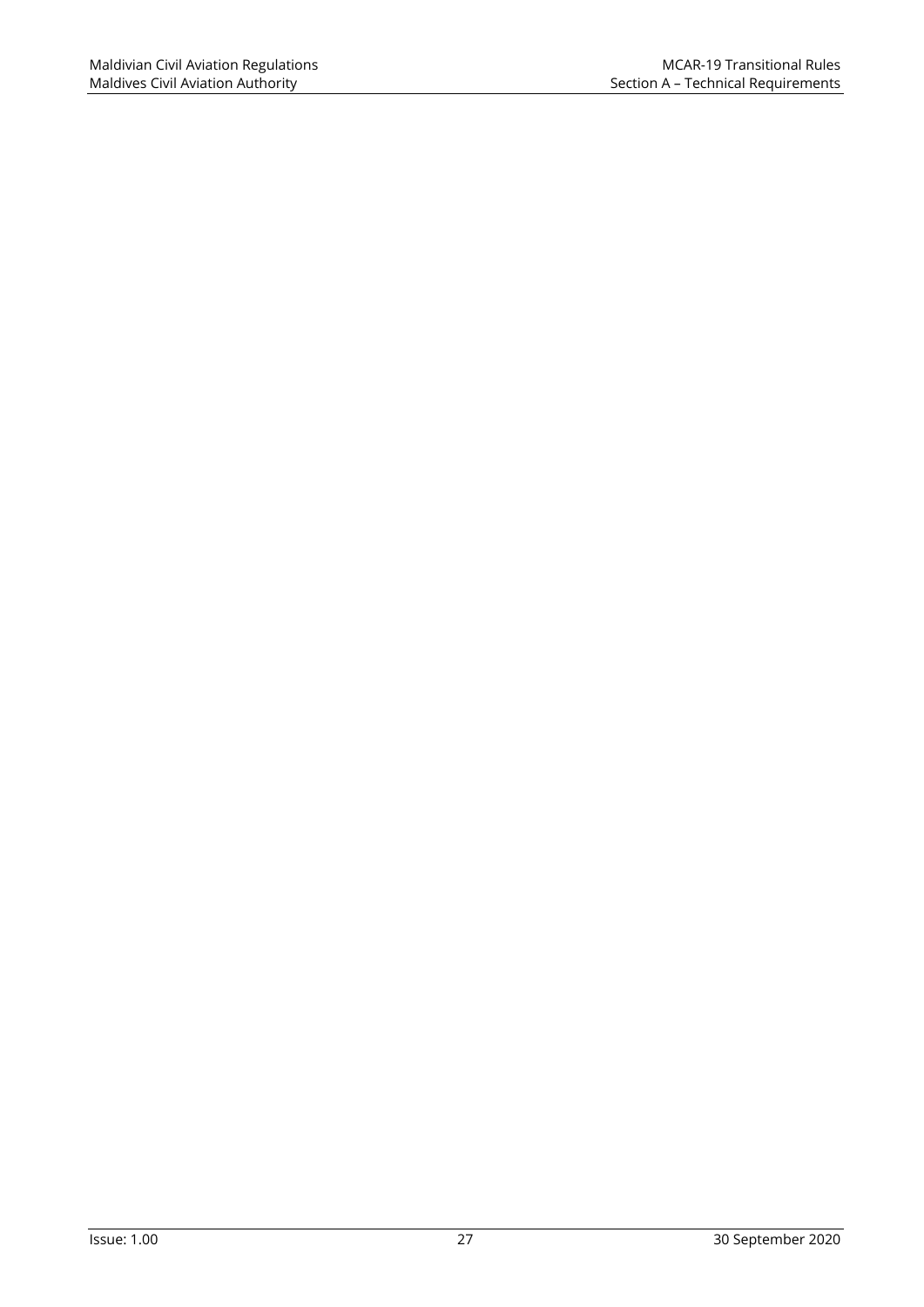### **Subpart 10B –Conditions of Flight (All Aircraft)**

#### **19.10B.1 Entry and departure of international flights**

An aircraft arriving in the Maldives from a place outside the Maldives or departing from the Maldives for a place outside the Maldives shall comply with all applicable laws including laws relating to the entry or clearance of passengers, crew, cargo, immigration, passports, customs and quarantine.

#### **19.10B.2 International aircraft to take off and land at designated airports**

- (a) Subject to such exceptions as the Chief Executive may make:
	- 1. An aircraft arriving in the Maldives from a place outside the Maldives shall land at an aerodrome designated as an international airport; and
	- 2. An aircraft departing from the Maldives for a place outside Maldives shall take off from an aerodrome designated as an international airport.
- (b) The Chief Executive may designate as an international airport any aerodrome at which facilities are available for the formalities incident to customs, immigration, and quarantine and other requirements in connection with the arrival or departure, from the Maldives, of aircraft and details of international airports shall be published in Aeronautical Information Publications (AIP).

#### **19.10B.3 Prohibited, restricted and danger areas**

- (a) Where the Chief Executive considers it necessary in the public interest to restrict or prohibit flying by reason of:
	- 1. the intended gathering or movement of a large number of persons; or
	- 2. the intended holding of an aircraft race or contest or of an exhibition of flying; or
	- 3. the flight of aircraft interfering, or being a potential interference, with the environment or public amenity; or
	- 4. national security or other reason affecting the public interest;

the Chief Executive may by a Declaration in writing prohibit, restrict or impose conditions on, the flight of any aircraft.

(b) Particulars of any such Declaration shall be published forthwith in NOTAMs and, if appropriate, AIP.

The particulars shall include:

- 1. the boundaries of the airspace affected by the Declaration;
- 2. any conditions or restrictions specified in the Declaration; and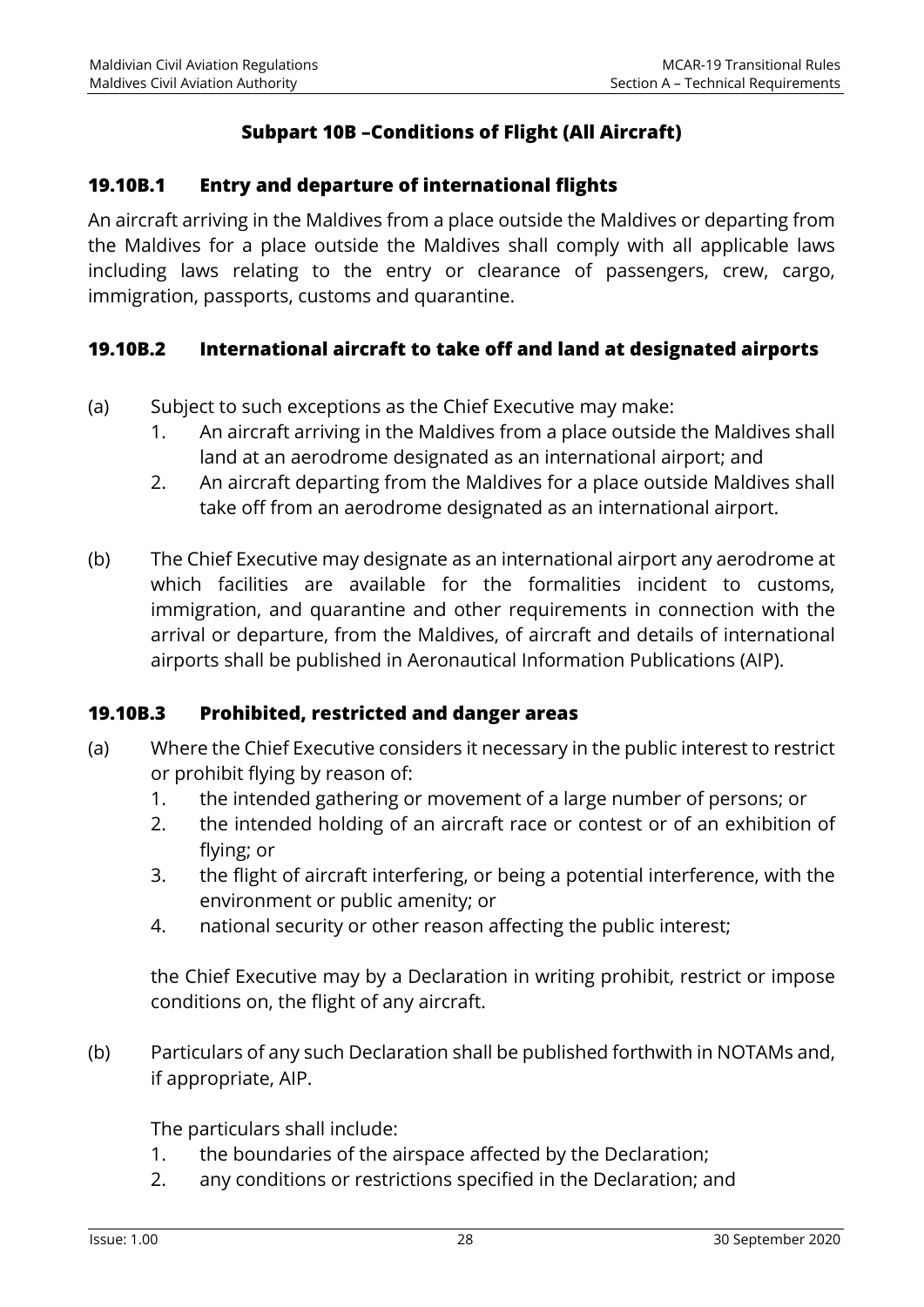- 3. any other information necessary to the safety of aircraft engaged in air navigation.
- (c) If the pilot-in-command of an aircraft becomes aware the aircraft is flying in contravention of any Declaration made for the reasons referred to in paragraph (a) (4), he shall unless otherwise instructed by the appropriate air traffic control unit cause the aircraft to leave the airspace to which the Declaration relates by flying to the least possible extent within the airspace and the aircraft shall not begin to descend while in such airspace.
- (d) The pilot-in-command of an aircraft flying either within an airspace for which a Declaration has been made for any of the reasons referred to in paragraph (a) (4) or within an airspace notified as a danger area shall forthwith comply with instructions given by the appropriate air traffic control unit or the authority responsible for safety within that airspace.
- (e) In this Regulation danger area means airspace which has been notified as such within which activities dangerous to the flight of aircraft may take place or exist at such times as may be notified.

#### **19.10B.4 Carriage of munitions of war**

- (a) An aircraft shall not carry any munition of war unless such munition is carried with the permission of the Chief Executive.
- (b) It shall be unlawful for any person to take on board an aircraft or to deliver or to cause to be delivered for carrying on an aircraft, any goods which he knows or has reason to believe or suspect to be munitions of war unless the operator of the aircraft has permission under paragraph (a) to carry those goods for that person.
- (c) For the purposes of this Regulation "munition of war" means any weapon, ammunition or article containing an explosive or any noxious liquid, gas or other thing which is designed for use in warfare or against persons including parts for such weapon, ammunition or article.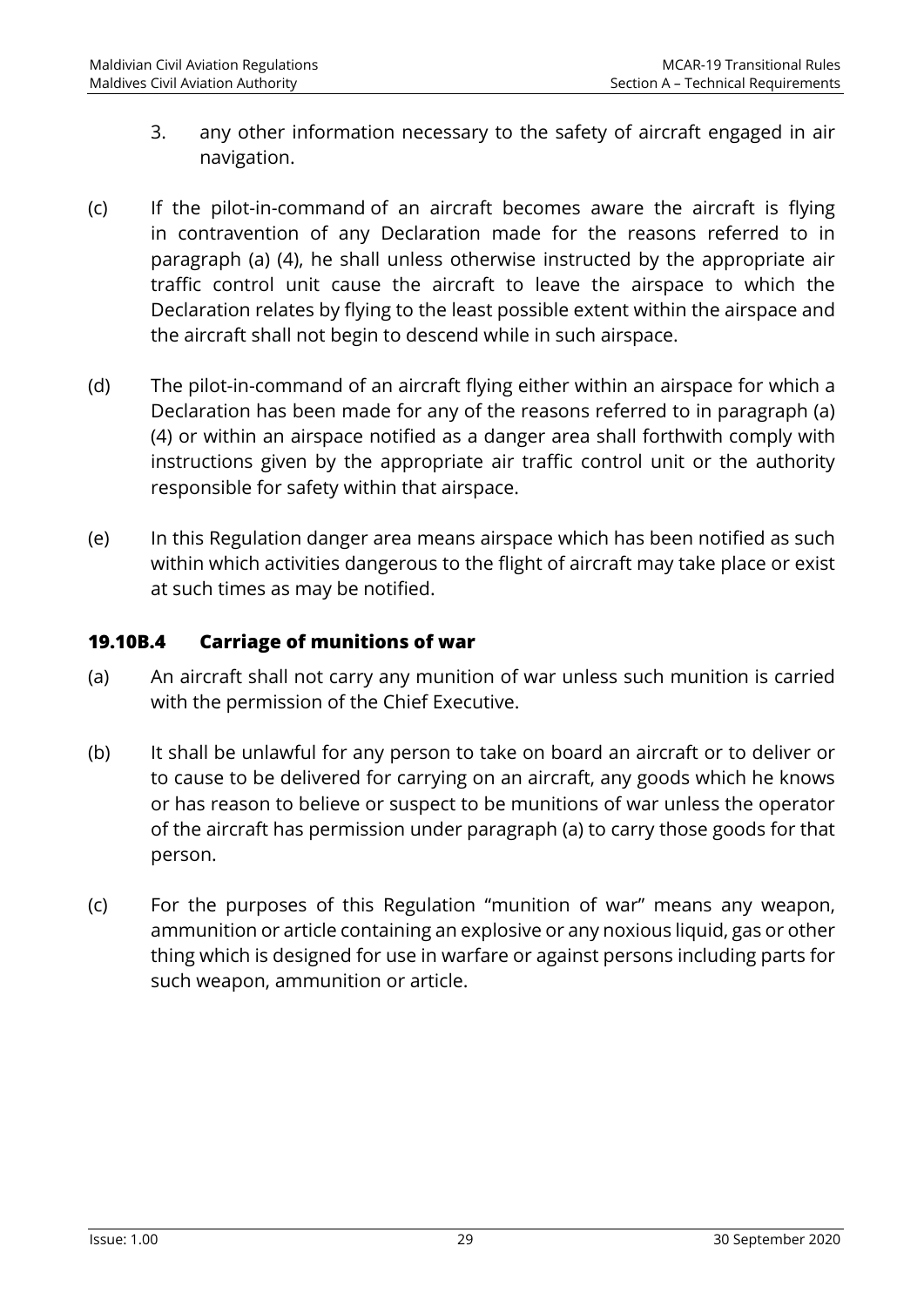## **Subpart 11 – (Reserved)**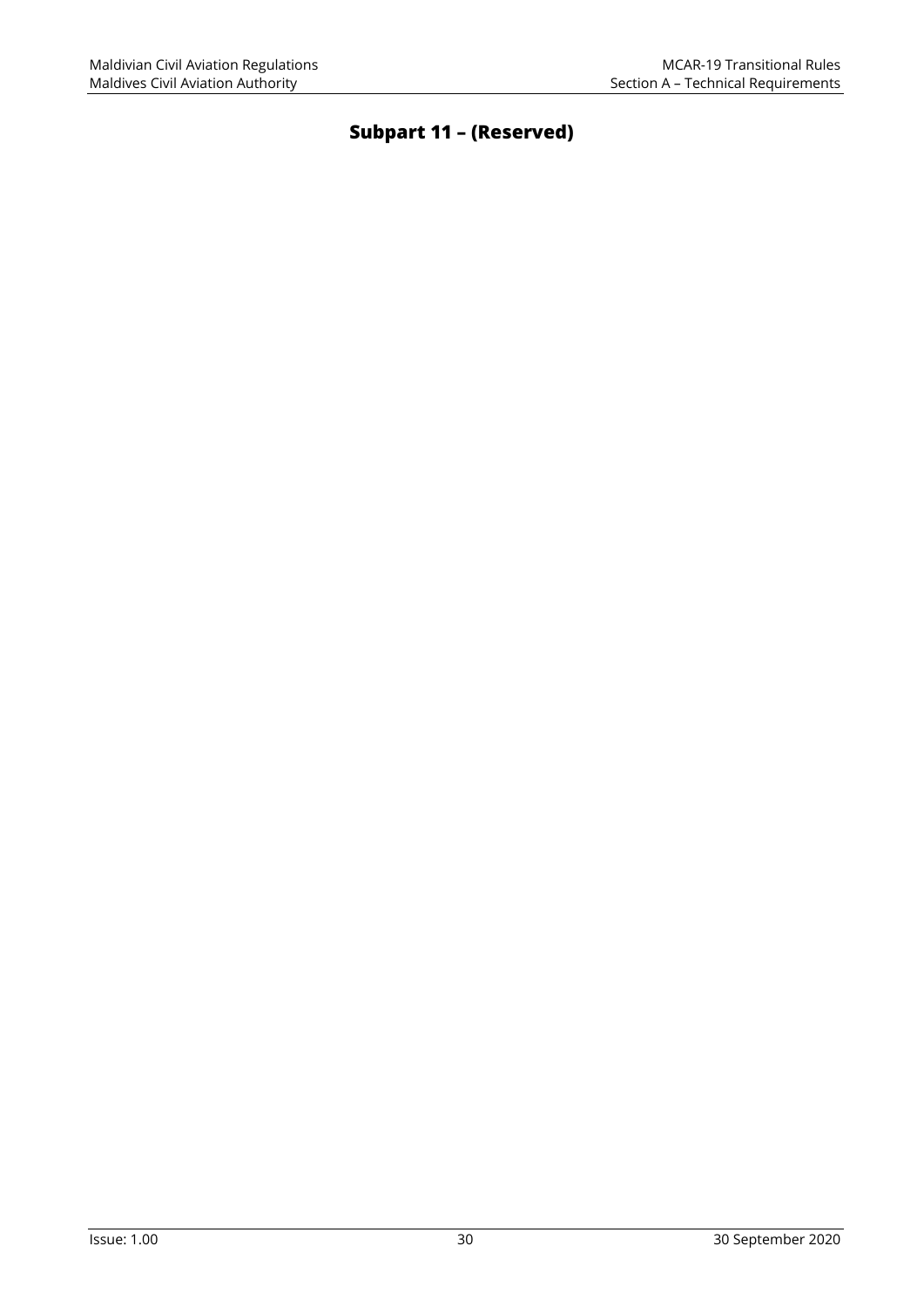#### **Subpart 12 – Air Traffic Services**

#### **19.12.1 Provision of air traffic services**

- (a) A person in charge of the provision of an air traffic control service must not provide such a service for Maldivian airspace or airspace outside the Maldives for which the Maldives has, under international arrangements, undertaken to provide air navigation services unless that person has been given and complies with the terms of an air traffic control approval granted by the CAA.
- (b) The CAA may grant an air traffic control approval if it is satisfied that the applicant is competent to provide a service which is safe for use by aircraft, having regard to the applicant's organisation, staffing, equipment, maintenance and other arrangements.
- (c) A person must not provide an air traffic control service at any place unless:
	- 1. the service is provided in accordance with the standards and procedures specified in a manual of air traffic services for that place;
	- 2. the manual is produced to the CAA within a reasonable time after a request for its production is made by the CAA; and
	- 3. such amendments or additions are made to the manual as the CAA may from time to time require.
- (d) The CAA may, in the interests of safety, direct the person in charge of an aerodrome that there must be provided for that aerodrome such an air traffic control service, a flight information service or a means of two way radio communication as the CAA considers appropriate.
- (e) The CAA may, in the interests of safety, direct the holder of a licence to provide air traffic services that there must be provided, for airspace specified in paragraph (a), such an air traffic control service, a flight information service or a means of two way radio communication as the CAA considers appropriate.
- (f) the CAA may, in the interests of ensuring the efficient use of airspace or to require that air traffic services are provided to a standard considered appropriate by the CAA for the airspace classification, direct any person in charge of the provision of air traffic services to provide air traffic services for Maldives airspace.
- (g) The CAA may specify in the direction the periods during which, the times at which, the manner in which and the airspace within which such service or such means must be provided.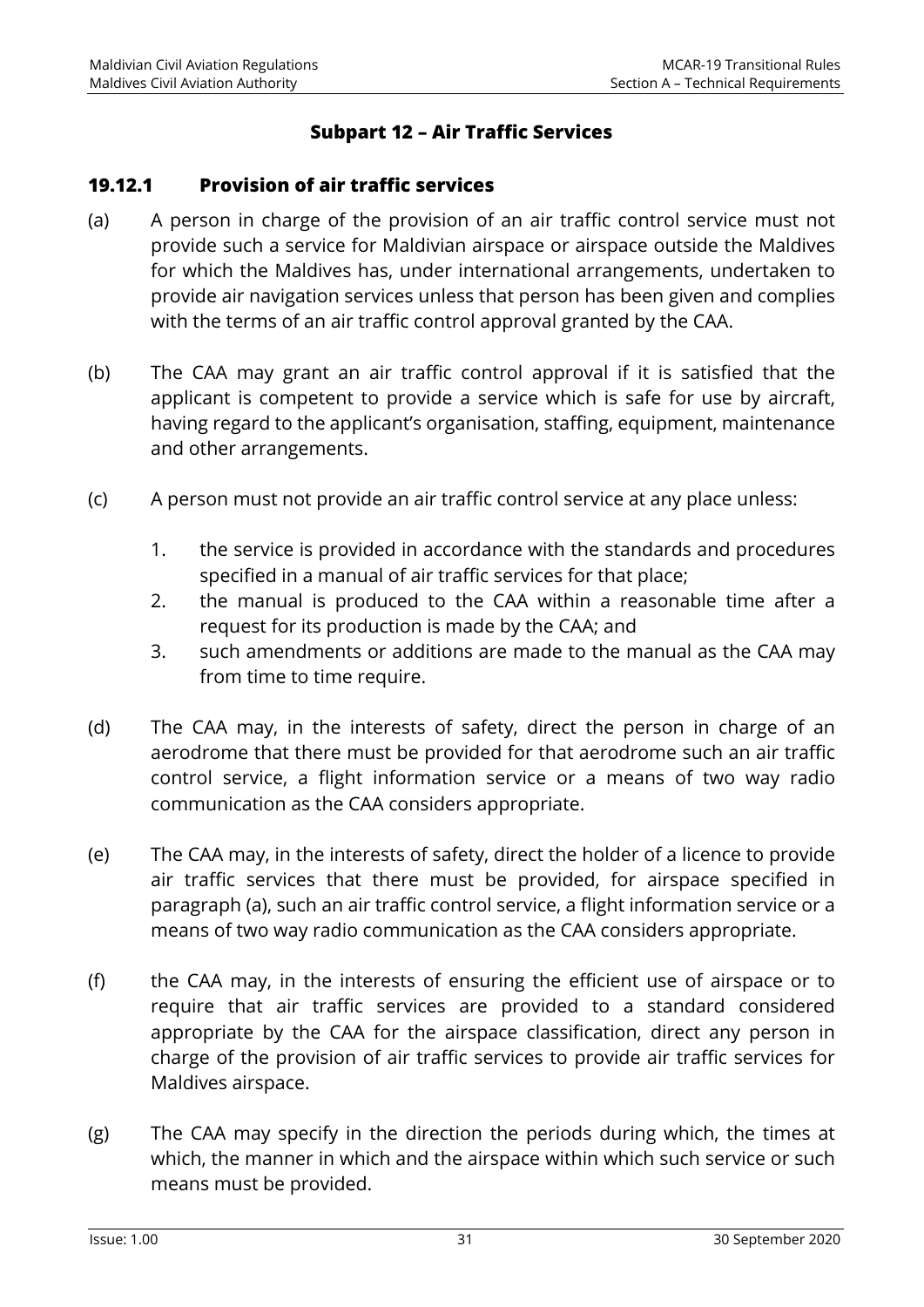- (h) The person who has been directed must cause such a service or means to be provided in accordance with the direction.
- (i) A person must not cause or permit any air traffic service equipment to be established or used in the Maldives otherwise than under and in accordance with an approval granted by the CAA to the person in charge of the equipment.
- (j) An approval may be granted under paragraph (i) if the CAA is satisfied:
	- 1. as to the intended purpose of the equipment;
	- 2. that the equipment is fit for its intended purpose; and
	- 3. that the person is competent to operate the equipment.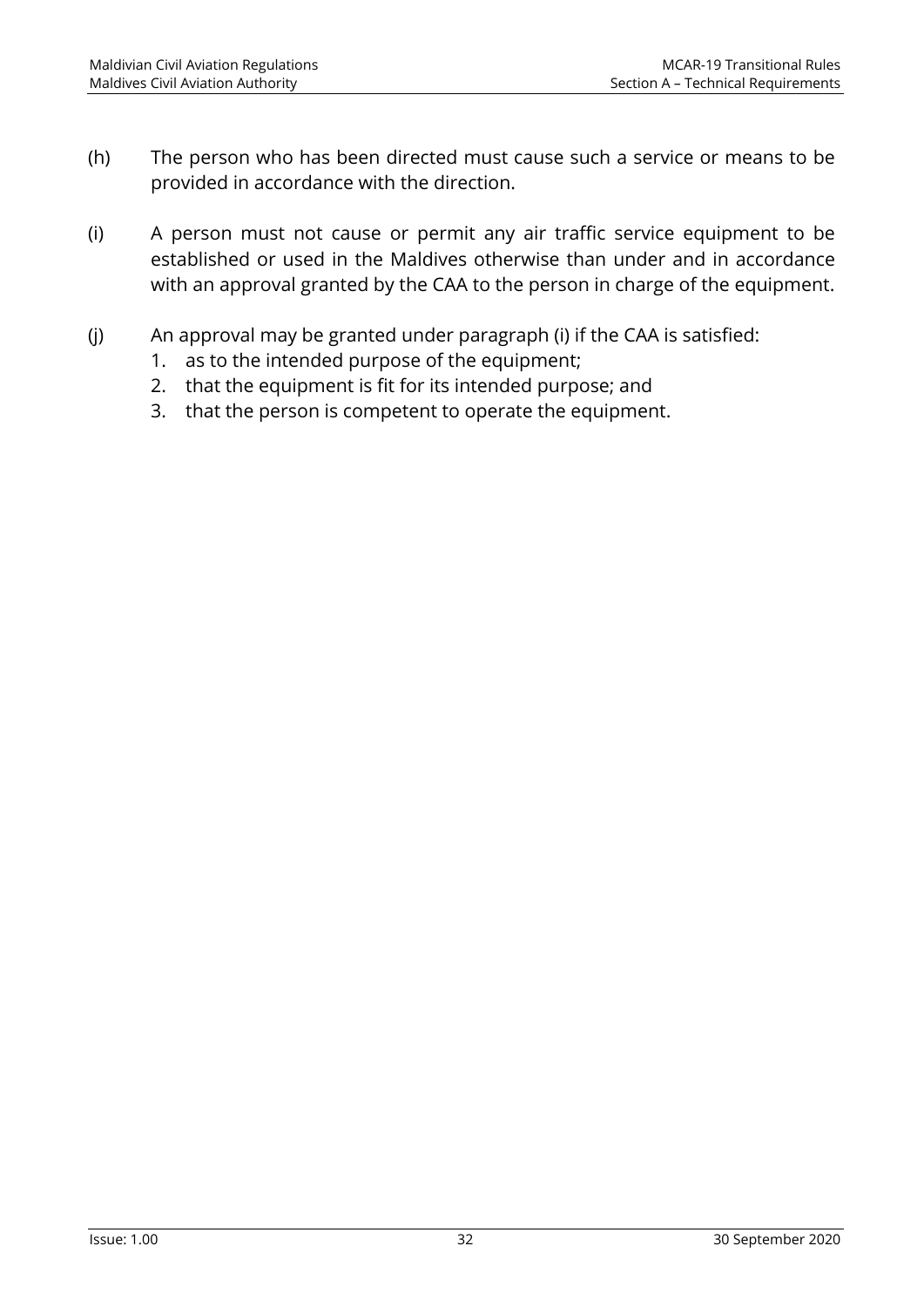## **Subparts 13, 14 – (Reserved)**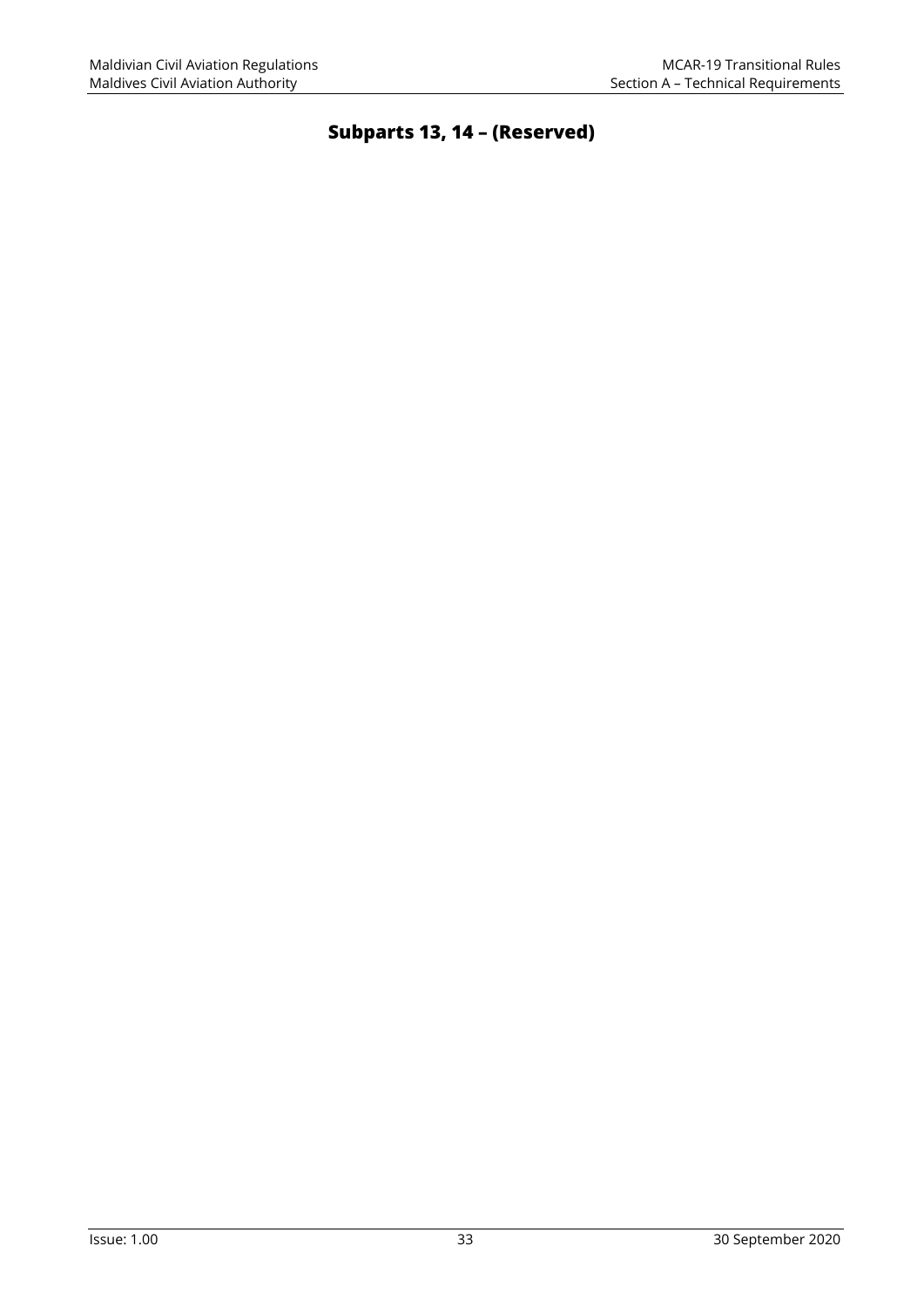#### **Subpart 15A – Operation of Aircraft**

#### **19.15A.1 Requirement for an Air Operator Certificate**

A person must not operate an aeroplane registered in the Maldives for an operation specified in MCAR-Air Operations ORO.GEN.005 otherwise than under and in accordance with the terms of an Air Operator Certificate (AOC) or an authorisation granted to the operator of the aircraft by the CAA.

#### **19.15A.2 Submission of the proposal**

- (a) For the grant of an AOC, the applicant shall first make a written proposal to the Chief Executive. This shall include:
	- 1. name, nationality and full address of the applicant;
	- 2. type of air transport services proposed;
	- 3. potential need for the proposed service;
	- 4. the type of aircraft and the manner in which the aircraft is obtained;
	- 5. areas of operation including proposed routes, flight schedule and frequency;
	- 6. applicant's organisational structure;
	- 7. financial information specified in 19.15A.3;
	- 8. proposed main base of operations and any other secondary stations.
	- 9. availability of seat kilometres proposed to be deployed in each category of the routes/region; and
	- 10. the facilities that will be used.
- (b) In case of a company or a corporate body, the following additional information shall be furnished with the proposal:
	- 1. name of the company/corporate body with details of registration;
	- 2. details of any other businesses the company is engaged in;
	- 3. names and Nationalities of the Board of Directors;
	- 4. details of the shareholding of the company;
	- 5. percentage share of foreign nationals of the company, if any;
	- 6. a copy each of the Certificate of Incorporation and Memorandum and Articles of Association;
	- 7. objectives of the organization particularly with regard to proposed air transport operations; and
	- 8. details of experience in civil aviation activities.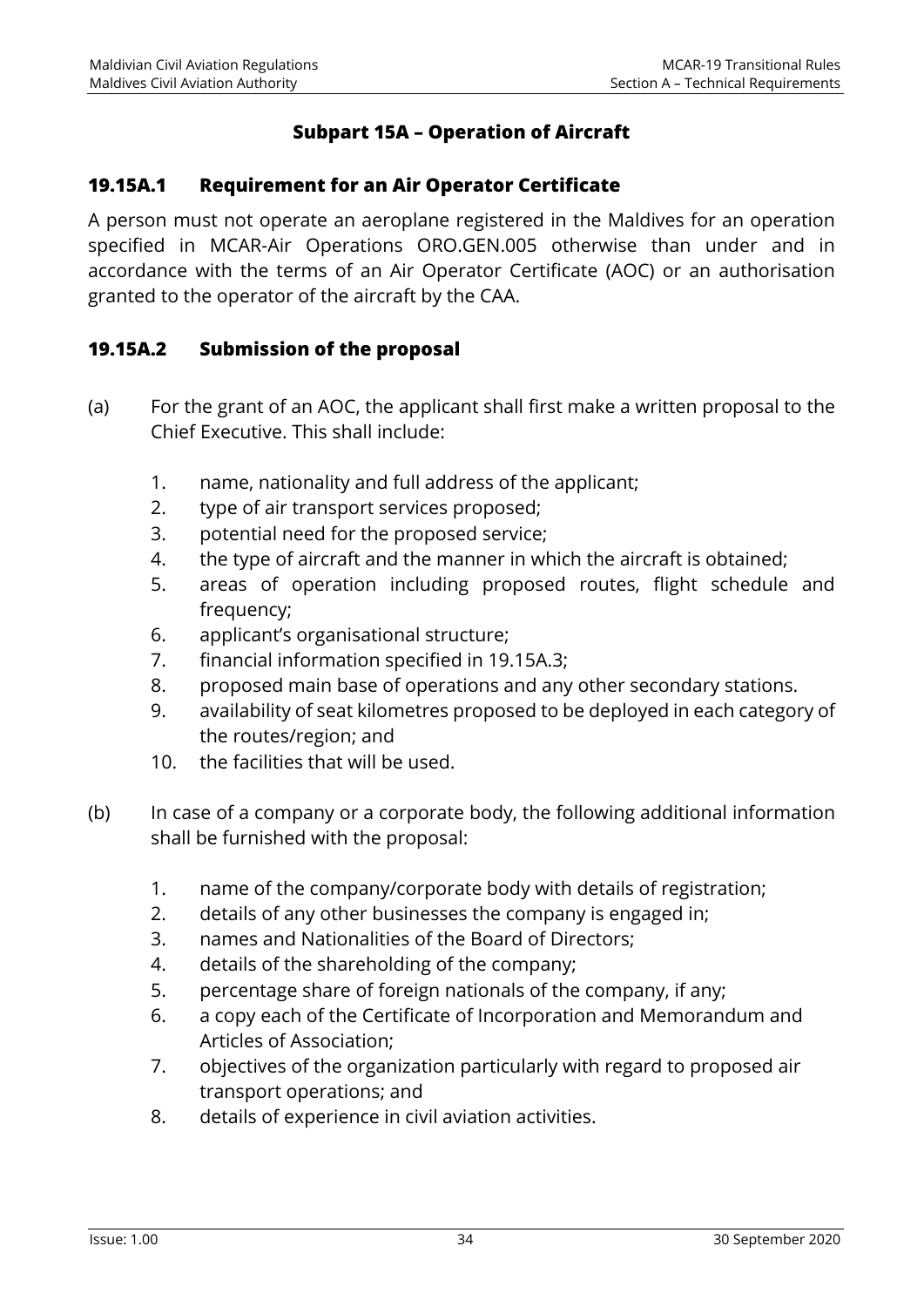#### **19.15A.3 Financial information**

- (a) Details of the following financial information that shall be provided with the proposal:
	- 1. a three-year cash flow forecast which discloses a breakdown of receipt and payment items with estimates for each item as prescribed in the applicable application form;
	- 2. key assumptions and any relevant explanatory notes including details of projected annual flying hours; and
	- 3. details of any competing demands that will be placed upon the applicant's funds in the applicant's aviation business
- (b) In case of a company or a corporate body, the following additional information shall be furnished with the proposal:
	- 1. authorized and subscribed equity capital;
	- 2. a copy of the latest financial statements (preferably audited) including profit and loss statement and balance sheet together with any accompanying notes or qualifications; and
	- 3. if the corporate entity is part of a larger corporate group, a copy of the latest consolidated financial statements (preferably audited) for the group of companies including profit and loss statement and balance sheet together with any accompanying notes and qualification.
- (c) Applicants should indicate the basis upon which key forecast assumptions have been made, in particular whether any market research has been carried out, or other investigations made, into market demand, revenue and expenditure aspects of the proposed Commercial Air Transport Operation, and if so the findings.

#### **19.15A.4 Approval of the proposal and grant of no-objection letter**

- (a) The CAA may grant a no-objection letter, within 30 days of the submission of the proposal, if it is satisfied that the applicant is competent to provide a service which is safe, having regard to the applicant's experience, organisation, financial position and market research.
- (b) The CAA may refuse to grant a no-objection letter if it is not satisfied the applicant is competent to provide a service which is safe or it is inexpedient in the public interest to issue such a letter.
- (c) Where the CAA has refused to grant a no-objection letter, the CAA shall serve on the applicant a notice stating the reasons for the notice within 30 days of the application.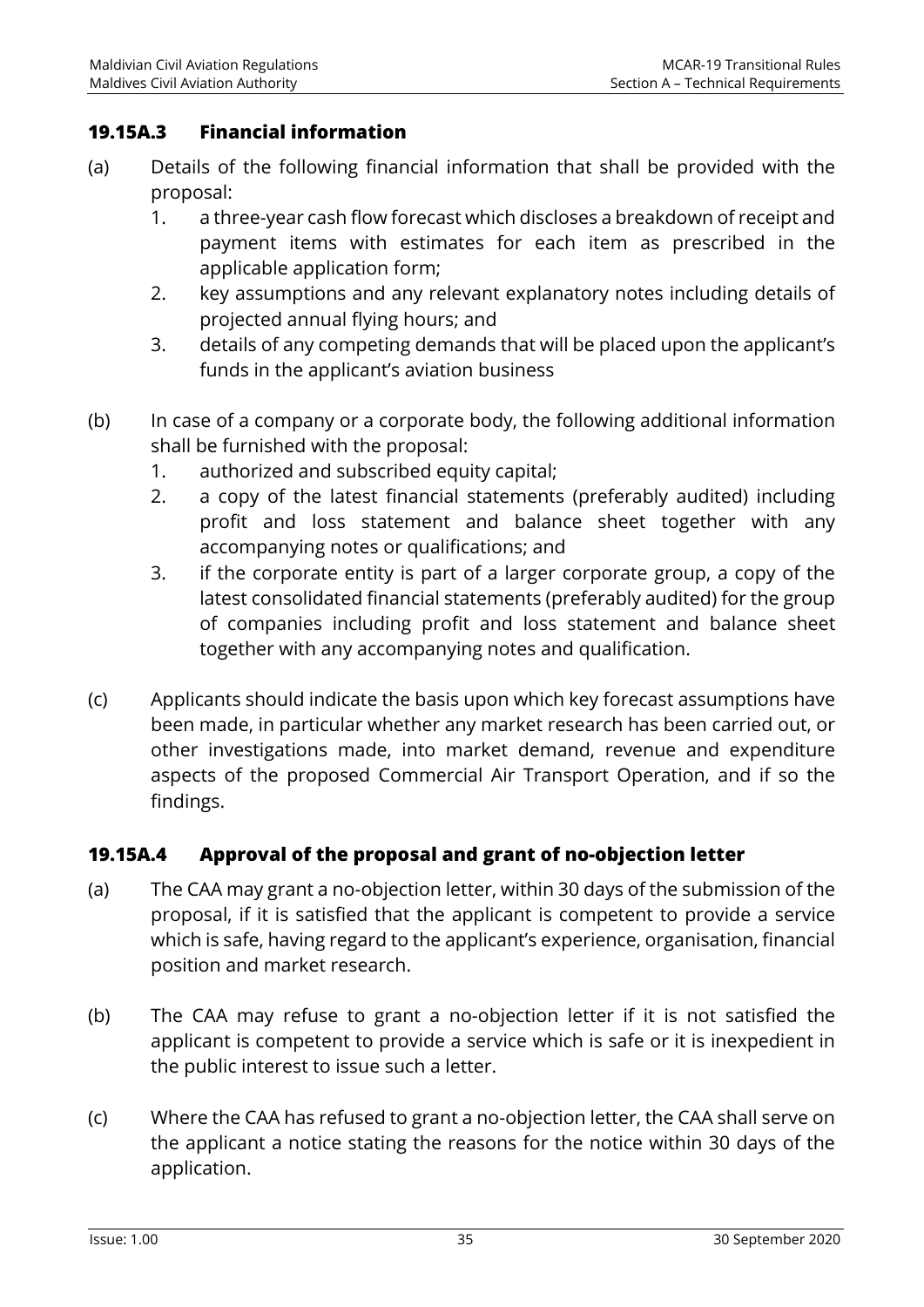- (d) The applicant shall, within 12 months of the issue of the no-objection letter, submit the AOC application form and complete all the processes necessary for the grant of an air operator certificate.
- (e) The no-objection letter will become invalid after 12 months.

#### **19.15A.5 Operating statistics and financial data**

- (a) All air transport undertakings granted with a certificate under these regulations shall submit the following statistical information in a form and manner as determined by the Chief Executive;
	- 1. Traffic;
	- 2. On-flight origin and destination;
	- 3. Traffic by fleet stage;
	- 4. Fleet and personnel;
	- 5. Financial data.
- (b) All operators of licenced aerodromes shall submit the following statistical information in a form and manner as determined by the Chief Executive;
	- 1. Traffic;
	- 2. Financial data.
- (c) Providers of Air Navigation Services in the Maldives shall submit the following statistical information in a form and manner as determined by the Chief Executive.
	- 1. Enroute services traffic data;
	- 2. Air Navigation Services financial data.

#### **19.15A.6 Confidentiality of statistical information and financial data**

- (a) The CAA or any person employed by the CAA shall not communicate to any person outside the CAA any financial information provided under 19.15A.5 except:
	- 1. with the consent of the provider; or
	- 2. in accordance with Article 67 of the Chicago Convention; or
	- 3. pursuant to a statutory requirement.
- (b) The CAA will provide to the Council of the International Civil Aviation Organisation statistics that relate to international air transport operations.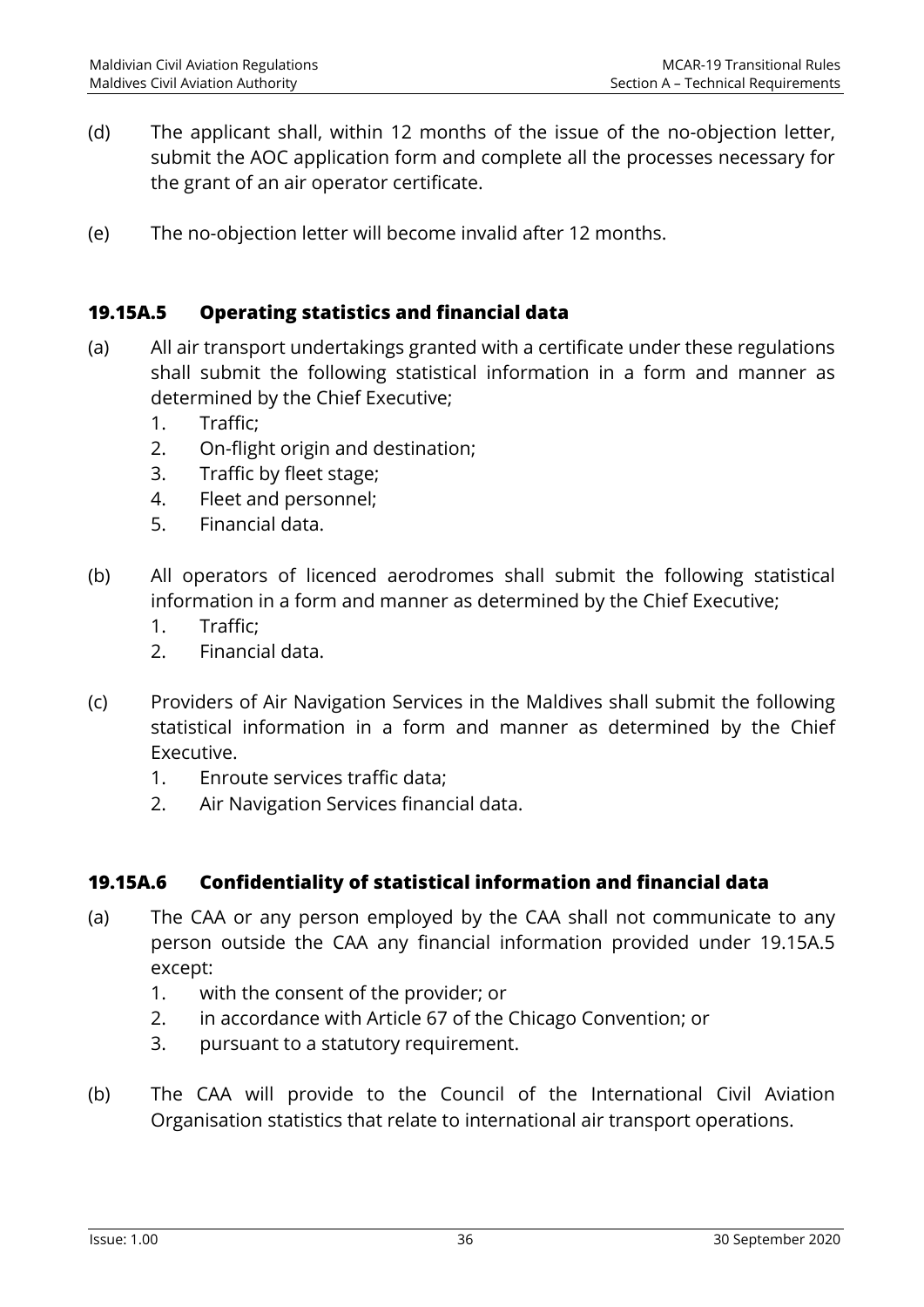#### **Subpart 15B – Specialised Operations**

#### **19.15B.1 Towing, picking up and raising of persons and articles**

Subject to the provisions of this article, an aircraft in flight must not, by means external to the aircraft, tow any article, other than a glider, or pick up or raise any person, animal or article, unless:

- 1. there is a certificate of airworthiness issued or rendered valid for that aircraft under the law of the country in which the aircraft is registered; and
- 2. that certificate or the flight manual for the aircraft includes an express provision that it may be used for that purpose

#### **19.15B.2 Dropping of articles and animals**

- (a) Articles and animals (whether or not attached to a parachute) shall not be dropped, or permitted to drop, from an aircraft in flight so as to endanger persons or property.
- (b) Except under and in accordance with the terms of an AOC or an authorisation granted under MCAR-Air Operations, animals (whether or not attached to a parachute) shall not be dropped, or permitted to drop, to the surface from an aircraft flying over the Maldives.

The above sub-paragraph shall not apply to the dropping of articles by, or with the authority of, the pilot-in-command of the aircraft in any of the following circumstances:

- 1. the dropping of articles for the purpose of saving life;
- 2. the jettisoning, in case of emergency, of fuel or other articles in the aircraft;
- 3. the dropping of ballast in the form of fine sand or water;
- 4. the dropping of articles solely for the purpose of navigating the aircraft in accordance with ordinary practice or with the provisions of the regulations;
- 5. the dropping to an aerodrome of tow ropes, banners, or similar articles towed by aircraft;
- 6. the dropping of articles for the purpose of public health or a measure against weather conditions or oil pollution or for training for the dropping of articles for any such purposes, if the articles are dropped with the permission of the Chief Executive in accordance with any conditions subject to which that permission may have been given; or
- 7. the dropping of wind drift indicators for the purpose of enabling parachute descents to be made if the wind drift indicators are dropped with the permission of the Chief Executive and in accordance with any conditions subject to which that permission may have been given.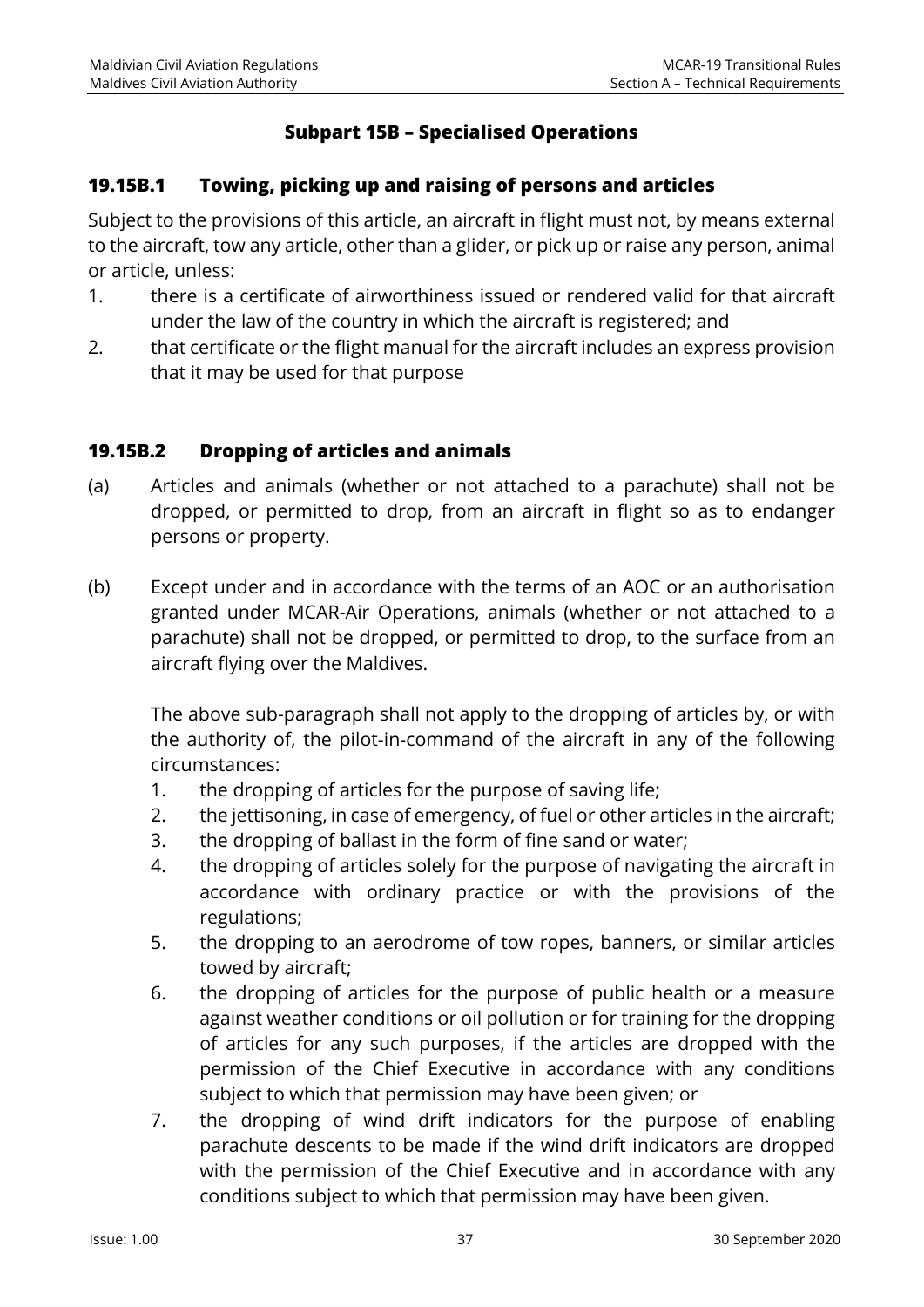- (c) For the purposes of this Regulation dropping includes projecting and lowering.
- (d) Nothing in this Regulation shall prohibit the lowering of any article or animal from a helicopter to the surface, if the certificate of airworthiness issued or rendered valid in respect of the helicopter under the law of the country in which it is registered includes an express provision that it may be used for that purpose.

#### **19.15B.3 Dropping of persons**

- (a) A person shall not drop, be dropped or permitted to drop to the surface or jump from an aircraft flying in the Maldives except under and in accordance with the terms of a written permission granted by the Chief Executive.
- (b) For the purpose of this article dropping includes projecting and lowering.
- (c) Notwithstanding the grant of a permission under paragraph (a), a person shall not drop, be dropped or be permitted to drop from an aircraft in flight so as to endanger persons or property.
- (d) An aircraft shall not be used for the purpose of dropping persons unless the certificate of airworthiness issued or rendered valid in respect of that aircraft under the law of the country in which the aircraft is registered includes an express provision that it may be used for that purpose and the aircraft is operated in accordance with the written permission granted by the Chief Executive under this regulation.
- (e) Every applicant for and every holder of a permission shall make available to the Chief Executive if requested to do so a parachuting manual and shall make such amendments or additions to such manual as the Chief Executive may require. The holder of a permission shall make available to every employee or person who is or may engage in parachuting activities conducted by him the manual which shall contain all such information and instructions as may be necessary to enable such employees or persons to perform their duties.
- (f) Nothing in this Regulation:-
	- 1. shall apply to the descent of persons in an emergency;
	- 2. shall prohibit lowering of any person in an emergency or for the purpose of saving life;
	- 3. shall prohibit the lowering of any person from a helicopter to the surface, if the certificate of airworthiness issued or rendered valid in respect of the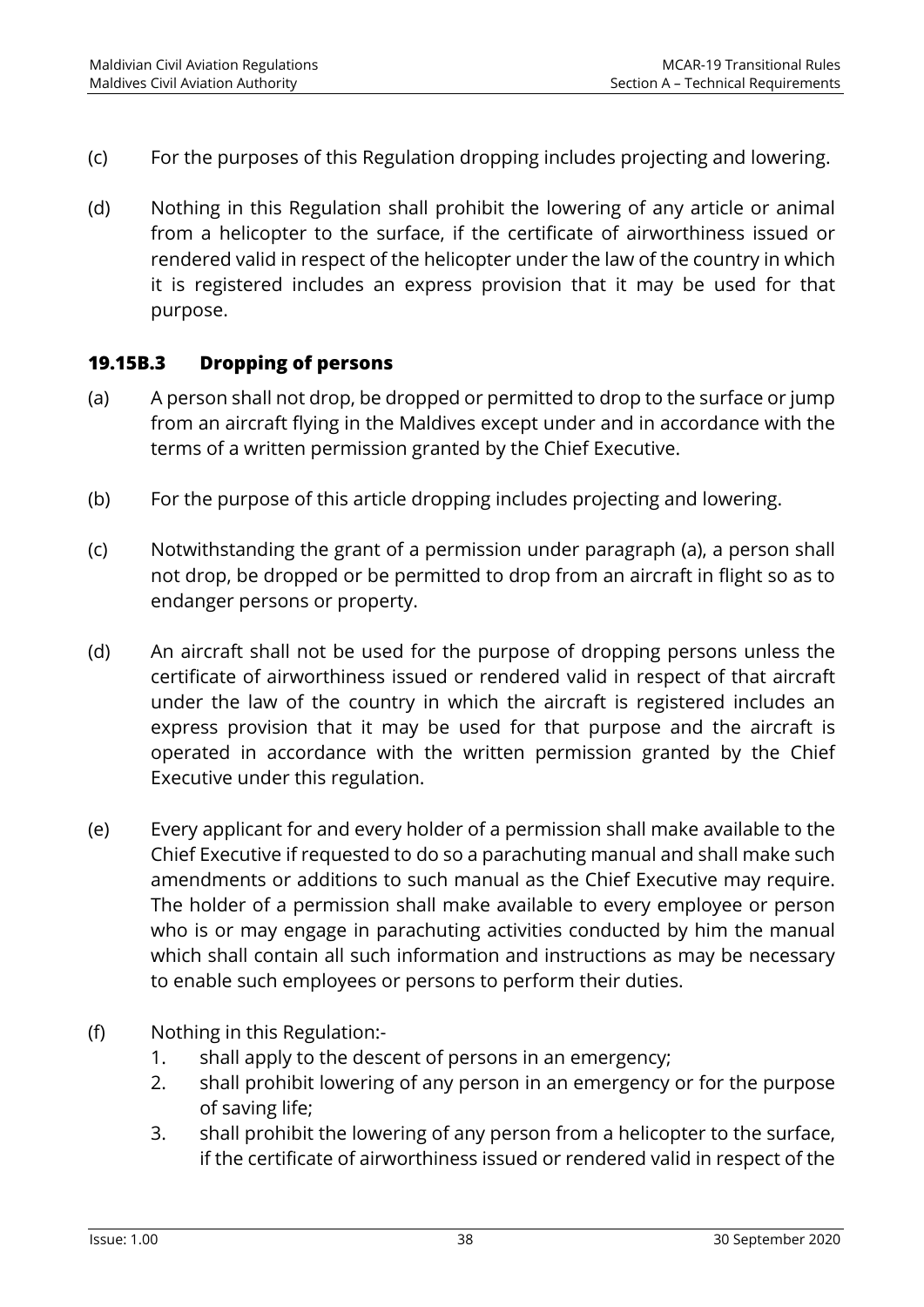helicopters under the law of the country in which it is registered includes an express provision that it may be used for that purpose.

#### **19.15B.4 Exhibitions of flying**

- (a) No person shall act as the organizer of an exhibition of flying at an organized event except with a permission granted by the Chief Executive and in compliance with any conditions specified therein.
- (b) The pilot-in-command of an aircraft and any other pilot thereof flying in an exhibition of flying for which a permission has been granted shall comply with any conditions of the permission relating to the flight of the aircraft.
- (c) An aircraft shall not fly in any exhibition of flying unless there is in force a permission granted under paragraph (a).
- (d) This Regulation shall not apply to an aircraft race or contest or to an aircraft taking part in such a race or contest or to the pilot thereof whether or not such race or contest is held in association with an exhibition of flying.

#### **19.15B.5 Lighter than air aircraft, gliders and kites**

A lighter than air aircraft, a glider or a kite shall not be flown in the Maldives except with a permission granted by the Chief Executive and in accordance with any conditions subject to which the permission is granted.

#### **19.15B.6 Tethered balloons, kites and air ships**

- (a) Within the Maldives:-
	- 1. a captive balloon or kite shall not be flown at a height of more than 60 metres above the ground level or within 60 meters of any vessel, vehicle or structure;
	- 2. a captive balloon shall not be flown within 5 km of an aerodrome;
	- 3. a balloon exceeding 2 metres in any linear dimension at any stage of its flight, including any basket or other equipment attached to the balloon, shall not be flown in controlled airspace;
	- 4. a kite shall not be flown within 5 km of an aerodrome;
	- 5. an airship shall not be moored;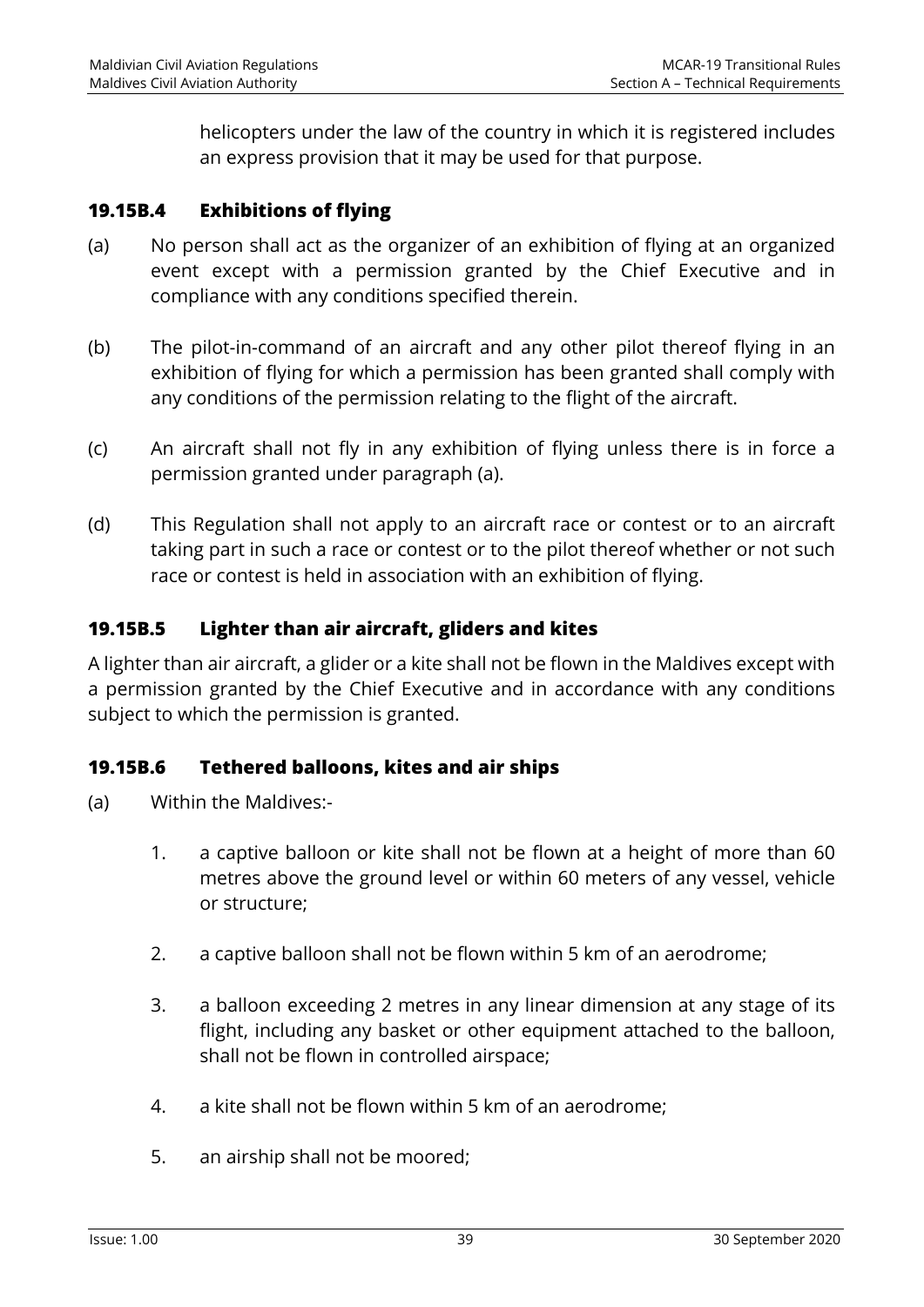6. a glider or parascending parachute shall not be launched by winch and cable or by ground tow to a height of more than 60 meters above ground level;

without the permission in writing of the Chief Executive and in accordance with any condition subject to which that permission may be granted.

(b) A captive balloon when in flight shall be securely moored, and shall not be left unattended unless it is fitted with a device which ensures its automatic deflation if it breaks free of its moorings.

#### **19.15B.7 Small unmanned aircraft**

- (a) A person must not cause or permit any article or animal (whether or not attached to a parachute) to be dropped from a small unmanned aircraft so as to endanger persons or property.
- (b) The person in charge of a small unmanned aircraft may only fly the aircraft if reasonably satisfied that the flight can safely be made.
- (c) The person in charge of a small unmanned aircraft must maintain direct, unaided visual contact with the aircraft sufficient to monitor its flight path in relation to other aircraft, persons, vehicles, vessels and structures for the purpose of avoiding collisions.
- (d) The person in charge of a small unmanned aircraft which has a mass of more than 7kg excluding its fuel but including any articles or equipment installed in or attached to the aircraft at the commencement of its flight, must not fly the aircraft:
	- 1. in Class A, C, D or E airspace unless the permission of the appropriate air traffic control unit has been obtained;
	- 2. within an aerodrome traffic zone during the notified hours of watch of the air traffic control unit (if any) at that aerodrome unless the permission of any such air traffic control unit has been obtained; or
	- 3. at a height of more than 400 feet above the surface unless it is flying in airspace described in sub-paragraph (1) or (2) and in accordance with the requirements for that airspace.
- (e) The person in charge of a small unmanned aircraft must not fly the aircraft for the purposes of aerial work except in accordance with a permission granted by the CAA.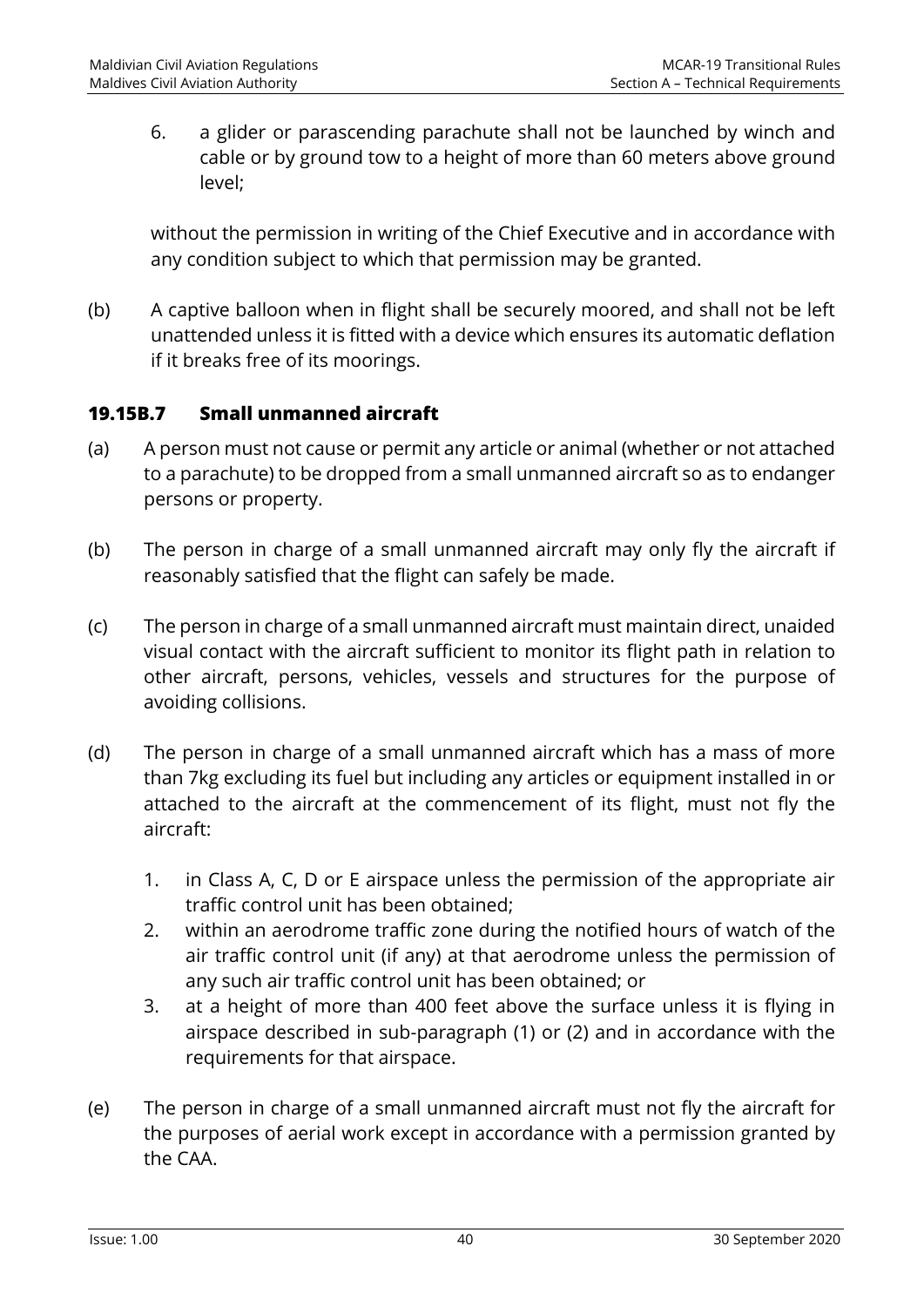#### **19.15B.8 Small unmanned surveillance aircraft**

- (a) The person in charge of a small unmanned surveillance aircraft must not fly the aircraft in any of the circumstances described in paragraph (b) except in accordance with a permission issued by the CAA.
- (b) The circumstances referred to in paragraph (a) are:
	- 1. over or within 150 metres of any congested area;
	- 2. over or within 150 metres of an organised open-air assembly of more than 1,000 persons;
	- 3. within 50 metres of any vessel, vehicle or structure which is not under the control of the person in charge of the aircraft; or
	- 4. subject to paragraphs (c) and (d), within 50 metres of any person.
- (c) Subject to paragraph (d), during take-off or landing, a small unmanned surveillance aircraft must not be flown within 30 metres of any person.
- (d) Paragraphs (b)(4) and (c) do not apply to the person in charge of the small unmanned surveillance aircraft or a person under the control of the person in charge of the aircraft.
- (e) In this subpart 'a small unmanned surveillance aircraft' means a small unmanned aircraft which is equipped to undertake any form of surveillance or data acquisition.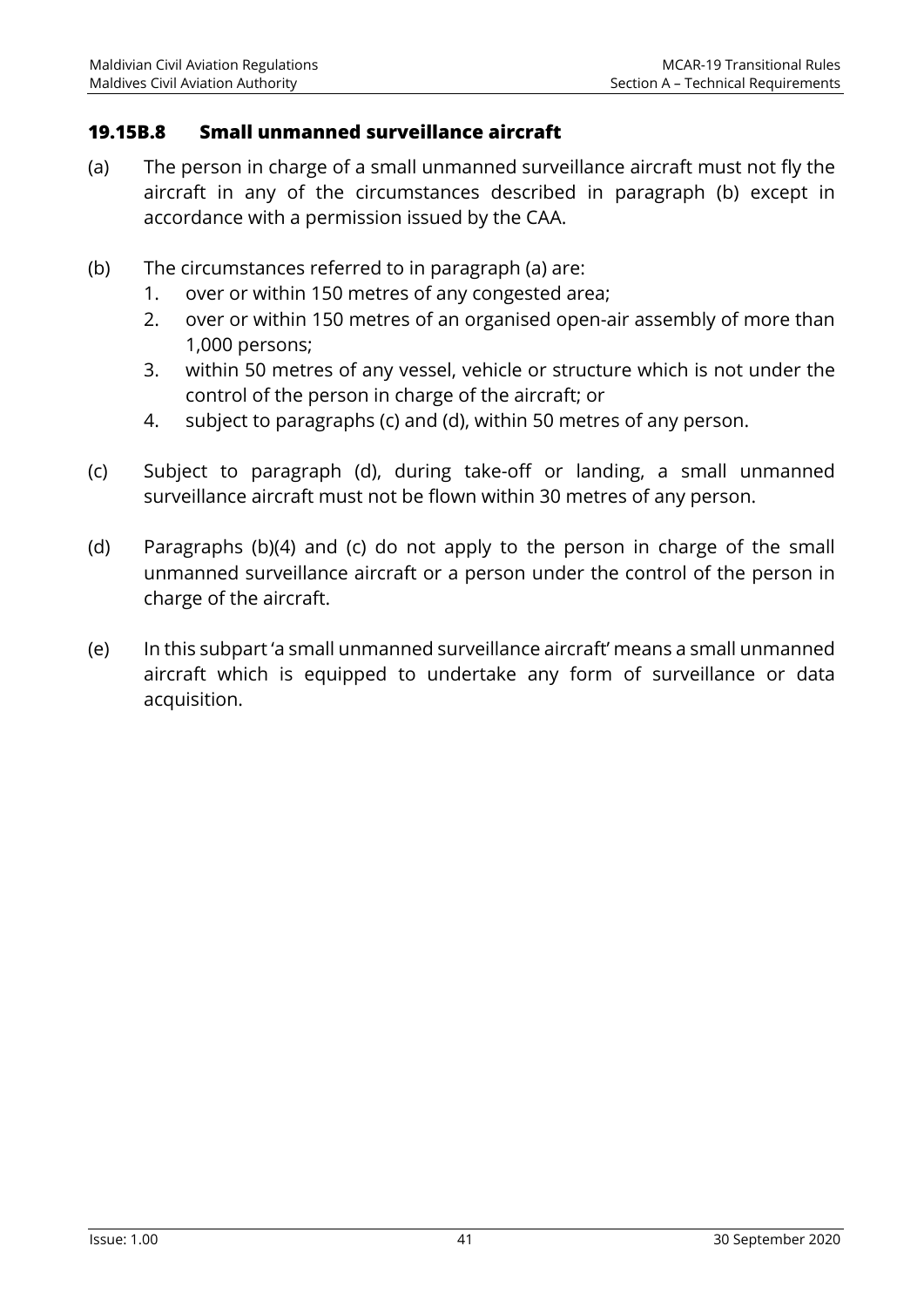#### **Subpart 16 – Protection of the Environment**

#### **19.16.1 Requirement of a noise certificate**

- (a) An aircraft shall not land or take off in the Maldives unless in respect of the aircraft there is in force a noise certificate issued or validated by the competent authority of the country whose nationality the aircraft possesses to standards the same as or substantially equivalent to those prescribed in pursuance of the Chicago Convention.
- (b) This Regulation applies to aircraft to which the aforesaid standards prescribed in pursuance of the Chicago Convention are expressed to apply.
- (c) A Maldivian aircraft shall when in flight, whether within the Maldives or elsewhere, carry a noise certificate which is required by MCAR-21 to be in force in respect of that aircraft.
- (d) Notwithstanding paragraph (c), provided the flight is intended to begin and end at the same aerodrome, the certificate may be kept at that aerodrome.

#### **19.16.2 Fuel venting and smoke emission requirements**

- (a) An aircraft shall not land or take off in the Maldives unless the aircraft or the engines fitted to the aircraft are of a type which have been certified as complying with the requirements relating to fuel venting and smoke emissions by the competent authority of a Contracting State to standards the same as or substantially equivalent to those prescribed in pursuance of the Chicago Convention.
- (b) The requirements of paragraph (a) do not apply to:
	- 1. an aircraft which is powered by gas turbine engines whose date of manufacture was on or before 1 May 1986 or in respect of which a certificate of airworthiness was first issued on or before 1 May 1986;
	- 2. every turbo jet and turbo fan engine whose date of manufacture was on or before 1 May 1986.
- (c) In case of paragraph (b), the aircraft shall be fitted with the engine specified in the certification.

#### **19.16.3 Suppression of aircraft noise and vibration**

(a) For the purpose of limiting or mitigating the effect of noise or vibration caused by aircraft, whether landing, taking off, or on an aerodrome, the Chief Executive may: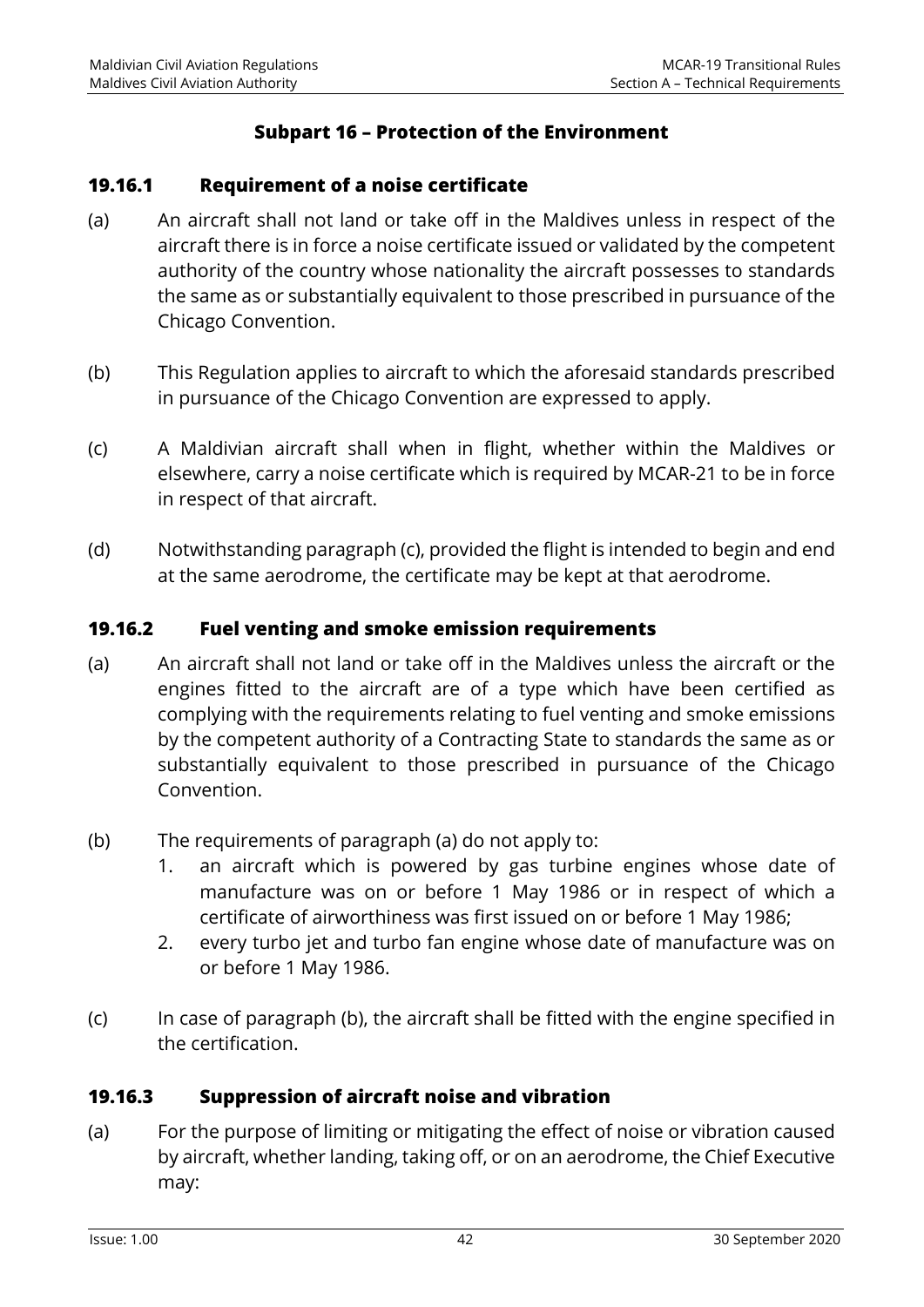- 1. direct the operator of an aircraft which is to take off or land at an aerodrome to secure that, after the aircraft takes off, or, as the case may be, before it lands at an aerodrome, such requirements as specified in the notice are complied with;
- 2. direct the operator of an aircraft which is within an aerodrome to secure compliance with such directions with respect to the taxying of the aircraft and the running of engines (whether installed in an aircraft or otherwise) as are specified in the directive; or
- 3. prohibit aircraft from taking off or landing at an aerodrome during certain periods, or limit the number of occasions on which they may take off and land at an aerodrome during certain periods.
- (b) The Chief Executive may, if he is satisfied that any requirement in a directive published under subparagraph (a)1 or (a)3 has not been complied with in respect of an aircraft, cause withdrawal of the facilities for use of the aerodrome from the operator of the aircraft for such period as the Chief Executive determines.
- (c) If it appears to the Chief Executive that an aircraft is about to take off in violation of a prohibition or limitation imposed under sub-paragraph (a)3 any person authorized by the Chief Executive for the purpose may detain the aircraft for such period as that person considers appropriate for preventing the violation.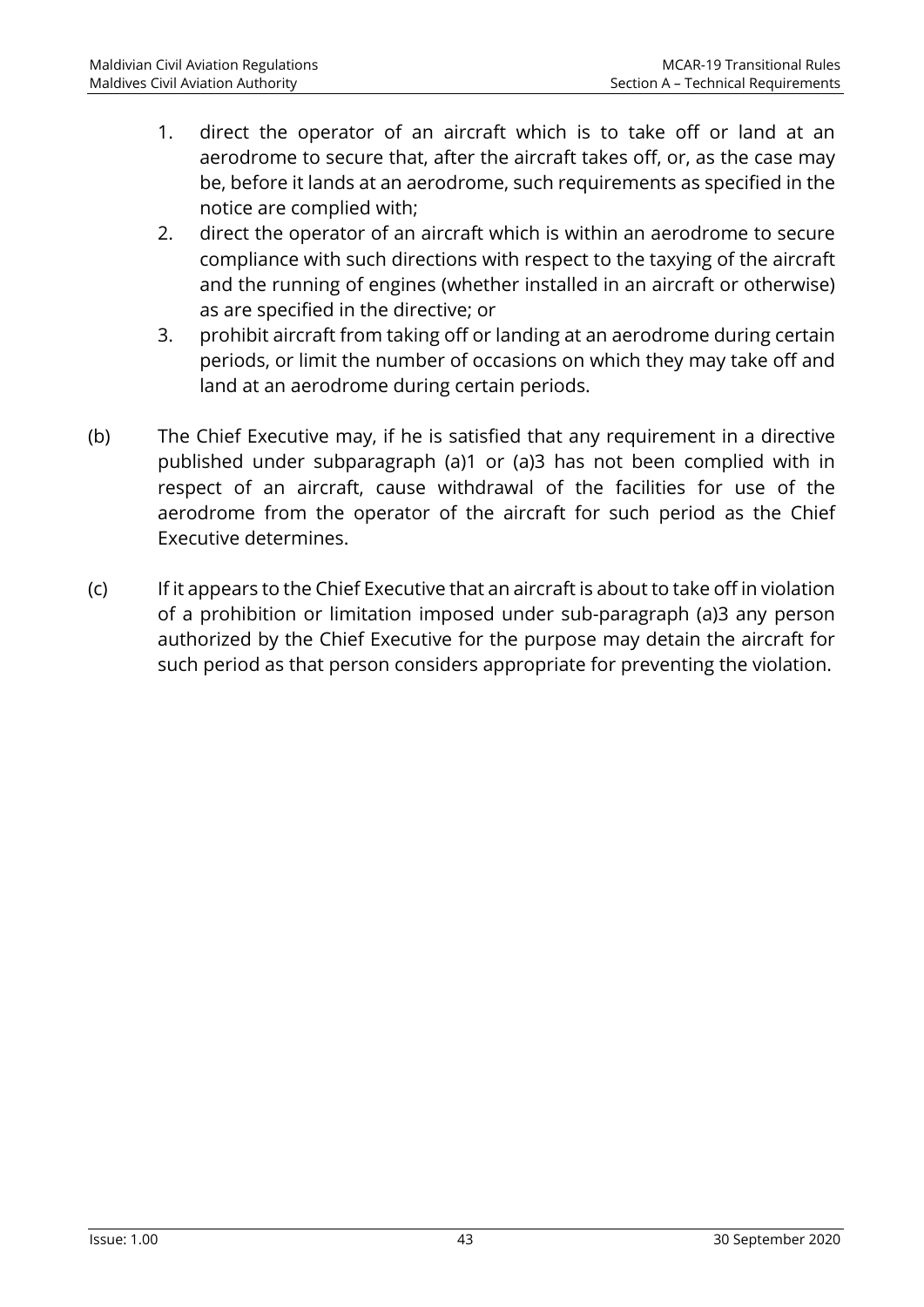#### **Subpart 17 – Medical Oxygen**

#### **19.17.1 Scope**

This Subpart prescribes how an oxygen generator may be used on board an aircraft for a passenger requiring medical oxygen other than in the event of an in-flight emergency.

#### **19.17.2 Equipment**

- (a) The holder of an AOC may allow a passenger to carry or operate equipment used for the storage, generation or dispensing of oxygen when the equipment is:
	- 1. furnished by the AOC holder;
	- 2. of an approved type or is in conformity with the manufacturing, packaging, marking, labelling and maintenance requirements;
	- 3. maintained in accordance with an approved maintenance programme;
	- 4. free of flammable contaminants on all exterior surfaces;
	- 5. capable of providing a minimum mass flow of four litres of oxygen per minute to the user; and
	- 6. constructed so that all valves, fittings and gauges are protected from damage.
- (b) The equipment shall be installed in accordance with MCAR-21 or appropriately secured without hindering the emergency exits.
- (c) Equipment that stores liquid oxygen shall be under the AOC holder's approved maintenance programme since new or since the storage container was last purged.
- (d) Equipment that stores gaseous oxygen shall be under the AOC holder's approved maintenance programme since new or since the last hydrostatic test of the storage cylinder.
- (e) The pressure in any oxygen cylinder shall not exceed the rated cylinder pressure.

#### **19.17.3 Use of Medical Oxygen**

(a) The pilot-in-command must be advised when the equipment is on board, and when it is intended to be used.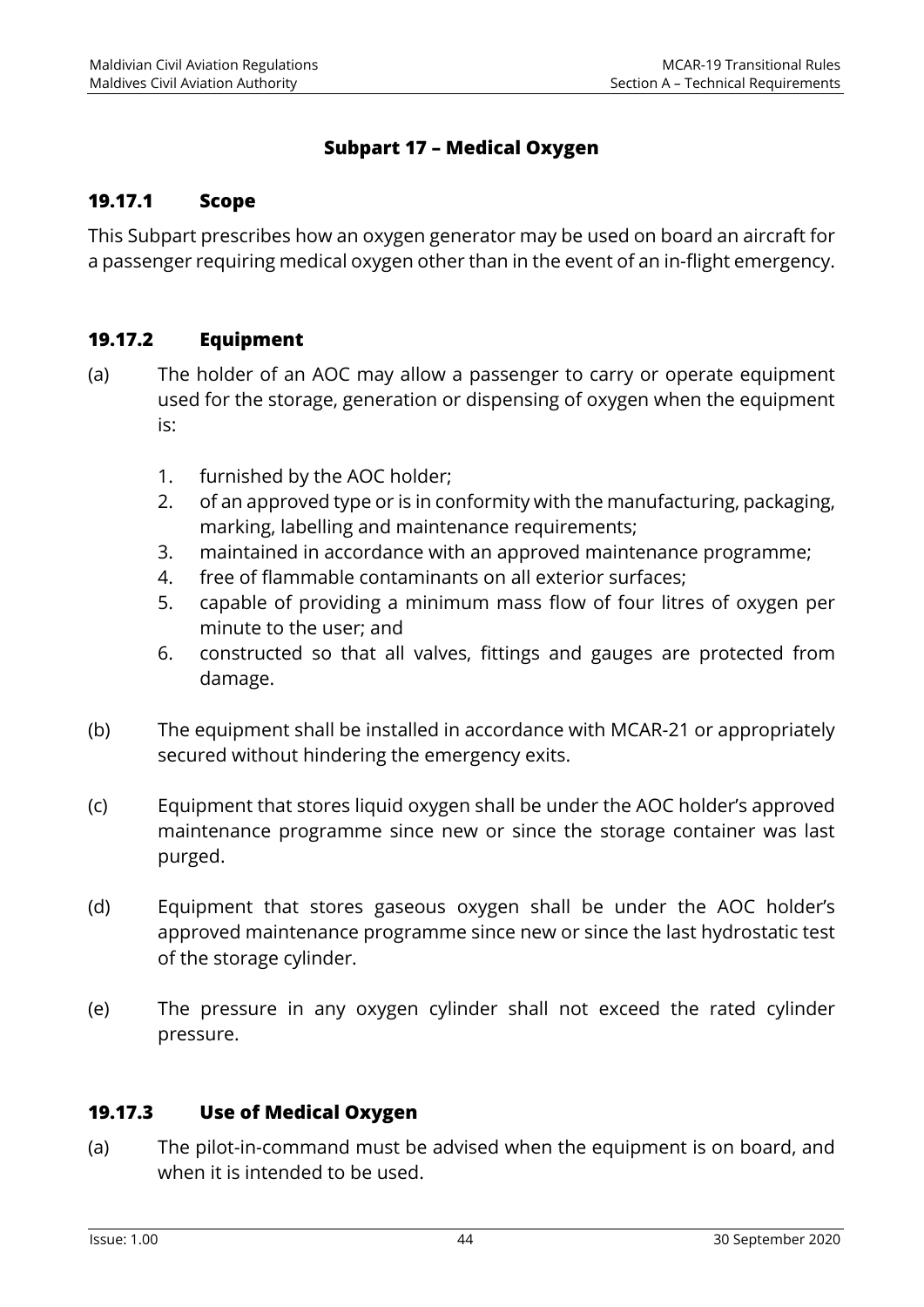- (b) Each person using the equipment must have a medical need to use it evidenced by a written statement to be kept in that person's possession, signed by a licensed physician which specifies the maximum quantity of oxygen needed each hour and the maximum flow rate needed for the pressure altitude corresponding to the pressure in the cabin of the airplane under normal operating conditions.
- (c) Paragraph (b) does not apply to carriage of oxygen in an airplane in which the only passengers carried are persons who may have a medical need for oxygen during flight, no more than one relative or other interested person for each of those persons, and medical attendants.
- (d) The total quantity of oxygen carried must be equal to the maximum quantity of oxygen needed each hour, as specified in the physician's statement, multiplied by the number of hours used to compute the amount of airplane fuel required.
- (e) The equipment must be stowed and each person using the equipment must be seated, so as not to restrict access to or use of any required emergency or regular exit or of the aisle in the passenger compartment.

#### **19.17.4 Precautions**

- (a) No person may smoke, and no certificate holder may allow any person to smoke, within 10 feet of the oxygen storage and dispensing equipment.
- (b) No certificate holder may allow any person other than a person trained to connect or disconnect oxygen dispensing equipment or any other ancillary component to or from gaseous oxygen cylinder while any passenger is aboard the airplane.
- (c) Paragraph (b) does not apply to the carriage of supplemental or first aid oxygen as specified in MCAR-Air Operations.

#### **19.17.5 Derogations**

(a) This Subpart does not apply when the equipment is furnished by a professional or medical emergency service for professional or medical emergency service for use on board an aircraft in a medical emergency when no other practical means of transportation (including any other properly equipped certificate holder) is reasonably available and the person carried under medical emergency is accompanied by a person trained in the use of medical oxygen.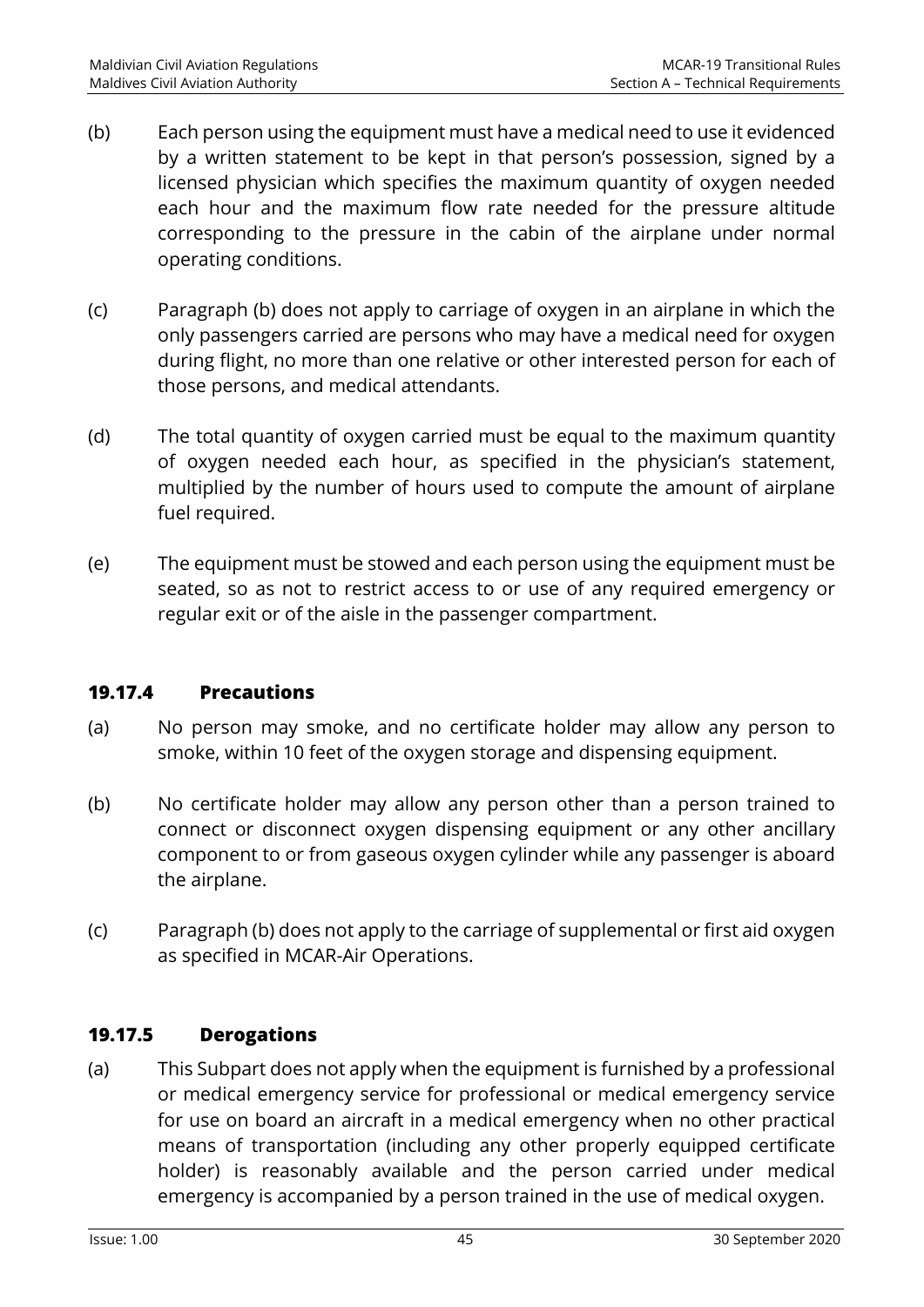(b) Each certificate holder who, under the authority of paragraph (a), deviates from the requirements of the Subpart shall, within 10 working days, after the deviation, send to the CAA a complete report of the operation involved, including a description of the deviation and the reasons for it.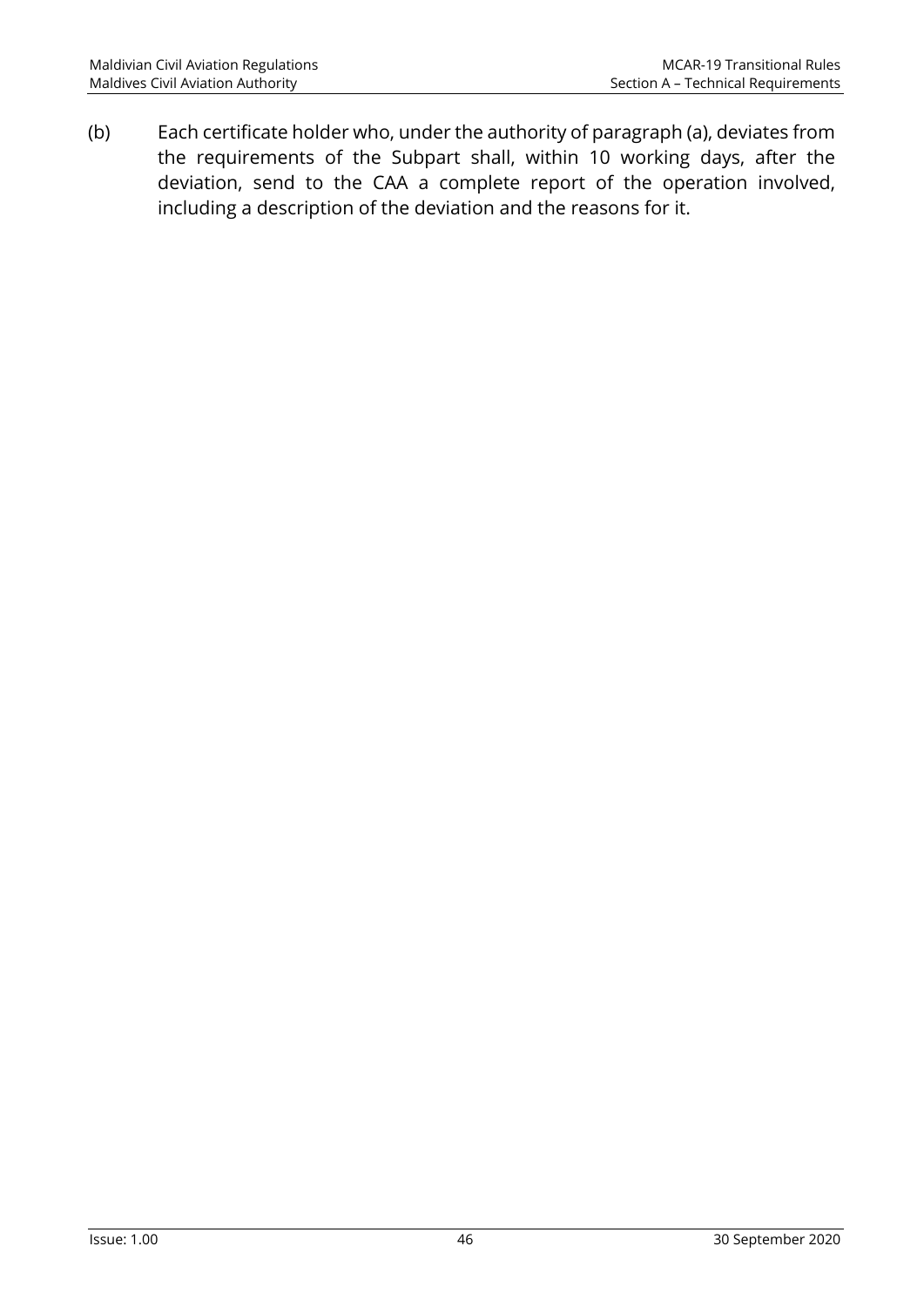# Section B — ENFORCEMENT ACTIONS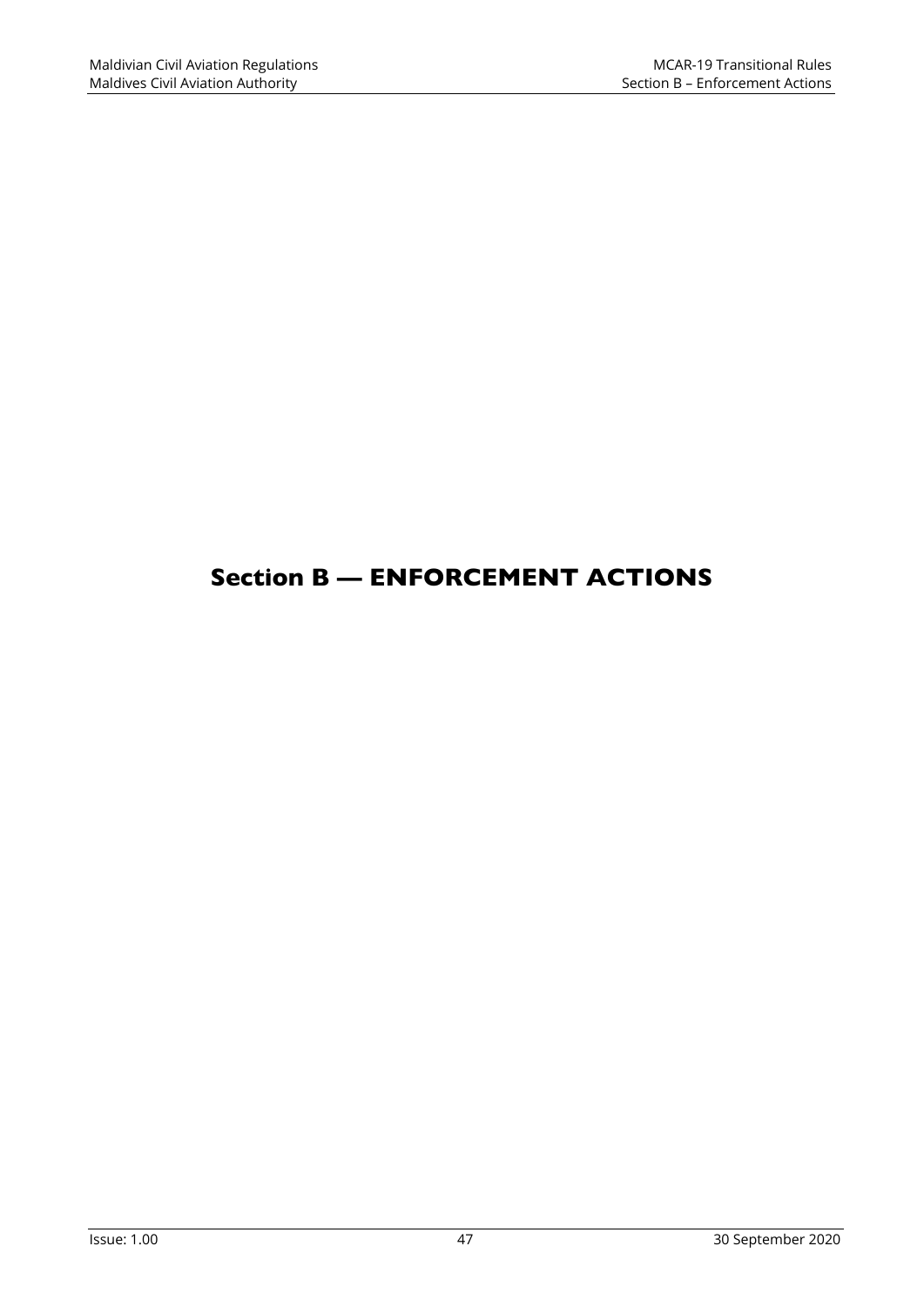## **Subpart 18 - Penalties**

## **19.18.1 Provisions referred to in 19.3B.8 (e)**

Any person who contravenes any provision specified in this point is liable to an administrative fine not exceeding MVR 20,000.00.

| <b>Regulatory Provision</b> | <b>Subject Matter</b>                                                                            |
|-----------------------------|--------------------------------------------------------------------------------------------------|
| <b>MCAR-47.25</b>           | Unqualified person not to cause or permit aircraft to be used for                                |
|                             | commercial air transport, public transport or aerial work                                        |
| 21.A.723                    | Aircraft to fly in accordance with conditions in a Permit to Fly                                 |
| MCAR-47.45                  | Certificate of registration to be returned                                                       |
| MCAR-47.45                  | Registered owner to inform the CAA of specified events                                           |
| MCAR-21, A.727              | Compliance with conditions and restrictions of a permit to fly                                   |
| MCAR-M.A.306                | Carriage and keeping of maintenance statement                                                    |
| MCAR-M.A.306                | Preservation of maintenance statement                                                            |
| MCAR-M.A.305                | Preservation of weight schedule                                                                  |
| MCAR-Air Ops ER 3(a)        | Pilot to be secured in seat                                                                      |
| MCAR-Air Ops ER 3(a)        | Operator not to permit helicopter rotor to be turned unless pilot at<br>controls                 |
| MCAR-Air Ops ER 8(a)        | Requirements for accident prevention and flight safety programme                                 |
| CAT.POL.MAB.105             | Person supervising loading to prepare and sign load sheet and submit it                          |
|                             | for examination by commander                                                                     |
| CAT.GEN.MPA.180             | Carriage and preservation of load sheet                                                          |
| ORO.MLR.115                 |                                                                                                  |
| MCAR-Air Ops ER 2(a)        | Carriage of baggage                                                                              |
| CAT.IDE.H.295               | Requirement to wear a survival suit                                                              |
| <b>MCAR-Air Ops</b>         | Documents to be carried                                                                          |
| 19.3B.2                     | Production of documents and records                                                              |
| 19.3B.5                     | Production of air traffic service equipment documents and records                                |
| M.A.305                     | Preservation of documents                                                                        |
| MCAR-2 para 2.3             | Requirement to inform CAA of departure from Rules of the Air                                     |
| Act 2/2001 Art 24(a)        | Not to act as air traffic controller or student air traffic controller where<br>exam etc. failed |
| 21.A.180                    | Inspections to be permitted by holder of airworthiness certificate                               |
| 21.A.439                    | Production of repair parts                                                                       |
| 21.A.441                    | Repair embodiment                                                                                |
|                             | Instructions for continued airworthiness by holder of repair design                              |
| 21.A.449                    | approval                                                                                         |
| 21.A.721                    | Inspections to be allowed by holder of, or applicant for, a permit to fly                        |
| 21.A.729                    | Record keeping by the holder of the approval of the flight conditions                            |
| 21.A.805                    | Identification of critical parts                                                                 |
| M.A.307                     | Transfer of aircraft continuing airworthiness records                                            |
| M.A.401                     | Use of current maintenance data                                                                  |
| M.A.402                     | Performance of maintenance                                                                       |
| M.A.501                     | Installation of components                                                                       |
| M.A.502                     | Component maintenance                                                                            |
| M.A.504(b), (c) and (d)     | Control of unserviceable components                                                              |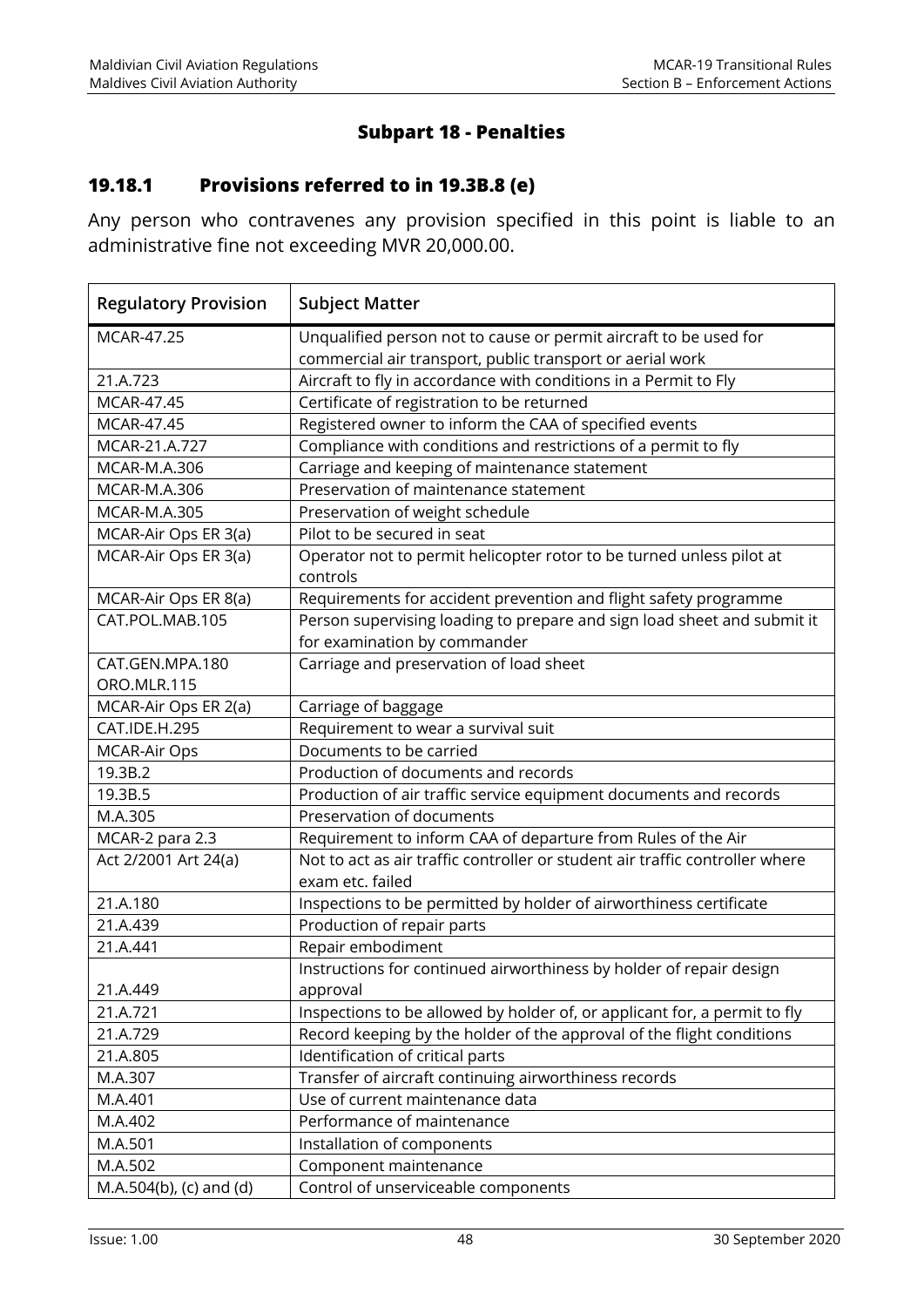| M.A.611                | Maintenance standards                                                |
|------------------------|----------------------------------------------------------------------|
| M.A.614                | Maintenance records to be kept by maintenance organisation           |
| M.A.617                | Notification of changes to the maintenance organisation              |
| M.A.713                | Notification of changes to the continuing airworthiness organisation |
| M.A.714                | Record keeping by continuing airworthiness organisation              |
| M.A.902(c)             | Airworthiness review certificate to be returned                      |
| 145.A.85               | Notification of changes to the organisation                          |
| 147.A.110              | Records of instructors, examiners and assessors                      |
| 147.A.125              | Records                                                              |
| 147.A.150              | Notification of changes to the maintenance training organisation     |
| SPA.LVO.125            | Low visibility operations - operating procedures                     |
| SPA.LVO.130            | Low visibility operations - minimum equipment                        |
| CAT.OP.MPA.240         | Smoking on board                                                     |
| CAT.OP.MPA.245/246     | Meteorological conditions                                            |
| CAT.OP.MPA.250         | Commander not to take off unless external surfaces are clear         |
| CAT.OP.MPA.260         | Fuel and oil supply                                                  |
| CAT.OP.MPA.265         | Take-off conditions                                                  |
| CAT.OP.MPA.285         | Use of supplemental oxygen                                           |
| CAT.OP.MPA.300         | Approach and landing conditions                                      |
| CAT.OP.MPA.305         | Commencement and continuation of approach                            |
| ORO.MLR.110            | Requirement for journey log                                          |
| ORO.GEN.130            | Changes to organisations                                             |
| ORA.ATO.120            | Record keeping                                                       |
| CAT.GEN.MPA.100(b)     | Crew members' reporting and compliance responsibilities              |
| CAT.GEN.MPA.100(b)(4)  | Flight duty, duty and rest period records                            |
| and $(5)$              |                                                                      |
| CAT.GEN.MPA.190        | Provision of documentation and records                               |
| CAT.OP.MPA.245         | Meteorological conditions                                            |
| CAT.OP.MPA.250(b)      | Commander not to take off unless external surfaces are clear         |
| CAT.OP.MPA.260         | Fuel and oil supply                                                  |
| CAT.OP.MPA.265         | Take-off conditions                                                  |
| CAT.OP.MPA.285         | Use of supplemental oxygen                                           |
| CAT.OP.MPA.300         | Approach and landing conditions                                      |
| CAT.OP.MPA.305(b)      | Commencement and continuation of approach                            |
| ORO.MLR.110            | Requirement for journey log                                          |
| SPA.LVO.125(b)         | Low visibility operations-operating procedures                       |
| SPA.LVO.130(b)         | Low visibility operations-minimum equipment                          |
| 19.3B.1                | Failure to return certificate after revocation or surrender          |
| 139.20, 139.24, 139.30 | Failure to provide information, to notify changes or to comply with  |
|                        | requirements or with provisions of aerodrome manual                  |
| 139.77                 | Failure to establish an adequate system of record keeping or to keep |
|                        | records                                                              |
| 139.18 to 139.20       | Requirement to supply information                                    |
| 19.3B.1                | Requirement to surrender document to CAA                             |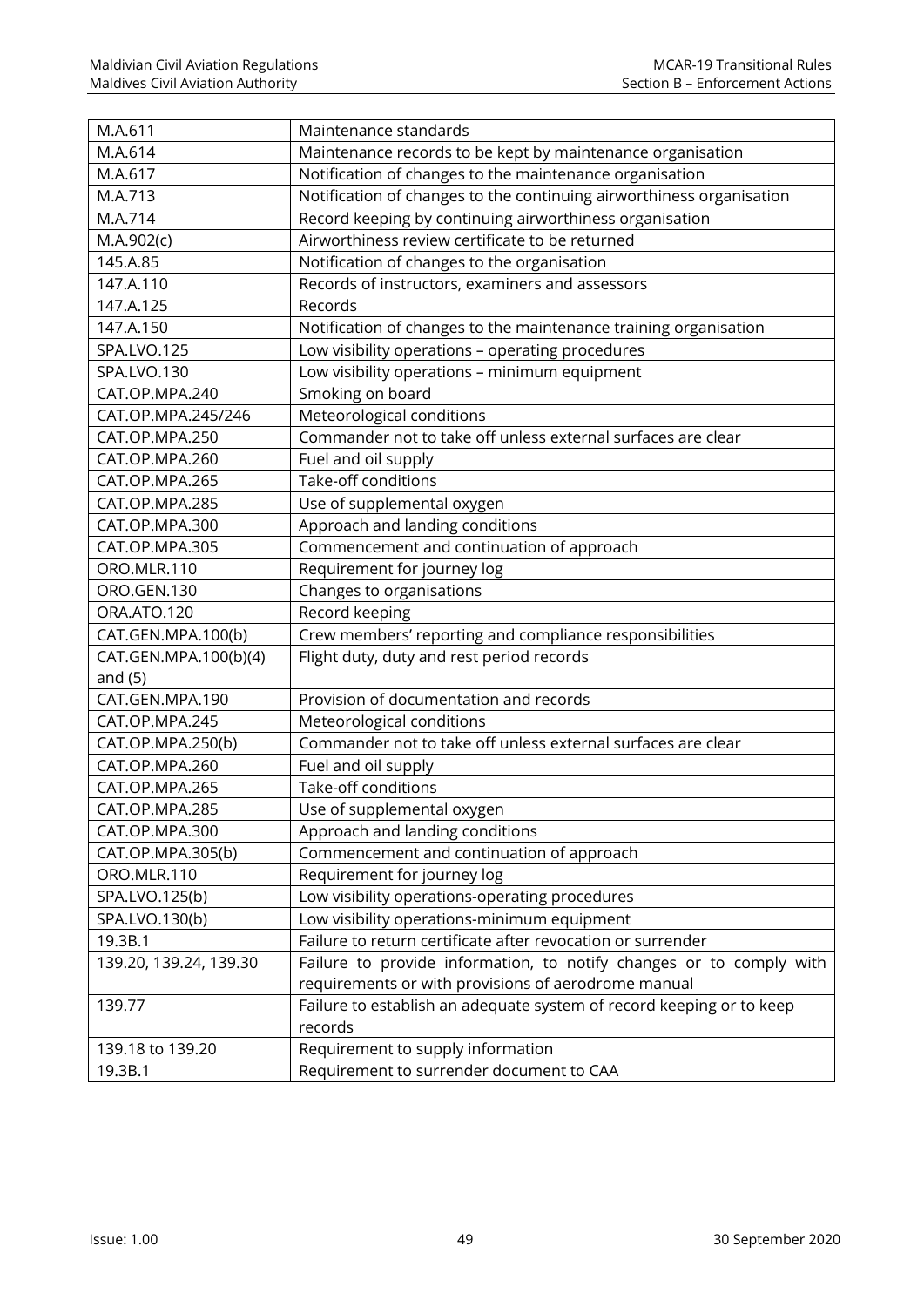#### **19.18.2 Provisions referred to in 19.3B.8 (f)**

Any person who contravenes any provision specified in this point is liable to an administrative fine not exceeding MVR 50,000.00.

| <b>Regulatory Provision</b> | <b>Subject Matter</b>                                                |
|-----------------------------|----------------------------------------------------------------------|
| MCAR-47.15                  | Aircraft to be registered                                            |
| MCAR-47.50                  | Aircraft not to fly unless it has nationality and registration marks |
| MCAR-47.50                  | Aircraft not to bear misleading marks                                |
| M.A.303                     | Compliance with airworthiness directives                             |
| M.A.302                     | Requirement to be maintained in accordance with approved             |
|                             | maintenance programme                                                |
| 145.A.50 / M.A.801          | Requirement for certificate of release to service for an aircraft    |
| CAT.POL.MAB.100             | Requirement for weighing and determining centre of gravity           |
| M.A.902(b)                  | Aircraft not to fly in specified circumstances                       |
| MCAR-Air Ops ER 5           | Requirements for aircraft to carry equipment                         |
| MCAR-Air Ops ER 7           | Required flight crew and cabin crew                                  |
| ORO.FC.100                  | Compliance with direction to carry additional crew                   |
| CAT.GEN.MPA.100             | Person not to act as member of flight crew when unfit                |
| MCAR-Aircrew ER 1(h-j)      | Requirements for giving of flying instruction                        |
| MCAR-Air Ops ER 8(b) /      | Operations manual requirements                                       |
| ORO.MLR.100                 |                                                                      |
| MCAR-Air Ops ER 2(a)3       | Pre-flight action by commander of aircraft                           |
| MCAR-Air Ops ER 2           | Commander to be satisfied that flight can be safely completed        |
| MCAR-Air Ops ER 2           | Passenger briefing                                                   |
| MCAR-Air Ops ER 2           | Commander to ensure demonstration of emergency equipment             |
| MCAR-Air Ops ER 3(a)3       | Commander to ensure crew, passengers and baggage secure              |
| MCAR-Air Ops ER 3(a)2       | Pilots to remain at controls                                         |
| ORO.GEN.110(d-g)            | Operator's responsibilities in relation to crew                      |
| CAT.OP.MPA.135              | Operator's responsibilities in relation to routes and aerodromes     |
| CAT.POL.MAB.100             | Operator's duty concerning loading of aircraft                       |
| CAT.POL.A.()                | Requirements to comply with aircraft performance and operating       |
|                             | limitations                                                          |
| CAT.IDE.A.155               | Requirement for operation of airborne collision avoidance system     |
| CAT.OP.MPA.295              | Requirements for training in operation of airborne collision         |
|                             | avoidance system                                                     |
| 19.3C.4                     | Smoking in aircraft                                                  |
| 19.3C.5                     | Requirement to comply with lawful commands of commander of           |
|                             | aircraft                                                             |
| 19.3C.6(1)(a) and (b)       | Acting in a disruptive manner                                        |
| 19.3C.7                     | Stowaways                                                            |
| 21.A.727                    | Obligations of the holder of a permit to fly                         |
| M.A.202                     | Occurrence reporting                                                 |
| M.A.303                     | Carrying out airworthiness directives                                |
| M.A.305                     | Aircraft continuing airworthiness record system                      |
| M.A.306                     | Operator's technical log system                                      |
| M.A.708                     | Continuing airworthiness management                                  |
| M.A.710                     | Conduct of airworthiness review                                      |
| 145.A.50                    | Certification of release to service for maintenance                  |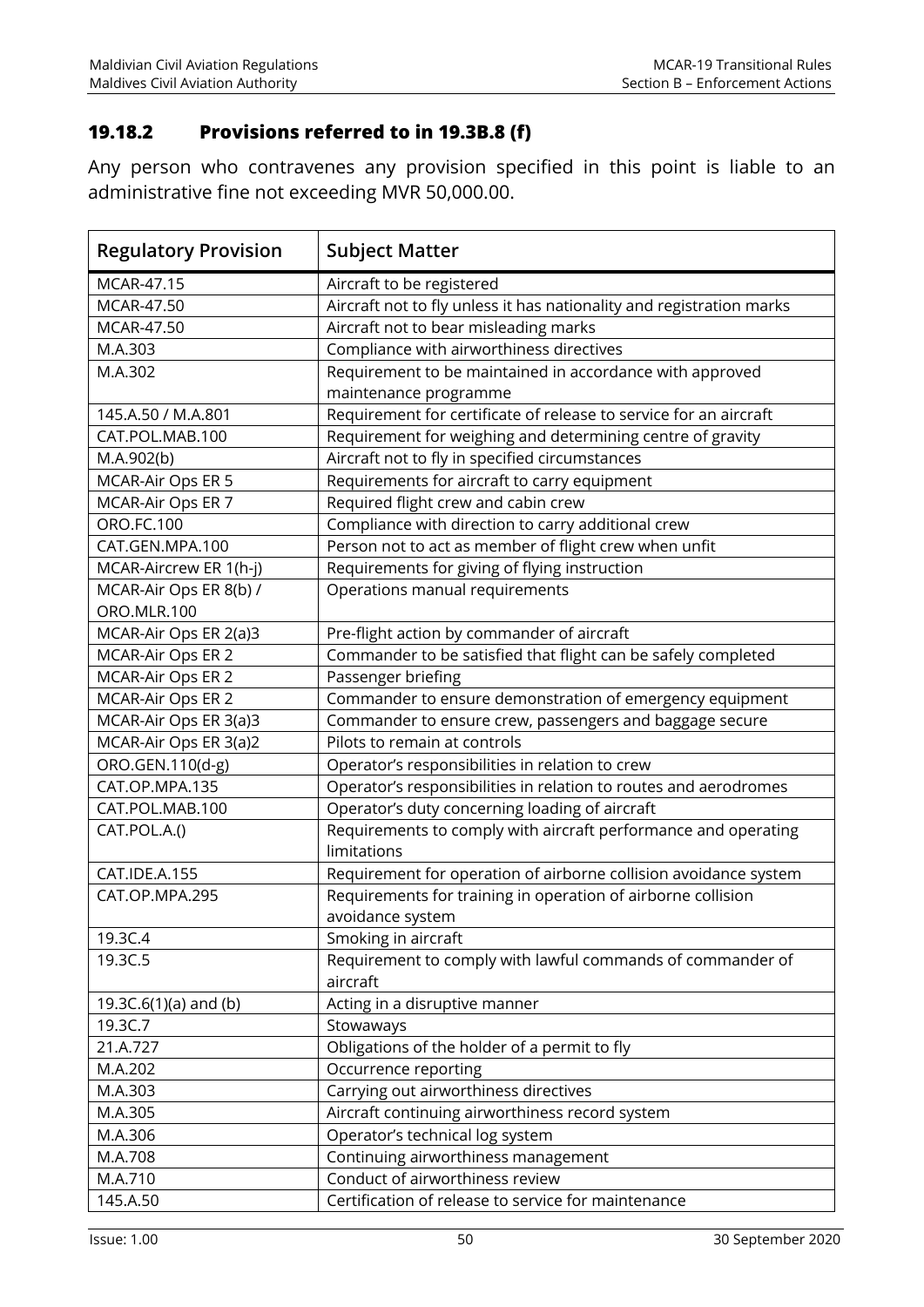| 145.A.55                          | Maintenance records to be kept by organisation approved under  |
|-----------------------------------|----------------------------------------------------------------|
|                                   | <b>MCAR-145</b>                                                |
| 145.A.60                          | Occurrence reporting                                           |
| CAT.GEN.MPA.105(a)                | Responsibilities of commander                                  |
| $(7)$ , $(8)$ , $(10)$ and $(12)$ |                                                                |
| CAT.GEN.MPA.195(a)-(e)            | Preservation, production and use of flight recorder recordings |
| CAT.GEN.MPA.200(e)                | Reporting of dangerous goods incidents and accidents           |
| CAT.OP.MPA.175(b)                 | Flight preparation by commander                                |
| CAT.OP.MPA.210(a)(1) and (2)      | Flight crew to remain at station                               |
| CAT.OP.MPA.225                    | Crew and passengers to be secured                              |
| SPA.PBN.100                       | Requirement for Performance Based Navigation approval          |
| SPA.MNPS.100                      | Requirement for Minimum Navigation Performance Specification   |
|                                   | approval                                                       |
| SPA.RVSM.100                      | Requirement for Reduced Vertical Separation Minimum approval   |
| SPA.LVO.100                       | Requirement for low visibility operations approval             |
| SPA.ETOPS.100                     | Requirement for extended range operations approval             |